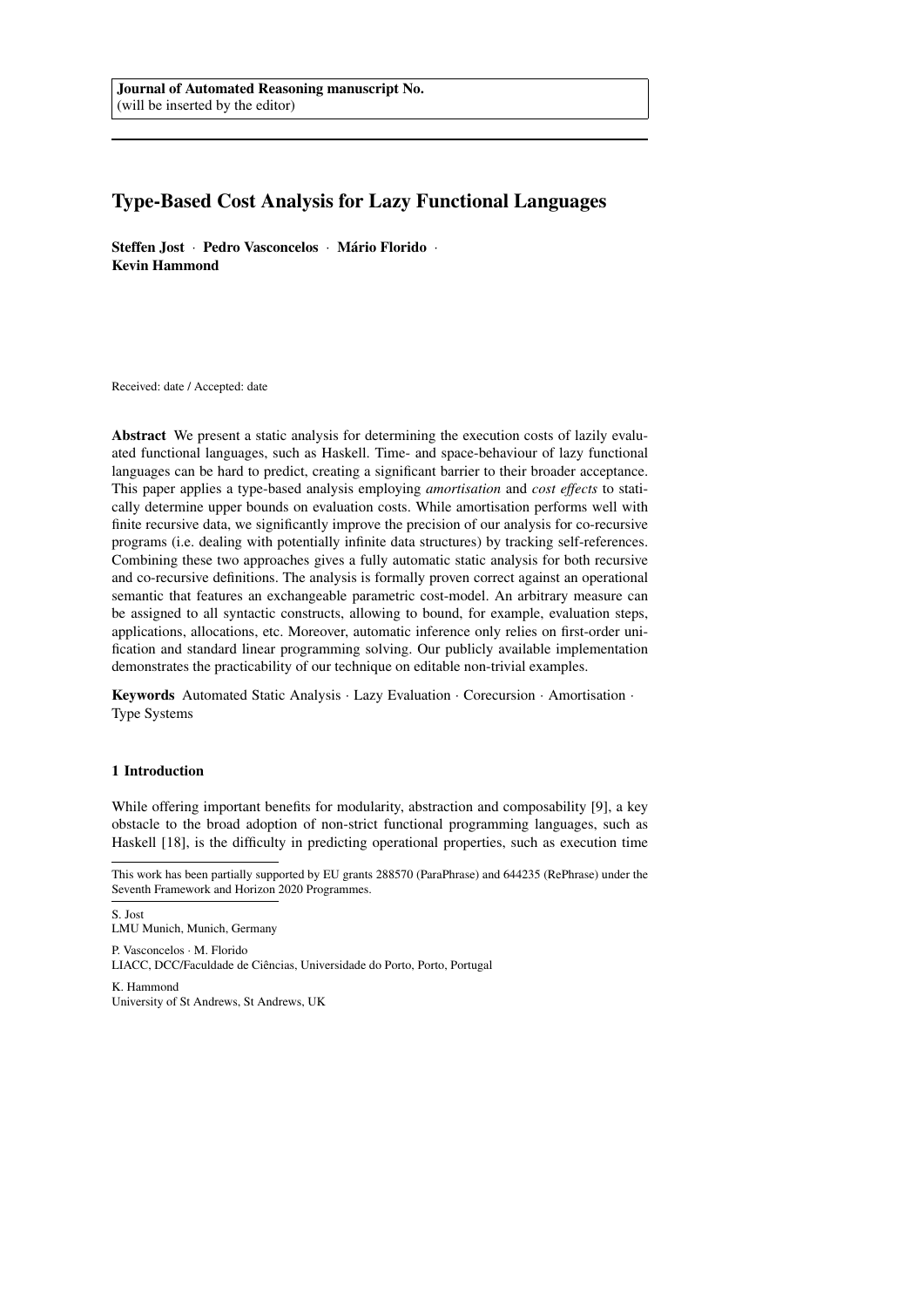or space usage. Non-strict semantics is typically implemented by *lazy evaluation*: delaying evaluation of sub-expressions until they are actually needed for the overall result. This allows defining structures that are potentially infinite, but for which only a part is needed to determine the final program result. Furthermore, if an expression is needed more than once, the result value from the first evaluation can be reused instead of re-evaluating the expression (implementing *graph reduction*). The disadvantage is that reasoning about evaluation costs becomes *less* compositional than in the usual eager setting. In the latter, the costs of composition can be approximated by adding up the costs of all individual components. For lazy evaluation, however, simply adding together the separate costs of producing and consuming lazy data structures would give a gross overestimation of costs and often fail to give a finite bound.

This paper describes a type-based approach for obtaining static cost bounds for lazily evaluated functional programs. The costs of individual program fragments are expressed by type annotations derived by an augmented type system. We show that this system can infer costs of recursive and co-recursive definitions that are linear on the number of of constructors in input or output, given assumptions for the costs of primitives and free variables. The analysis presented here combines two previous independent analyses that respectively considered the allocation costs of recursive [24] and co-recursive programs [29]. The significant simplification of the soundness invariants and proof, presented here for the first time, enabled a smooth combination of the two analyses into a single coherent whole. Furthermore, we generalize the combined analysis to a parametric cost model that allows bounds to be determined for any syntactically derivable measure, e.g. evaluation steps, function calls, allocations, etc.

This paper is structured as follows: Section 2 introduces the analysis by presenting cost bound results for simple examples; Section 3 defines our language and operational semantics; Section 4 presents type rules for deriving annotated types and discusses the prototype implementation; Section 5 provides key invariants and a detailed proof sketch of soundness; Section 6 describes an improvement for co-recursive programs using a technique developed previously [29]; Section 8 concludes and provides some directions for further work.

#### 2 Motivating examples

In order to give an overview of the the analysis, we begin by presenting some simple example programs with cost bounds inferred for them. For ease of understanding, we use Haskell syntax for the example code; the translation into our intermediate term syntax (shown later) is mechanical. We provide the annotated typings produced by our prototype implementation verbatim and discuss the obtained bounds informally.

*Infinite lists* Consider two Haskell definitions for a function generating an infinite list of identical values:

repeat  $x = 1$ et  $xs = x:xs$  in  $xs$ repeat'  $x = x :$  repeat' x

The two definitions yield identical streams of values; the first one, however, is more efficient: repeat creates a single cyclic heap node, while repeat' will allocate many (identical) nodes as the result stream is traversed. Hence, repeat has constant cost while repeat' has a cost linear in the number of elements demanded from the result. This difference in cost is not immediately apparent, as pointed out in, e.g. [2]. We can observe this difference through the annotated types for *allocation costs* as inferred by our prototype analysis: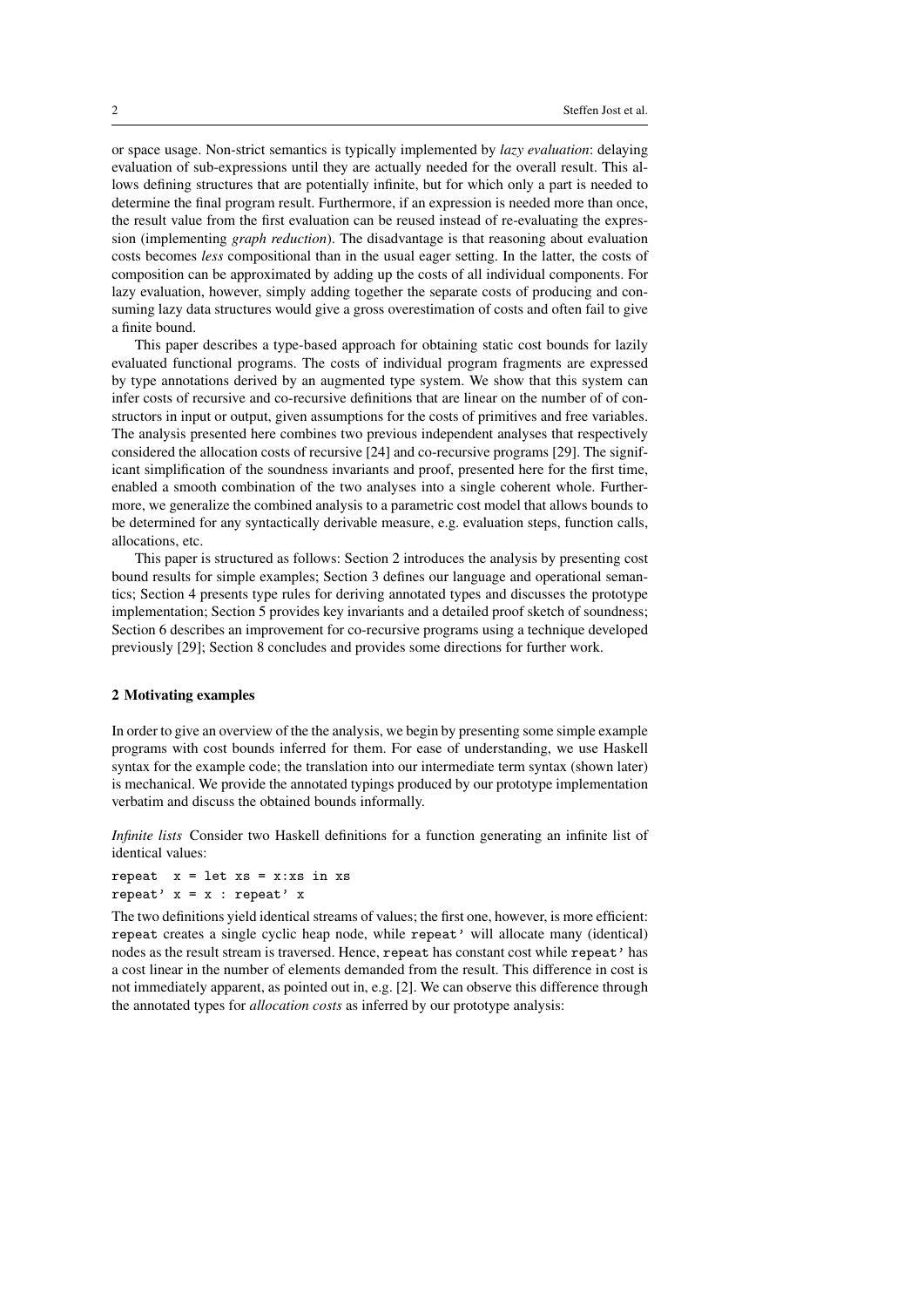```
repeat : T(a) ->01 Rec{Cons: (T(a), T(f)) | Nil: ()}
repeat' : T(b) ->02 Rec{Cons:(T(b), T@2(#)) | Nil:()}
```
Some remarks on the output:

- recursive types Rec{...} are written structurally, i.e. listing all constructors and using # for recursive references;
- arguments to functions and constructors are wrapped in *thunk types* T representing possibly delayed evaluations;
- functions and thunk types are annotated with *evaluation costs* marked by @; for readability, zeros annotations are omitted.

The type of repeat is annotated with cost of 1 on the function (for allocating a single node); the result infinite list incurs no further costs (both head and tail thunks are annotated with zeros). The type of repeat', however, shows that evaluation costs 2 for the first application plus 2 for every tail element that is accessed later on.<sup>1</sup> We can therefore read the cost bounds: for some x, evaluating *n* elements of repeat x has constant cost  $1 + 0 \cdot n = 1$  whereas evaluating *n* elements of repeat' x costs  $2+2 \cdot n$ .

*Folding lists* The next example uses the standard recursive definition of a higher-order fold function on lists to sum a list of integers:

foldl  $f z [] = z$ foldl f z  $(x:xs) =$  foldl f  $(f z x) xs$  $sum = fold1$  (+) 0

In a cost model where every reduction step (and not just allocations) costs one unit, both foldl and also sum should exhibit linear cost on the size of the input list. Our analysis offers the following annotated types in this case:<sup>2</sup>

```
foldl : T(T(int) \rightarrow T(int) \rightarrow 01 Int) \rightarrowT(Int) -> T(Rec{Const211:(T(Int),T(f))) | Nil@1:()}) ->@2 Int
sum : T(Rec{Cons@11:(T(Int),T(#)) | Nil:()}) ->@7 Int
```
The type of foldl is annotated with a positive cost on the outermost arrow. This indicates that fully applying this function has cost upper-bound of 2. Applying just the first two arguments incurs no cost (we simply write  $\rightarrow$  instead of  $\rightarrow$  400). This is simply because the curried function requires the three arguments.

Furthermore, the third argument has T@0 everywhere (again @0 is omitted), which means that the evaluation of the list and each element within costs nothing, i.e. for this function type to be used, the list and its elements should be cost-free for the underlying metric (e.g. are already fully evaluated). However, unlike the previous example, Cons and Nil are annotated with a positive cost that covers the processing of each constructor within that list. Since a finite list of length *n* has *n* Cons and a single Nil, this means that the cost of applying foldl is  $11 \cdot n + 1 \cdot 1 + 2$ . Thus the evaluation cost for applying foldl to a list of length *n* is  $3 + 11n$ . For sum we get the same linear coefficient but a higher a constant:  $7 + 11n$  for a list of *n* elements; this is expected since sum is just a wrapper over the recursive worker foldl.

<sup>&</sup>lt;sup>1</sup> The extra cost per node accurately models the operational behaviour, but this is only visible at the lowerlevel of the intermediate notation (cf. Sect. 3).

<sup>&</sup>lt;sup>2</sup> Other annotated types are possible. Our whole-program analysis only considers the use of foldl within sum here, leading to the shown annotated type.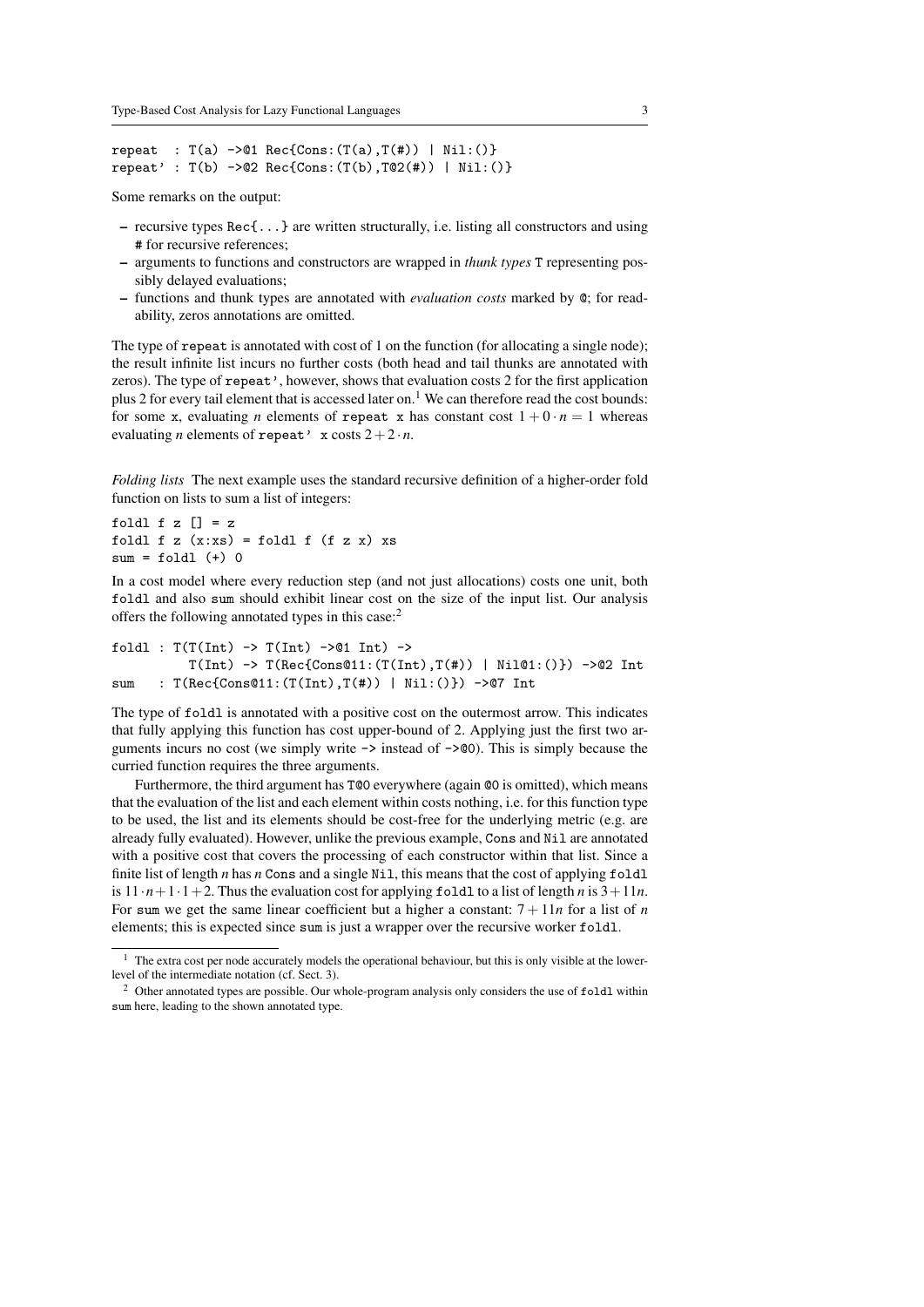*List fusion* The next example illustrates how our analysis exposes the cost reduction of an optimization using the law *map*  $f \circ map$   $g = map$   $(f \circ g)$ . Replacing the left-hand side for the right-hand one results in an equivalent program that performs fewer allocations by avoiding the construction of an intermediate list. We define each side as separate functions for analysis:

lhs  $f$   $g$   $xs$  = map  $f$  (map  $g$   $xs$ ) rhs f g xs = map  $(\x \rightarrow x$  f  $(g x))$  xs

The types inferred are as follows:

```
lhs : T(T(a) \rightarrow b) \rightarrow T(T(c) \rightarrow a) \rightarrowT(Rec{Cons@6:(T(c),T(f))) | Nil:()} ->@5
                  Rec{Cons:(T(b),T(\#)) | Nil:()}rhs : T(T(a) \rightarrow b) \rightarrow T(T(c) \rightarrow a) \rightarrowT(Rec{Cons@4:(T(c),T(\#)) | Nil:()} ->02
                  Rec{Cons:(T(b),T(\#)) | Nil:()}
```
It is immediate from the bounds  $5+6n$  for lhs and  $2+4n$  for rhs that the latter has lower coefficients and thus consumes fewer resources for all list lengths *n*. Note that comparing the *total number of allocations* (as is done here) is actually desirable for analysing such optimizations [3] because the intermediate list is could immediately be deallocated as results are consumed, and thus the residency of the two programs could be identical.

Finally, we remark that we have shown only one of many admissible annotated types in the examples above. For example, while the total cost remains the same, an arbitrary part of the cost may be shifted to the result type, as shown by this alternative typing:

```
lhs : T(T(a) \rightarrow b) \rightarrow T(T(c) \rightarrow a) \rightarrowT(Rec{Cons@3:(T(c),T(\#)) | Nil:()} ->@5
                  Rec{Cons:(T(b),T@3(#)) | Nil:()}
```
## 3 Language and cost semantics

We consider syntactical terms *e* for *initial expressions* (the λ-calculus extended with local bindings and pattern matching); *full expressions*  $\hat{e}$ ; and *weak head normal forms*  $w$ :<sup>3</sup>

$$
e ::= x \mid \lambda x.e \mid ex \mid \text{let } x = e_1 \text{ in } e_2 \mid \text{letcons } x = c(\mathbf{y}) \text{ in } e
$$
  
\n
$$
\mid \text{match } e_0 \text{ with } \{c_1(\mathbf{x}_1) - \lambda e_1 \mid \dots \mid c_n(\mathbf{x}_n) - \lambda e_n\}
$$
  
\n
$$
\hat{e} ::= e \mid c(\mathbf{x})
$$
  
\n
$$
w ::= \lambda x.e \mid c(\mathbf{x})
$$

Our cost model is based on Sestoft's revision [23] of Launchbury's operational semantics for lazy evaluation [15], since Launchbury's semantics forms one of the earliest and most widely-used operational accounts of lazy evaluation for the  $\lambda$ -calculus. The main change in our presentation is a separate letcons-expression, using a similar notation as La Encina and Pena [14]; this is done to easily distinguish *allocation* from simply *referencing* constructors.

As in Launchbury's semantics, arguments of function and constructor applications must be variables. When necessary, complex arguments can be explicitly named using let-bindings;

<sup>3</sup> Boldface symbols denote possibly-empty sequences of the underlying syntactic categories, e.g. x and y are sequences of variables.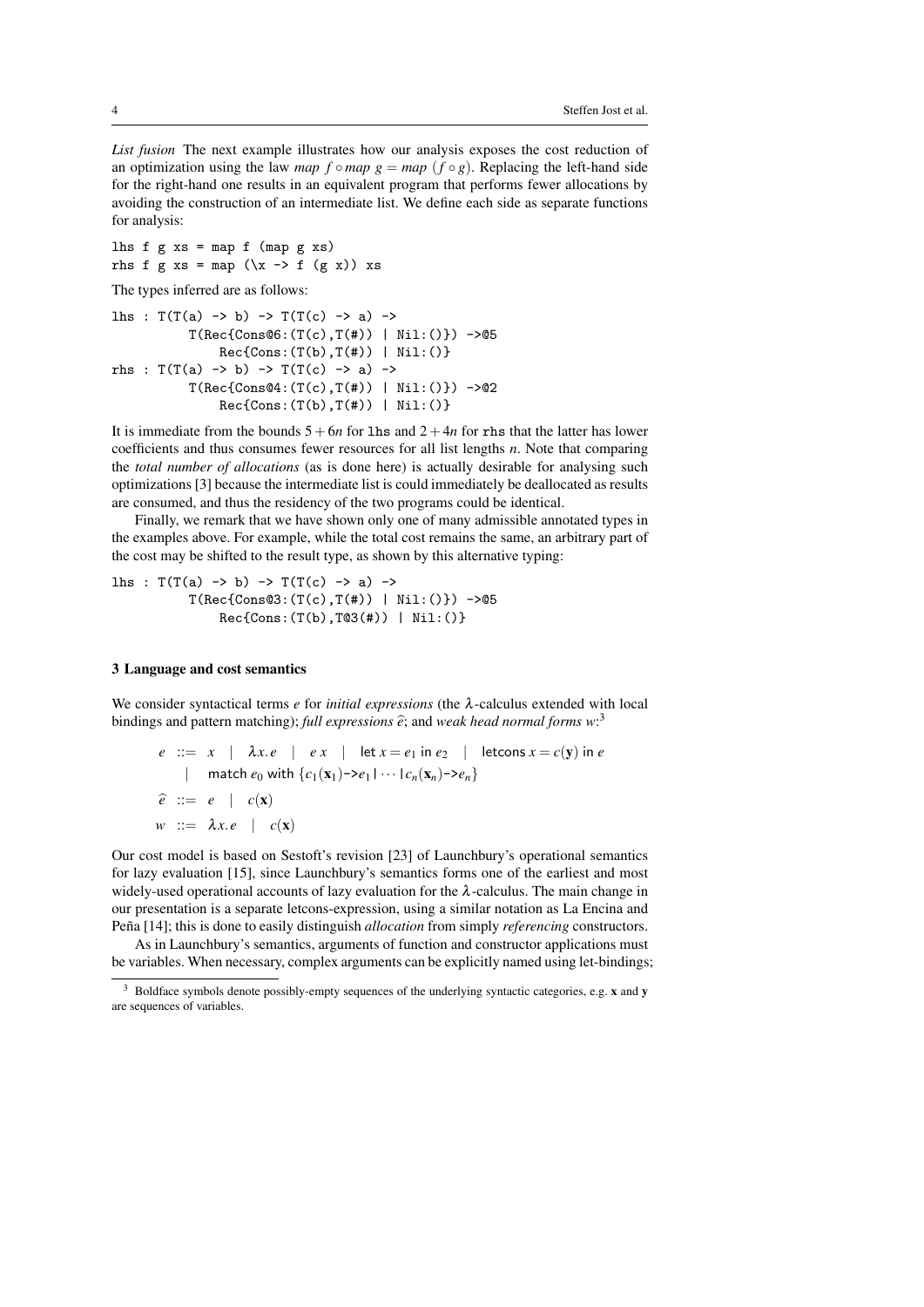$$
\frac{\overline{\mathcal{H}}, \mathcal{S}, \mathcal{L} \mid \frac{m}{m} \ w \Downarrow w, \mathcal{H}}{\mathcal{H}} \qquad (\text{WHNF}_{\Downarrow})
$$
\n
$$
\mathcal{L} \qquad \mathcal{H}[\ell \mapsto \hat{e}], \mathcal{S}, \mathcal{L} \cup \{\ell\} \downarrow \frac{m}{m} \cdot \hat{e} \Downarrow w, \mathcal{H}'[\ell \mapsto \hat{e}]
$$

$$
\frac{\ell \notin \mathcal{L}}{\mathcal{H}[\ell \mapsto \hat{e}], \mathcal{S}, \mathcal{L} \cup \{\ell\} \mid \frac{m}{m'} \hat{e} \Downarrow w, \mathcal{H}'[\ell \mapsto \hat{e}]}{\mathcal{H}[\ell \mapsto \hat{e}], \mathcal{S}, \mathcal{L} \mid \frac{m + \text{Kvar}}{m'} \hat{e} \Downarrow w, \mathcal{H}'[\ell \mapsto w]} \tag{VaR}_{\Downarrow})
$$

` is fresh H[` 7→ *e*1[`/*x*]],S,L *<sup>m</sup> m* <sup>0</sup> *e*2[`/*x*] ⇓ *w*,H<sup>0</sup> H,S,L *m*+Klet *m* 0 let *x* = *e*<sup>1</sup> in *e*<sup>2</sup> ⇓ *w*,H<sup>0</sup> (LET⇓)

$$
\frac{\ell \text{ is fresh}}{\mathcal{H}, \mathcal{S}, \mathcal{L} \mid \frac{m + \text{Kletons}}{m} \text{ letcons } x = c(\mathbf{y}) \parallel \mathcal{S}, \mathcal{L} \mid \frac{m}{m'} e[\ell/x] \Downarrow w, \mathcal{H}'}{\text{ letcons } x = c(\mathbf{y}) \text{ in } e \Downarrow w, \mathcal{H}'} \tag{LETCONS\Downarrow}
$$

$$
\frac{\mathcal{H}, \mathcal{S}, \mathcal{L} \mid \frac{m}{m'} \ e \Downarrow \lambda x. e', \mathcal{H}' \qquad \mathcal{H}', \mathcal{S}, \mathcal{L} \mid \frac{m'}{m''} \ e'[\ell/x] \Downarrow w, \mathcal{H}''}{\mathcal{H}, \mathcal{S}, \mathcal{L} \mid \frac{m + \text{Kapp}}{m''} \ e \ \ell \Downarrow w, \mathcal{H}''}
$$
\n(APP<sub>Y</sub>)

$$
\mathcal{H}, \mathcal{S} \cup (\bigcup_{i=1}^{n} \{ \mathbf{x}_{i} \} \cup \mathbf{BV}(e_{i})), \mathcal{L} \downarrow \frac{m}{m'} e_{0} \Downarrow c_{k}(\ell), \mathcal{H}'
$$
\n
$$
\mathcal{H}', \mathcal{S}, \mathcal{L} \downarrow \frac{m'}{m''} e_{k}[\ell/\mathbf{x}_{k}] \Downarrow w, \mathcal{H}''
$$
\n
$$
\mathcal{L} e_{0} \triangle \downarrow \frac{m + \text{Kmatch}}{m''} \downarrow \frac{1}{m} \downarrow \frac{1}{m} \downarrow \frac{1}{m} \downarrow \frac{1}{m} \downarrow \frac{1}{m} \downarrow \frac{1}{m} \downarrow \frac{1}{m} \downarrow \frac{1}{m} \downarrow \frac{1}{m} \downarrow \frac{1}{m} \downarrow \frac{1}{m} \downarrow \frac{1}{m} \downarrow \frac{1}{m} \downarrow \frac{1}{m} \downarrow \frac{1}{m} \downarrow \frac{1}{m} \downarrow \frac{1}{m} \downarrow \frac{1}{m} \downarrow \frac{1}{m} \downarrow \frac{1}{m} \downarrow \frac{1}{m} \downarrow \frac{1}{m} \downarrow \frac{1}{m} \downarrow \frac{1}{m} \downarrow \frac{1}{m} \downarrow \frac{1}{m} \downarrow \frac{1}{m} \downarrow \frac{1}{m} \downarrow \frac{1}{m} \downarrow \frac{1}{m} \downarrow \frac{1}{m} \downarrow \frac{1}{m} \downarrow \frac{1}{m} \downarrow \frac{1}{m} \downarrow \frac{1}{m} \downarrow \frac{1}{m} \downarrow \frac{1}{m} \downarrow \frac{1}{m} \downarrow \frac{1}{m} \downarrow \frac{1}{m} \downarrow \frac{1}{m} \downarrow \frac{1}{m} \downarrow \frac{1}{m} \downarrow \frac{1}{m} \downarrow \frac{1}{m} \downarrow \frac{1}{m} \downarrow \frac{1}{m} \downarrow \frac{1}{m} \downarrow \frac{1}{m} \downarrow \frac{1}{m} \downarrow \frac{1}{m} \downarrow \frac{1}{m} \downarrow \frac{1}{m} \downarrow \frac{1}{m} \downarrow \frac{1}{m} \downarrow \frac{1}{m} \downarrow \frac{1}{m} \down
$$

$$
\mathcal{H}, \mathcal{S}, \mathcal{L} \mid \frac{m + \text{Kmatch}}{m''} \text{ match } e_0 \text{ with } \{c_i(\mathbf{x}_i) \rightarrow e_i\}_{i=1}^n \Downarrow w, \mathcal{H}''
$$
\n
$$
(W \land c \land \text{L})
$$

Fig. 1 Instrumented operational semantics

as in e.g. the STG machine [17], this restriction is required to make in-place update and sharing of results explicit.

Let-expressions bind variables to possibly recursive terms. For simplicity, we consider only single-variable bindings: multiple bindings can be encoded, if needed, using pairs and projections.<sup>4</sup>

Note that constructor applications  $c(x)$  are *not* initial expressions; instead they are introduced through evaluation of a specialized letcons-expression. The operational semantics is defined for *full expressions*  $\hat{e}$  (or simply *expressions*), that are either initial expressions or constructor applications. The result of evaluation is an expression *w* in *weak head normal form* ( $whnf$ ), i.e. it is a  $\lambda$ -abstraction or a constructor application.

#### 3.1 Operational semantics

Figure 1 defines an operational semantics for lazy evaluation instrumented with a simple cost counting mechanism, against which we will define and prove our cost analysis. The rules define an evaluation relation  $\mathcal{H}, \mathcal{S}, \mathcal{L} \mid \frac{m}{m} \hat{e} \Downarrow w, \mathcal{H}'$ , where  $\hat{e}$  is a full expression, *w* is<br>the evaluation result (in weak hard normal form); *H* and *H'* are the initial and final hanne the evaluation result (in *weak head normal form*);  $H$  and  $H'$  are the initial and final *heaps*, i.e. mappings from variables to possibly-unevaluated expressions (*thunks*):

$$
\mathfrak{H} \quad ::= \quad \emptyset \quad | \quad \mathfrak{H}[x \mapsto \widehat{e}]
$$

We assume that heaps assign variables at most once, i.e. the notation  $\mathcal{H}[x \mapsto \hat{e}]$  implies that  $(x \mapsto \hat{e}') \notin \mathcal{H}$  for all  $\hat{e}'$ . This allows writing heaps as sets without ambiguity, i.e. we consider  $\mathcal{H}_{\text{loc}} \otimes \hat{e}$  and  $\mathcal{H}_{\text{loc}} \otimes \hat{e}'$  where  $x \neq y$ ) as equivalent  $\mathcal{H}[x \mapsto \hat{e}, y \mapsto \hat{e}']$  and  $\mathcal{H}[y \mapsto \hat{e}', x \mapsto \hat{e}]$  (where  $x \neq y$ ) as equivalent.<br>Symbols  $\hat{e}, \hat{e}'$  (decirated logations) denote variables introduced

Symbols  $\ell, \ell'$  (designated *locations*) denote variables introduced by the evaluation of letand letcons-expressions. The set  $\mathcal L$  contains locations of heap expressions ("thunks") that

<sup>4</sup> Depending on the cost model, the encoding could incur some additional operational costs, but these would also be reflected in the analysis output.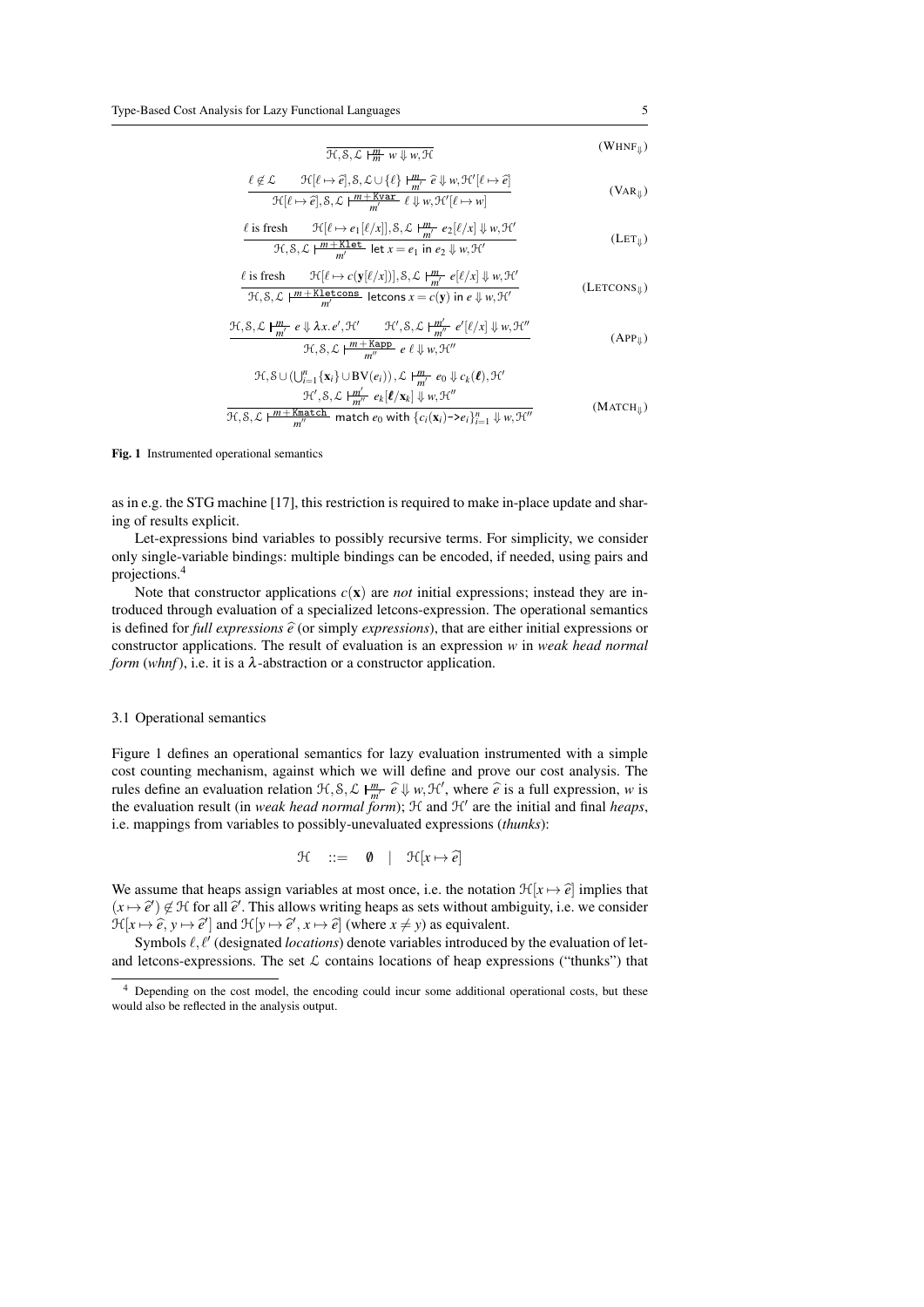are under evaluation and is used to prevent cyclic evaluation (similar to the "black-hole" technique used by Launchbury).

Following Sestoft, we also keep track of bound variables throughout evaluation in a set S to prevent variable capture; this is used in the *freshness condition* (to be made precise later) used in rules  $LET_{\parallel}$  and  $LETCONS_{\parallel}$ . We use  $BV(\hat{e})$  to denote the set of variables bound by lambda, let or match expressions in  $\hat{e}$ ; similarly,  $FV(\hat{e})$  denotes the set of free (i.e. unbound) variables in  $\hat{e}$ .

Finally, parameters  $m, m'$  are non-negative integers representing the available resources before and after evaluation; thus, the difference *m*−*m*<sup>'</sup> is the net evaluation cost. The use of two annotations instead of a single one (the net cost) simplifies the threading of resources in composite statements; furthermore, it should also simplify extensions for resource deallocation (cf. future work in Sect. 8).

Our semantics is parametrized by constants Kvar, Kapp, Klet, Kletcons and Kmatch, representing the cost assigned to each reduction rule. Specific evaluation rules require that enough resources are available by constraining the annotations on the turnstile, e.g.  $\frac{m + Kvar}{m'}$ requires at least Kvar resources. Different instantiations of these constants allow modeling different costs, for example:

- setting all constants to one measures the number of evaluation steps;
- $-$  setting Klet  $=$  Kletcons  $=$  1 and all other constants to zero measures the total number of constructors and thunks allocated;
- $-$  setting Kapp  $= 1$  and all other constants to zero measures the number of applications.

The purpose of the analysis of Section 4 is to obtain static approximations for *m* and *m* 0 that will safely allow execution to proceed. For readability, we may omit the resource information from judgements when they are not otherwise mentioned, writing simply  $H, S, L \vdash$  $e \Downarrow w$ ,  $\mathcal{H}'$  instead of  $\mathcal{H}, \mathcal{S}, \mathcal{L} \models^m_{m'} e \Downarrow w$ ,  $\mathcal{H}'$ .

For the sake of completeness, we state an auxiliary definition, due to La Encina and Peña [14], formalising the notion of variable freshness.

**Definition 1** (Freshness) A variable *x* is *fresh* for judgement  $\mathcal{H}, \mathcal{S}, \mathcal{L} \vdash e \Downarrow w, \mathcal{H}'$  if *x* does not occur in dom( $\mathcal{H}$ ),  $\mathcal{L}$ ,  $\mathcal{S}$ ; nor does it occur bound in either *e* or the range of the heap  $\mathcal{H}$ .

*Discussion of the evaluation rules* LET<sub>↓</sub> and LETCONS<sub>↓</sub> are the only rules that augment the heap with a new expressions bound to a "fresh" location.

The WHNF $_{\parallel}$  rule for weak-head normal forms ( $\lambda$ -expressions and constructors) incurs no cost. The VAR⇓ and APP⇓ rules are identical to the equivalent ones in Launchbury's semantics. The  $VAR<sub>µ</sub>$  rule is restricted to locations that are not marked as being under evaluation (enforcing "black-holing" that explicitly excludes some non-terminating evaluations).

The MATCH $_{\parallel}$  rule deals with pattern matching against a constructor. The variables bound in the matching pattern are replaced in the corresponding branch expression  $e_k$  by the locations within the heap (also just variables, but we use the meta-variable  $\ell$  to range over variables within the domain of the heap), which is then evaluated. Regardless of the actual branch taken, all possibly bound variables are added to S; this is done solely to ensure the freshness condition in subsequent applications of the LET $_{\Downarrow}$  and LETCONS $_{\Downarrow}$  rules.

Note that evaluating let  $x = e_1$  in  $e_2$  does *not* evaluate  $e_1$ ; instead it allocates a thunk and proceeds the evaluation of the body  $e_2$ . Thus, the cost of the let-expression as a whole is that that of  $e_2$  plus a fixed constant Klet. The only rules that evaluate two expressions are  $APP_{\Downarrow}$  and  $MATEH_{\Downarrow}$ ; in both cases the evaluation costs are threaded through the annotations  $m$ , $m'$ , $m''$  in the judgments with a suitable constant Kapp or Kmatch added.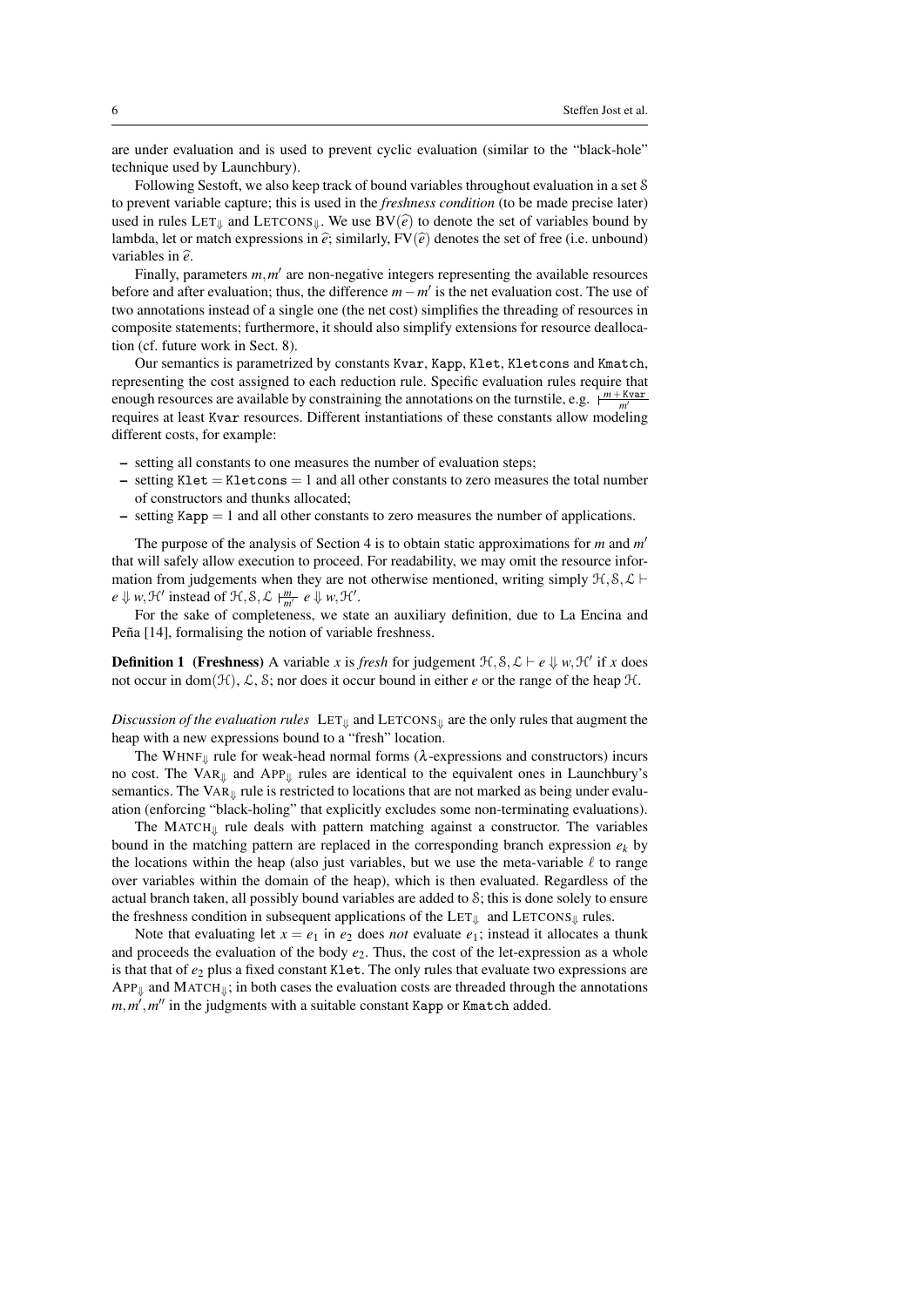#### 4 Type-based analysis

Our type-based analysis combines an *effect system* [25, 20] for higher-order functions and delayed computations and *amortisation* [26, 16] for recursive functions. Amortised bounds for recursive functions are obtained by associating *potential* (i.e. a non-negative number) to data structures. The key objective is to choose the potential assignment so that it simplifies the amortised costs, e.g. so that the change in potential by evaluation offsets any variability in actual costs, thus making the amortised cost constant.

We assign potential to data structures using type annotations: the constructors of (recursive) data types are annotated with positive coefficients that specify the contribution of each constructor to the overall potential for that data structure. Values of function types never have any potential assigned to themselves. The annotations contained within argument and result types indicate only how potential is spent and transformed by applying the function to the data structures that carry potential. An *affine type system* [19] then ensures the crucial soundness property that potential is used at most once. The principal advantage our type-based approach is that we can use efficient linear constraint solvers to determine suitable type annotations, thus automatically inferring the potential function and hence the amortised bounds.

#### 4.1 Annotated types

The syntax of annotated types includes type variables, function types, thunk types and possibly-recursive algebraic data types.

*A* ::= *X* | *A* $\stackrel{p}{\rightarrow}$ *B* | **T**<sup>*p*</sup>(*A*) |  $\mu X.\{c_1 : (q_1, A_1) | \cdots | c_n : (q_n, A_n)\}$ 

Meta-variables *A*, *B*, *C* stand for types, *X*,*Y* for type variables, *p*, *q* for *cost annotations* (which are non-negative rational numbers) and *n* a non-negative integer. A vector of (possibly zero) types is denoted by **A**. Function types  $A \xrightarrow{p} B$  are annotated with an upper bound *p* on the cost of evaluating the function application. Note that type variables are used solely for denoting recursive references in data types; in particular, the type system is not polymorphic; this is further clarified at the end of Section 4.3.

Thunk types  $T^p(A)$  denote delayed computations yielding a value of type  $A$  and are similarly annotated with an upper bound *p* on the cost of evaluation to weak head normal form. For example: assuming a suitable type N for natural numbers, then  $T^1(N)$  is the type of a thunk yielding a natural number whose evaluation costs one unit; and  $T^0(N)$  is the type of a thunk whose evaluation is free; for the step-counting cost model, this means that the thunk is in weak-head normal form.

Note that annotations *p* and *q* in, e.g.,  $A \xrightarrow{p} B$  and  $A \xrightarrow{0} T^q(B)$ , are handled differently in our type rules; this is in order to model the behaviour of lazy evaluation: the cost of using a thunk can be shared (because of memoization), whereas the cost of an application must be paid for each use.

Algebraic data types  $\mu X$ . { $c_1$  :  $(q_1, \mathbf{A}_1)$  |  $\cdots$  | $c_n$  :  $(q_n, \mathbf{A}_n)$  } are (possibly recursive) labelled sum of products  $A_i$  where each alternative is identified by a constructor  $c_i$  and annotated with a *potential*  $q_i$ ; these annotations are used to justify amortised cost bounds for recursive functions. For example, suitable types for pairs, sums, natural numbers and lists are as follows: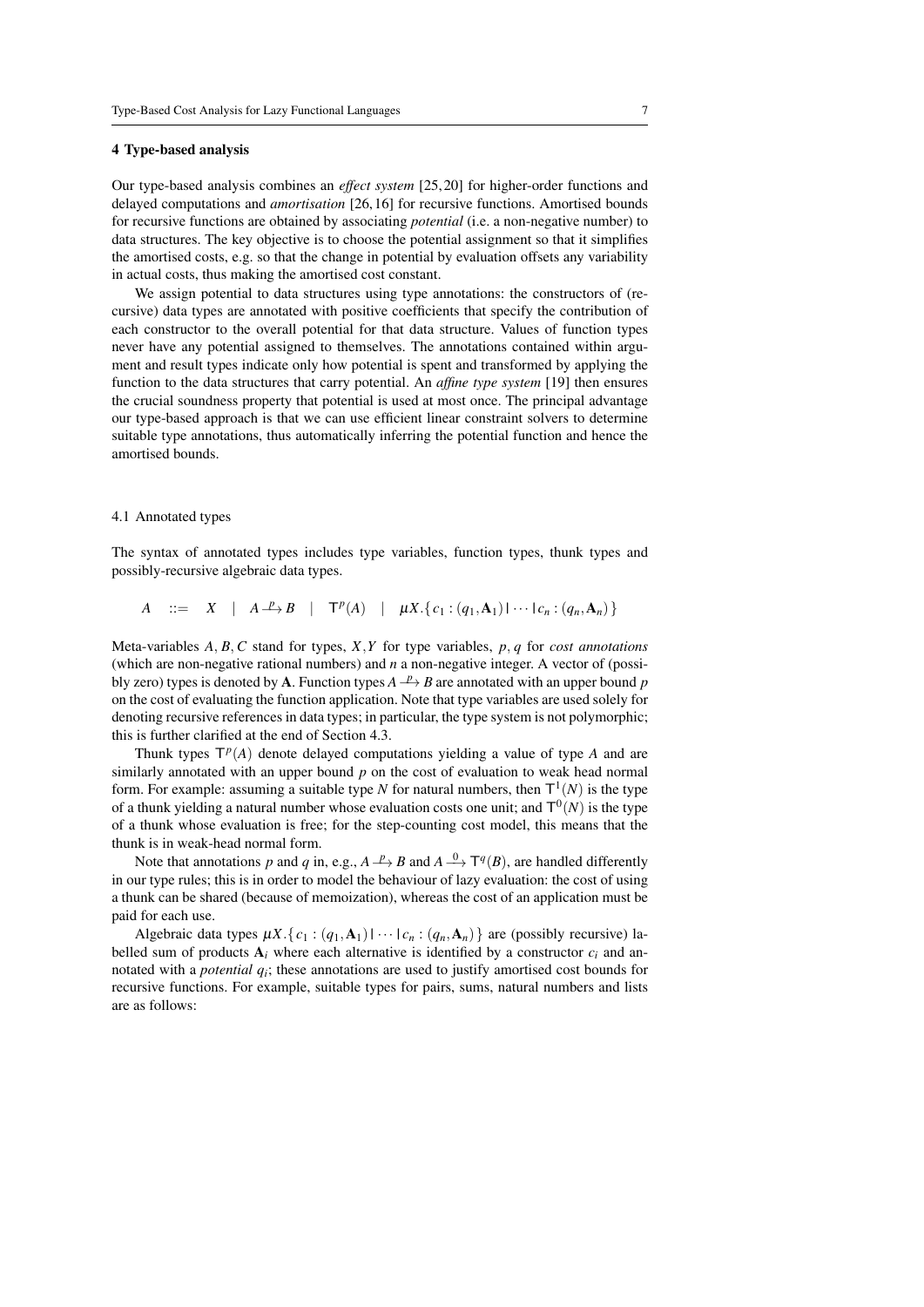$$
A \times B = \mu X. \{ \text{pair} : (q, (A, B)) \}
$$
  
\n
$$
A + B = \mu X. \{ \text{pair} : (q, (A, B)) \}
$$
  
\n
$$
N = \mu X. \{ \text{zero} : (q_z, () ) \} \text{succ} : (q_s, X) \}
$$
  
\n
$$
L(A) = \mu X. \{ \text{nil} : (q_n, () ) \} \text{cons} : (q_c, (A, X)) \}
$$

The annotations  $q, q_l, q_r$ , etc. in the above types are *not* fixed; instead they are parameters that, for specific programs, convey the cost assignment to data structures. For example, a function with argument type  $\mu X$ . { nil :  $(q_{nil},())$  | cons :  $(q_{cons}, (A, X))$  } admits a cost bound  $q_{nil} + n \times q_{cons} + c$  where *n* is the length of the argument list; the fixed cost *c* is determined by other annotations (e.g. in arrow and thunk type). The type system in the Section 4.3 will enforce sound derivations of such annotated types.

## 4.2 Sharing and subtyping

Figure 2 shows the syntactical rules for an auxiliary *sharing relation*  $A \vee \{B_1, \ldots, B_n\}$  between a type *A* and a finite multiset of types  $\{B_1, \ldots, B_n\}$  that is used to limit contraction in our type system. Informally, sharing allows distributing the potential in *A* among  $B_1, \ldots, B_n$ , while preserving cost annotations of functions and thunks. Sharing also allows the relaxation of annotations to subsume subtyping (i.e. potential can decrease while cost may increase). This relation is used in side conditions to the type rules to constrain types and contexts and in the soundness proof in Section 5.

The SHAREEMPTY and SHAREVEC rules are trivial. Rule SHAREVAR allows the free duplication of a type variable. This simplifies the formulation of the rule SHAREDAT for algebraic data types. Note that this could not be allowed if variables could be instantiated with arbitrary types.<sup>5</sup> However, in our case this is unproblematic because type variables are not quantified.

The SHAREDAT rule allows potential from the data constructors that comprise *A* to be shared among the  $B_i$ . The SHAREFUN and SHARETHUNK rules allow any cost for functions and thunks, respectively, to be replicated. Rules SHAREEMPTYCTX and SHARECTX extend sharing to a binary relation between typing contexts: a context  $\Gamma$  shares to another context  $\Delta$  if, for each variable *x* the types of *x* in  $\Gamma$  share to the types of *x* in  $\Delta$ .

The special case of sharing one type to a single other corresponds to a *subtyping relation*; we define the shorthand notation  $A \leq B$  to mean  $A \vee \{B\}$ . This relation expresses the relaxation of potentials and costs:  $A \leq B$  implies that  $A, B$  have identical underlying types but *B* has *lower or equal potential* and *greater or equal cost* than that of *A*. As usual in structural subtyping, this relation is contravariant in the left argument of functions (SHAREFUN). A special case occurs when sharing a type or context to itself: because of non-negativity  $A \tilde{\gamma} \{A, A\}$  (respectively  $\Gamma \tilde{\gamma} \{ \Gamma, \Gamma \}$ ) require that the potential of a value of type *A* be zero (respectively, for values of types in  $\Gamma$ ). The variant  $A \nmid \{A, A'\}$  requires that  $A'$  is a subtype of *A* with no notatial. We conclude this subcostion by a simple observation on shorting of *A* with no potential. We conclude this subsection by a simple observation on sharing:

**Lemma 1** Given a type A, we can always find A' such that  $A \gamma \{A, A'\}$ .

*Proof* By induction on the structure of the type *A* and the rules of Figure 2: if *A* is a function type then we can choose  $A' = A$ ; if *A* is a thunk type  $T^q(B)$  then choose  $A' = T^q(B')$  such that  $B\sqrt{\{B,B'\}}$ ; finally, if *A* is a recursive data types we can choose *A'* with identical structure and zero potential annotations and with sharing arguments.

<sup>5</sup> A polymorphic system would need to track sharing constraints for type variables alongside the types.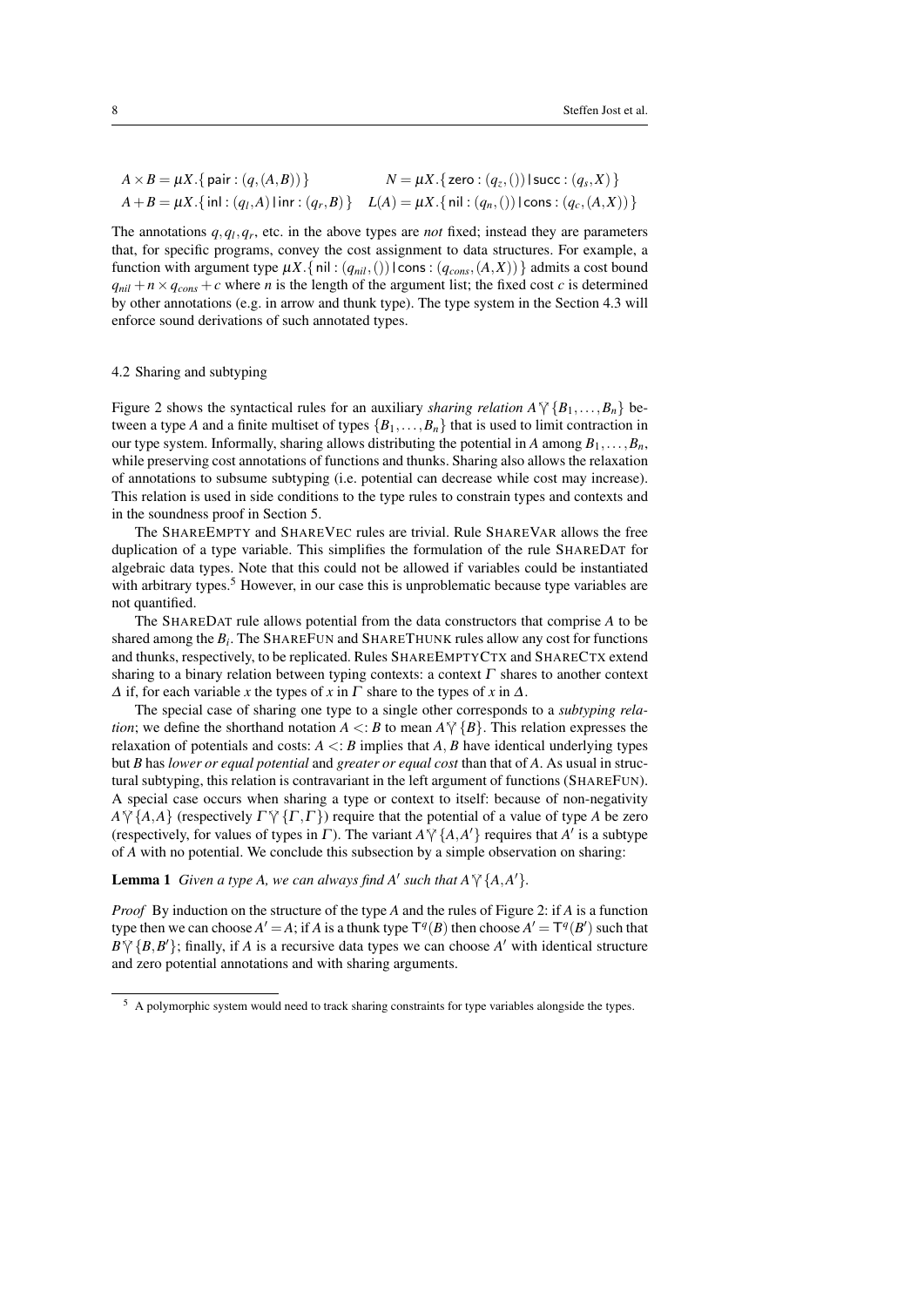$$
\overline{A\,\tilde{\gamma}\,0}
$$
 (SHAREEMPTY)

$$
\overline{X\sqrt[N]{\{X,\ldots,X\}}}
$$
 (SHAREVAR)

$$
B_i = \mu X. \{c_1 : (q_{i1}, \mathbf{B}_{i1}) \mid \cdots \mid c_m : (q_{im}, \mathbf{B}_{im})\}
$$
  
\n
$$
\frac{\mathbf{A}_j \, \mathbf{\hat{Y}} \{ \mathbf{B}_{1j}, \ldots, \mathbf{B}_{nj} \} \quad p_j \geq \sum_{i=1}^n q_{ij} \quad (1 \leq i \leq n, 1 \leq j \leq m)}{\mu X. \{c_1 : (p_1, \mathbf{A}_1) \mid \cdots \mid c_m : (p_m, \mathbf{A}_m)\} \, \mathbf{\hat{Y}} \{ B_1, \ldots, B_n\}}
$$
(SHAREDAT)

$$
\frac{A_i \sqrt[n]{\{A\}} \qquad B \sqrt[n]{\{B_i\}} \qquad q_i \ge p \qquad (1 \le i \le n)}{(A \xrightarrow{P} B) \sqrt[n]{\{A_1 \xrightarrow{q_1} B_1, \dots, A_n \xrightarrow{q_n} B_n\}}}
$$
\n(SHAREFUN)

$$
\frac{A\sqrt[n]{\{A_1,\ldots,A_n\}}\qquad q_i \ge p \qquad (1 \le i \le n)}{\mathsf{T}^p(A)\sqrt[n]{\{\mathsf{T}^{q_1}(A_1),\ldots,\mathsf{T}^{q_n}(A_n)\}}}
$$
\n(SHARETHUNK)

$$
\frac{A_j \sqrt[N]{\{B_{1j},\ldots,B_{nj}\}}}{\mathbf{A}\sqrt[N]{\{B_1,\ldots,B_n\}}}\n\qquad n = |\mathbf{A}| = |\mathbf{B_i}| \n(1 \le i \le n, 1 \le j \le m)
$$
\n(SHAREVEC)

(SHAREEMPTYCTX)

$$
\frac{A\widetilde{\gamma}\left\{B_{1},\ldots,B_{n}\right\}}{(x:A,\Gamma)\widetilde{\gamma}(x:B_{1},\ldots,x:B_{n},\Delta)} \qquad (SHARECTX)
$$

Fig. 2 Sharing relation

## 4.3 Typing rules

Our analysis is presented in Figures 3 and 4 as a proof system that derives judgements of the form  $\Gamma \vdash^p_p$  $\frac{p}{p'}$   $\hat{e}$ : *A*, where *Γ* is a typing context, which is a multimap from variables to types<sup>6</sup>,  $\hat{e}$  is a full expression, *A* is an annotated type and *p*, *p*<sup> $\prime$ </sup> are non-negative rational numbers approximating the resources available before and after the evaluation of  $\hat{e}$ , respectively. For simplicity, we will omit these annotations whenever they are not explicitly mentioned. The type rules use the lower annotations in the turnstile for threading the amount of available resources through sub-evaluations in rules APP and MATCH. Because our semantics does not deallocate resources, we do not need lower annotations for left-over or freed resources on function and thunk types.

 $\overline{\Gamma \vee \emptyset}$ 

Because variables reference heap expressions, rules dealing with the introduction and elimination of variables also deal with the introduction and elimination of thunk types: VAR eliminates assumptions with a thunk type, i.e. of the form  $x : T<sup>q</sup>(A)$  while LET and LETCONS introduce assumptions of a thunk type.

Rules LET and LETCONS allow recursive uses of the bound variable *x*; the side condition  $A \gamma \{A, A'\}$  ensures that the type  $A'$  assigned to recursive references is subtype of the result A with zero potential, since  $\Gamma$  optimal potential through the self-reference would be result *A* with zero potential, since re-using potential through the self-reference would be unsound. Note also that rule LET requires that the full thunk cost  $q$  of  $e_1$  to be paid by recursive references; this is a sound approximation, but can prevent typing many productive

<sup>&</sup>lt;sup>6</sup> We use the standard notation  $x : A$  to denote the singleton context mapping variable  $x$  to type  $A$ , and a comma between two contexts denotes multiset union. Note that contexts are multimaps, as usual in an affine type system, in order to track each use of a variable.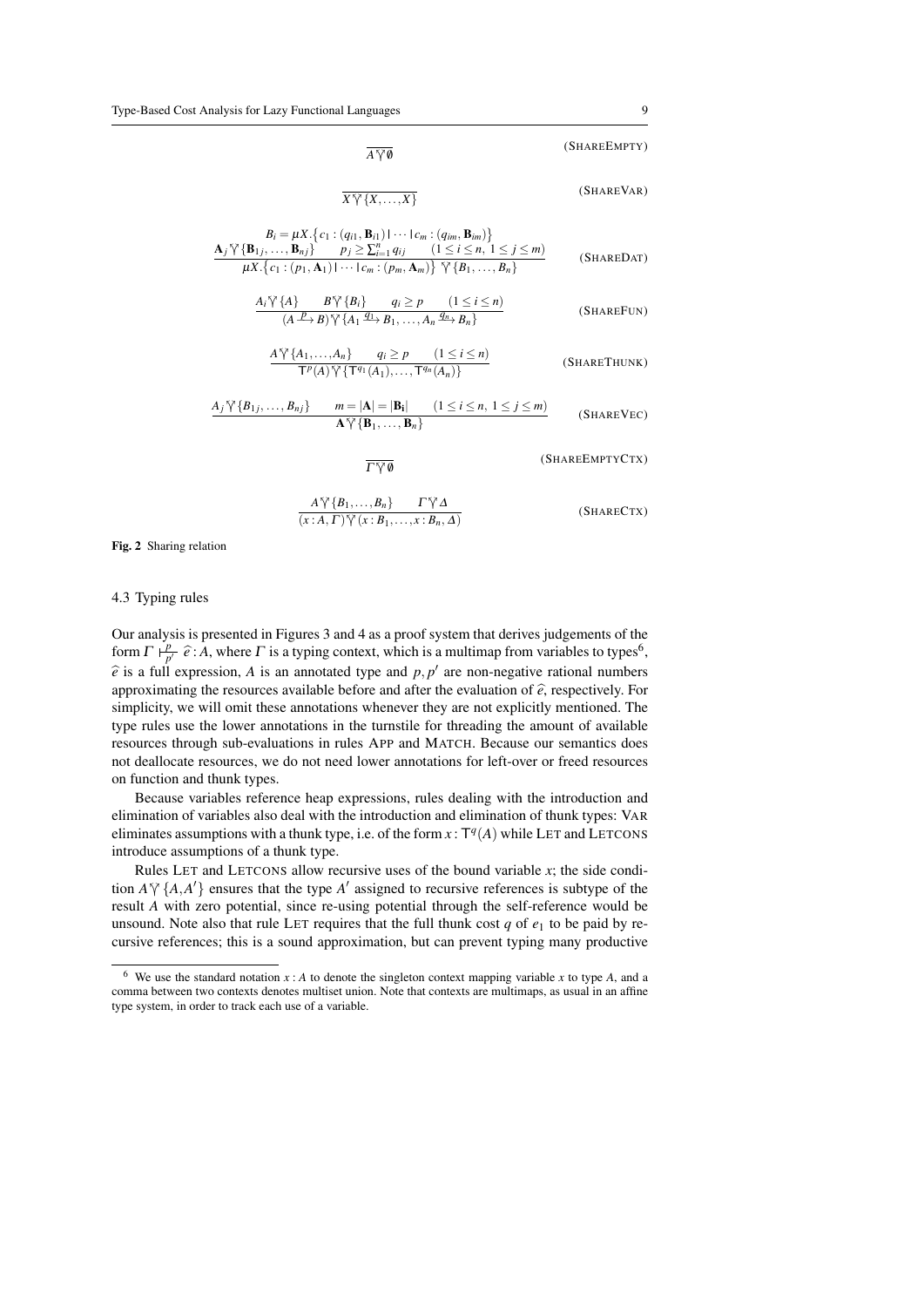10 Steffen Jost et al.

$$
\overline{x: T^q(A) \mid ^{\underline{q} + \text{Kvar}} 0} \quad x:A
$$
 (VAR)

$$
\frac{\Gamma, x: \mathsf{T}^q(A') \mid \frac{q}{0} e_1: A \qquad A, x: \mathsf{T}^q(A) \mid \frac{p}{p'} e_2: C \qquad x \notin \Gamma, \Delta \qquad A \,\forall \{A, A'\} \\\hline \qquad \qquad \Gamma, \, A \mid \frac{p + \text{Klet}}{p'} \text{ let } x = e_1 \text{ in } e_2: C \tag{LET}
$$

$$
A = \mu X. \{\cdots \mid c : (q, \mathbf{B}) \mid \cdots\} \qquad x \notin \Gamma, \Delta \qquad A \tilde{\gamma} \{A, A'\}
$$
  
\n
$$
\frac{\Gamma, x: \Gamma^0(A') \mid^{\Omega}_{\Omega} c(\mathbf{y}): A \qquad \Delta, x: \Gamma^0(A) \mid^{\underline{P}}_{\underline{P'}} e : C}{\Gamma, \Delta \mid^{\underline{P}+q+\text{Kletcons}} \text{ letcons } x = c(\mathbf{y}) \text{ in } e : C}
$$
 (Lefcons)

$$
\frac{\Gamma, x:A \mid_{0}^{q} e:C \quad x \notin \Gamma \quad \Gamma \sqrt{\{\Gamma, \Gamma\}}}{\Gamma \mid_{0}^{0} \lambda x.e:A \xrightarrow{q} C}
$$
 (ABS)

$$
\frac{\Gamma \mid \frac{p}{p'} e : A \xrightarrow{q} C}{\Gamma, y:A \mid \frac{p+q+\text{Kapp}}{p'} e y : C}
$$
\n(APP)

$$
\frac{B = \mu X \cdot \{ \cdots \mid c : (q, \mathbf{A}) \mid \cdots \}}{\mathbf{y} \cdot \mathbf{A}[B/X] \mid \frac{\mathbf{0}}{\mathbf{0}} \quad c(\mathbf{y}) : B} \tag{Cons}
$$

$$
|\mathbf{A}_{i}| = |\mathbf{x}_{i}| \qquad B = \mu X. \{ c_{i} : (q_{i}, \mathbf{A}_{i}) \}_{i=1}^{n}
$$
  

$$
\frac{\Gamma \vdash_{p'}^{p} e_{0} : B \qquad \Delta, \mathbf{x}_{i}: A_{i}[B/X] \vdash_{p'}^{p'+q_{i}} e_{i} : C \quad (1 \leq i \leq n)}{\Gamma, \Delta \vdash_{p'}^{p'+\text{Match}}} \quad \text{match } e_{0} \text{ with } \{ c_{i}(\mathbf{x}_{i}) \negthinspace > \negthinspace e_{i} \}_{i=1}^{n} : C \tag{MATEH}
$$

Fig. 3 Syntax directed type rules

 $\frac{1}{2}$ 

$$
\frac{\Gamma, x: T^{q_0}(A) \Vdash^p_{p'} e:C}{\Gamma, x: T^{q_0+q_1}(A) \Vdash^p_{p'} e:C}
$$
 (PREPAY)

$$
\frac{\Gamma \vdash_{p'}^{p} e:C}{\Gamma, x:A \vdash_{p'}^{p} e:C}
$$
 (WEAK)

$$
\frac{\Gamma, x:A_1, x:A_2 \vdash^p_{p'} e:C \qquad A \bigvee \{A_1, A_2\}}{\Gamma, x:A \vdash^p_{p'} e:C} \tag{SHARE}
$$

$$
\frac{\Gamma \vdash_{p'}^{p} e:A \qquad q \ge p \qquad q-p \ge q'-p'}{\Gamma \vdash_{q'}^{q} e:A} \qquad (\text{RELAX})
$$

$$
\frac{\Gamma \mid \frac{p}{p'} e : A \qquad A < : B}{\Gamma \mid \frac{p}{p'} e : B} \tag{SUBType}
$$

$$
\frac{\Gamma, x:B \mid_{p'}^{p} e:C \qquad A \lt: B}{\Gamma, x:A \mid_{p'}^{p} e:C}
$$
 (SuperType)

Fig. 4 Structural type rules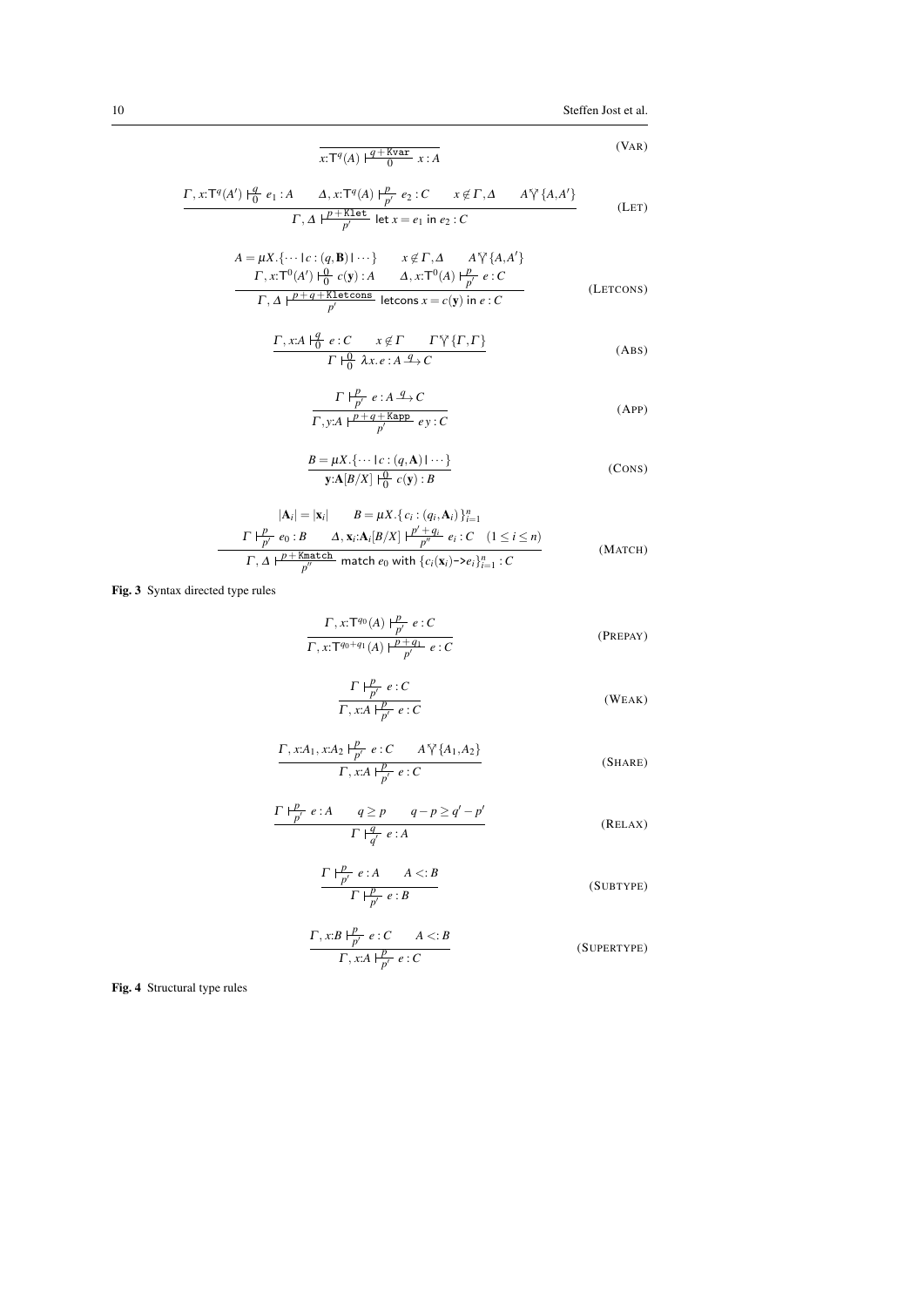co-recursive definitions. Fortunately, an improved rule has been presented in an earlier work dealing with co-recursion alone [29]. However, for clarity of presentation, we present the simpler rule and soundness proof first, and defer the refinement to Section 6.

Rule LETCONS deals with the *allocation* of a new constructor; this requires paying its associated potential *q*. However, merely *referencing* a constructor incurs no cost (because constructors are whnfs); hence, rule CONS does not consume resources.

Rule ABS ensures that the cost *q* of the abstracted expression is captured in the type annotation for the function. Rule APP requires that this cost is paid for each application. The side condition  $\Gamma \gamma \{ \Gamma, \Gamma \}$  to ABS requires that the context shares to itself; this is to ensure that  $\Gamma$  cannot be assigned potential that could be used multiple times through repeated applications, since we chose to allow function types to be shared freely (cf. Lemma 5). A consequence of this side-condition is that only the last argument of a curried function is allowed non-zero potential.

The MATCH rule deals with pattern-matching over an expression of an algebraic data type. The rule requires that all branches admit an identical result type *C* and that resources p<sup>"</sup> available after execution of any of the branches are equal; fulfilling such conditions may require relaxing potential and/or cost annotations using the structural rules described below. Note also that the typing judgement for each branch  $e_i$  of the match gains the excess potential  $q_i$  associated with constructor  $c_i$  in the type *B*.

The structural rules of Figure 4 allow the analysis to be relaxed in various ways: RELAX allows the relaxing of cost bounds; SUBTYPE and SUPERTYPE allow subtyping in the conclusion and supertyping in a hypothesis; and finally, the crucial rule PREPAY allows (whole or part of) the cost of a thunk to be paid in advance, so reducing the cost of further uses of the same thunk. Note the rule VAR requires the cost of the thunk to be paid for *every* use, as in call-by-name evaluation; it is rule PREPAY that allows the cost of a thunk to be shared, capturing the memoization in call-by-need evaluation.

Finally, we remark that our type system is not polymorphic; in particular, there is no notion of type quantification, hence free type variable in a judgment cannot be freely instantiated. However, we would surmise that, because of the SHAREVAR rule explained earlier, replacing free type variables with types *A* that freely share to themselves  $A \gamma \{A, A\}$  (such as atomic types, function types or data types with zero potential) would lead to another provable type judgement.

#### 4.4 Worked example

We now present a worked example of a type derivation illustrating how the analysis deals with lazy evaluation; in particular, we show how the rule PREPAY allows sharing thunk costs. Consider the following expression (of the  $\lambda$ -calculus enriched with let expressions):

$$
\text{let } f = ((\lambda x. x) (\lambda x. x)) \text{ in } \lambda x. f (f x) \tag{Ex1}
$$

The application of (EX1) to some argument forces evaluation of the sub-expression bound to *f* once even though it is used *twice*: first, the outer-most application reduces  $((\lambda x.x)(\lambda x.x))$ to  $\lambda x.x$  and updates the result for  $f$ ; then the inner-most application re-use the memoized result. We start by re-writing (EX1) translating nested sub-terms in applications using letexpressions as required for our language (cf. Section 3):

$$
\text{let } f = (\text{let } i = \lambda x.x \text{ in } (\lambda x.x)i) \text{ in } \lambda x. (\text{let } y = fx \text{ in } fy) \tag{Ex1'}
$$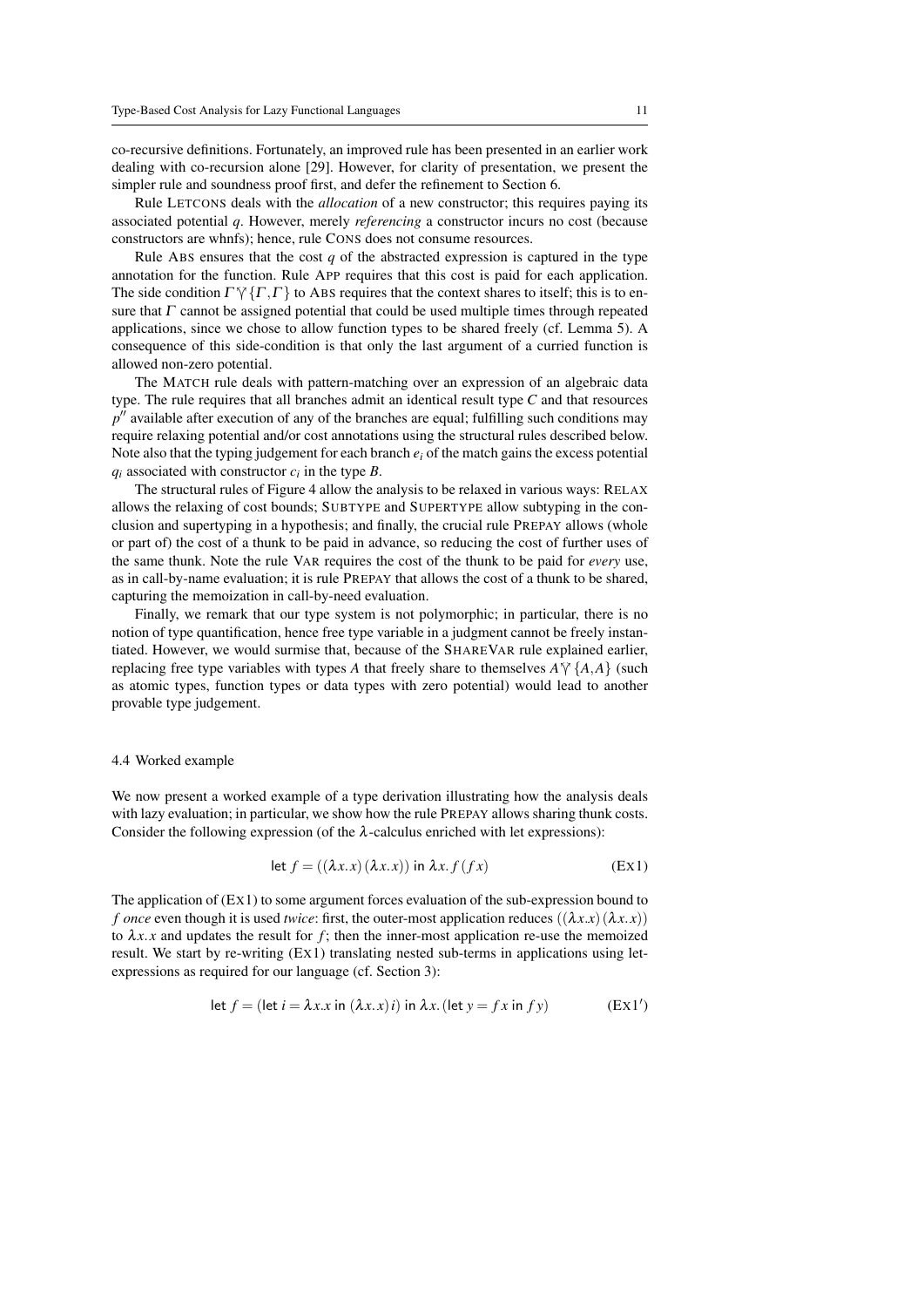Considering the metric for counting *allocations* (i.e. uses of rules  $LET_{\parallel}$  and  $LETCONS_{\parallel}$ ), we argue that  $(Ex1')$  costs 2 plus the cost of its argument: one use of  $LET_{\parallel}$  for the binding of *y* and one for the binding of *i*; because of lazy evaluation, the latter is accounted only once. Using the type rules of Fig. 3 and 4, we can derive an annotated typing that justifies our reasoning. We first derive a type just for the sub-term of (EX1') named f. Since f evaluates to the identity function, we expect it to admit a type  $T^q(A) \rightarrow A$  for some annotations  $p, q \geq 0$  and type *A*; the derivation is as follows:

$$
x: T^{0}(T^{q}(A) \xrightarrow{q} A) \xleftarrow{0} x: T^{q}(A) \xrightarrow{q} A
$$
 VAR (1)

$$
\vdash_{0}^{0} \lambda x. x: \mathsf{T}^{0}(\mathsf{T}^{q}(A) \xrightarrow{q} A) \xrightarrow{0} \mathsf{T}^{q}(A) \xrightarrow{q} A
$$
 *ABS(1)* (2)

$$
i: T^{0}(T^{q}(A) \xrightarrow{q} A) \xrightarrow{0} (\lambda x.x) i: T^{q}(A) \xrightarrow{q} A
$$
APP(2) (3)

$$
x: \mathsf{T}^q(A) \xrightarrow{q} x:A \qquad \qquad \text{VAR} \qquad (4)
$$

$$
i: \mathsf{T}^0(\mathsf{T}^q(A) \xrightarrow{q} A) \xrightarrow[0]{\mathsf{0}} \lambda x. x : \mathsf{T}^q(A) \xrightarrow{q} A
$$
 **ABS(4), WEAK** (5)

1 0 let *i* = λ*x*.*x* in (λ*x*.*x*)*i* : T *q* (*A*)−→*<sup>q</sup> A* LET(5,3) (6)

In the derived type  $T^q(A) \stackrel{q}{\longrightarrow} A$  the costs of argument thunk and application are both *q*; this is because the function needs the argument.<sup>7</sup> The annotation on the turnstile accounts the cost of evaluating the let binding  $i$  (one use of  $LET_{\parallel}$ ). Note that is accounted in the *judgement* rather than in the *function type*; this is crucial to allow sharing this cost.

We now continue deriving a type for the complete expression  $(Ex1')$ ;

| $f:\mathsf{T}^0(\mathsf{T}^q(A) \xrightarrow{q} A) \underset{\mathsf{0}}{\mathsf{L}^0} f:\mathsf{T}^q(A) \xrightarrow{q} A$                                                                        | <b>VAR</b>           | (7) |
|----------------------------------------------------------------------------------------------------------------------------------------------------------------------------------------------------|----------------------|-----|
| $f:\mathsf{T}^0(\mathsf{T}^q(A) \xrightarrow{q} A), x:\mathsf{T}^q(A) \xrightarrow{q} fx:A$                                                                                                        | APP(7)               | (8) |
| $f:\mathsf{T}^0(\mathsf{T}^q(A) \xrightarrow{q} A), x:\mathsf{T}^q(A), y:\mathsf{T}^q(A') \mapsto f x:A$                                                                                           | WEAK(8)              | (9) |
| $f:\mathsf{T}^0(\mathsf{T}^q(A) \xrightarrow{q} A), y:\mathsf{T}^q(A) \xrightarrow{q} f y : A$                                                                                                     | VAR, APP (10)        |     |
| $f:\mathsf{T}^0(\mathsf{T}^q(A) \xrightarrow{q} A),$<br>$f:\mathsf{T}^0(\mathsf{T}^q(A) \xrightarrow{q} A), x:\mathsf{T}^q(A) \xrightarrow{\mathsf{I}+q} \mathsf{let}\ y = fx\ \mathsf{in}\ fy: A$ | $LET(9,10)$ (11)     |     |
| $f:\mathsf{T}^0(\mathsf{T}^q(A) \xrightarrow{q} A), x:\mathsf{T}^q(A) \xrightarrow[\;0]{} \mathsf{let} y = fx \text{ in } fy : A$                                                                  | $SHARE(11)$ (12)     |     |
| $f:\mathsf{T}^1(\mathsf{T}^q(A) \xrightarrow{q} A), x:\mathsf{T}^q(A) \xrightarrow{2+q} \mathsf{let} y = fx \text{ in } fy:A$                                                                      | PREPAY $(12)$ $(13)$ |     |
| $f:\mathsf{T}^1(\mathsf{T}^q(A) \xrightarrow{q} A) \mapsto^0 \lambda x$ . let $y = fx$ in $fy : \mathsf{T}^q(A) \xrightarrow{2+q} A$                                                               | $ABS(13)$ (14)       |     |

$$
\frac{1}{0} \left( \operatorname{Ex} 1' \right) : \mathsf{T}^q(A) \xrightarrow{2+q} A \qquad \qquad \text{LET}(W \operatorname{EAK}(6), 14) \quad (15)
$$

For brevity, we omitted the side condition for the use of structural rule SHARE in line (12):

$$
T^0(T^q(A) \xrightarrow{q} A) \,\forall \, \{T^0(T^q(A) \xrightarrow{q} A), T^0(T^q(A) \xrightarrow{q} A)\}
$$

This is trivially satisfied because thunk type and functional type always shares to themselves. (cf. rules SHARETHUNK and SHAREFUN in Fig. 2). Also, because the type rule LET always allows recursive uses, we must employ weakening to introduce a type for *y* in (9). By Lem. 1 we can choose a subtype *A'* of *A* such that  $A^{\gamma} \{A, A'\}$ .<br>Proceeding healty and from the conclusion (15).

Proceeding backwards from the conclusion (15), rule LET introduces the assumption for *f* using the result of the previous judgment (6). Note that assumption  $f: T^1(T^q(A) \xrightarrow{q} A)$ captures the delayed cost of evaluation: first *f* requires one unit to evaluate *and then* yields a

<sup>7</sup> Note that, because of lazy evaluation, the function could discard the argument and thus the thunk cost need not always be accounted in the application cost. However, the function in this example is strict.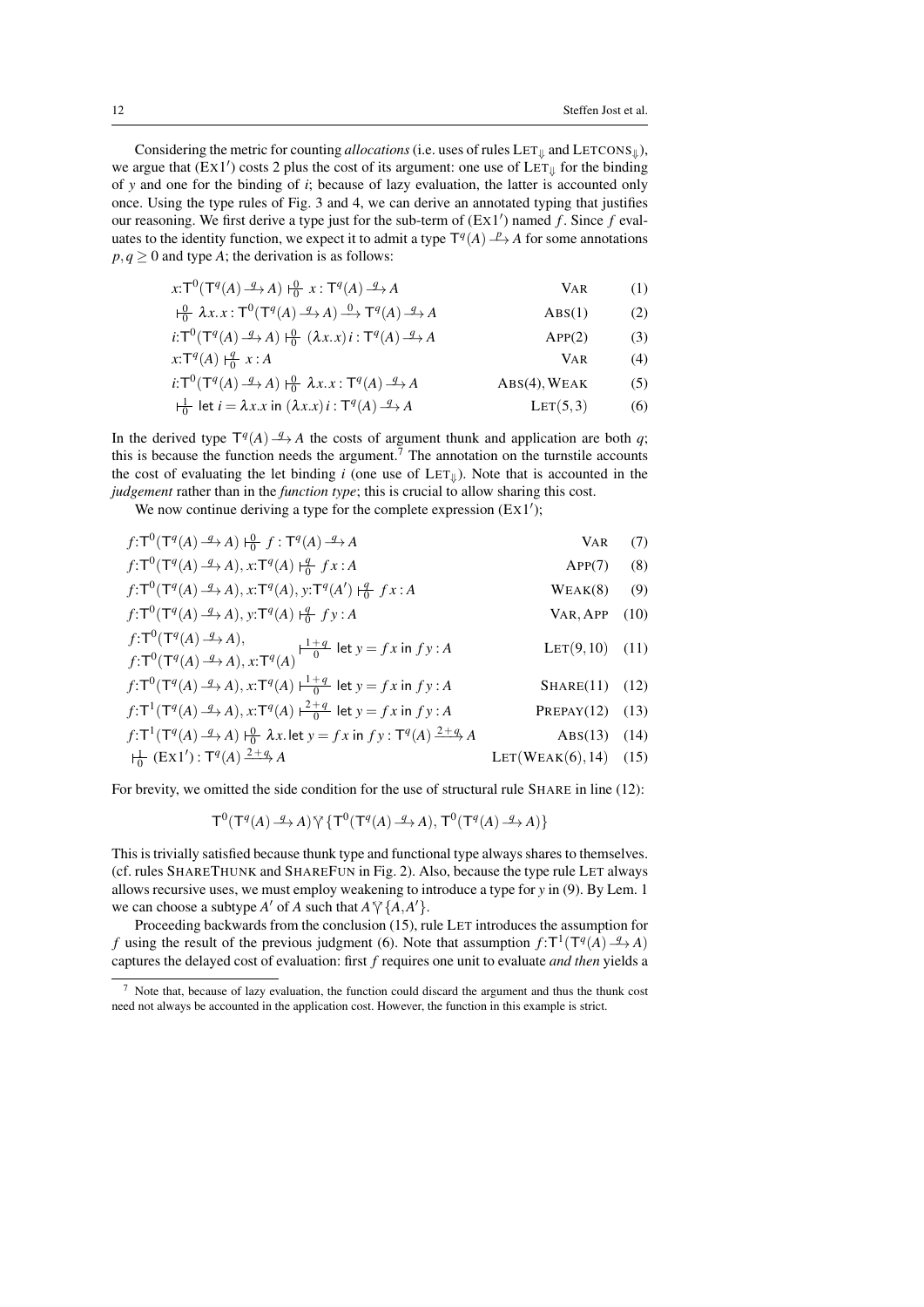function costing *q* units; thus, this could *not* be expressed as  $f: T^0(T^q(A) \xrightarrow{1+q} A)$  or simply  $f: T^q(A) \xrightarrow{1+q} A$ .

In line (13) we use the structural rule PREPAY to pay ahead the cost of *f* before sharing; the two uses of VAR to reference  $f$  in lines  $(7)$ ,  $(10)$  become free. Thus the cost of evaluating *f* is counted only once and we get a type  $T^q(A) \stackrel{2+q}{\longrightarrow} A$  expressing the accurate cost of lazy evaluation: two allocations plus the cost of argument. We could have omitted the use of PREPAY and still derive an admissible, albeit less precise cost estimate: each use of *f* would cost 1 extra unit and the final judgment would be  $\frac{0}{0}$  (Ex1'): T<sup>q</sup>(A)  $\frac{4+q}{2}$  *A*. This corresponds to the cost of call-by-name evaluation and thus a sound overestimation of lazy evaluation.

Because PREPAY is a structural rule, we could instead have employed it after ABS and before LET, i.e. after line (14); this would lead to the conclusion  $\frac{2}{0}$  (EX1'):  $T^q(A) \frac{1+q}{2}A$ . The overall cost  $2+1+q$  is the same as before, but is accounted differently: the cost of *f* is assigned to the judgment rather than the function type; thus, if this judgment was part of some larger derivation, the cost of *f* would be payed *once* instead of for *each application*.

#### 4.5 Experimental results

We have constructed a prototype implementation of as a type reconstruction algorithm that takes a (closed) expression and either produces an annotated typing or fails (e.g. when the cost bounds are not linear). The implementation is fully automatic, i.e. it does not require any type annotations from the programmer. For convenience, constructors for standard algebraic data types such as booleans and lists, as well as primitive arithmetic operations on integers were also added to the implementation. A publicly accessible web version with several editable examples (including the ones presented here) is available at http://kashmir.dcc.fc.up.pt/cgi/lazy.cgi.

Type reconstruction is performed in three phases:

- 1. Damas-Milner type inference to obtain an unannotated version of the type derivation;
- 2. annotate types with fresh variables and traverse the type derivation gathering linear constraints according to the type rules of Sect. 4.3;
- 3. solve the collected constraints using a standard linear programming tool.<sup>8</sup>

Structural rules are used in the second phase only at specific points: PREPAY is applied immediately after bound variables are introduced, namely, in the body of a lambda, letexpression or match alternative;<sup>9</sup> this can be done uniformly because the rule allows any part of the cost to be paid (including zero). Hence, we defer to the constraint solver the choice of how much individual thunks should be prepaid in order to achieve an overall optimal solution. SUBTYPE is applied for the argument type of applications and for the result type of matches (losing precision if necessary to obtain compatible types). RELAX is also always applied after a match to join branches with possibly distinct costs. SHARE is used for variables that occur in two hypothesis before LET, LETCONS, APP, MATCH; as in for prepay, this is done uniformly and the choice of how to split potential between uses is delegated to the constraint solver. This allows applying the type rules of Sect. 4 syntax-directed way. The soundness of the resulting inference algorithm is straightforward;

<sup>8</sup> We use the GLPK library: http://www.gnu.org/software/glpk.

<sup>&</sup>lt;sup>9</sup> This heuristic choice typically lowers cost overestimation by allowing paying ahead as early as possible; cf. last paragraph of Sect. 4.4.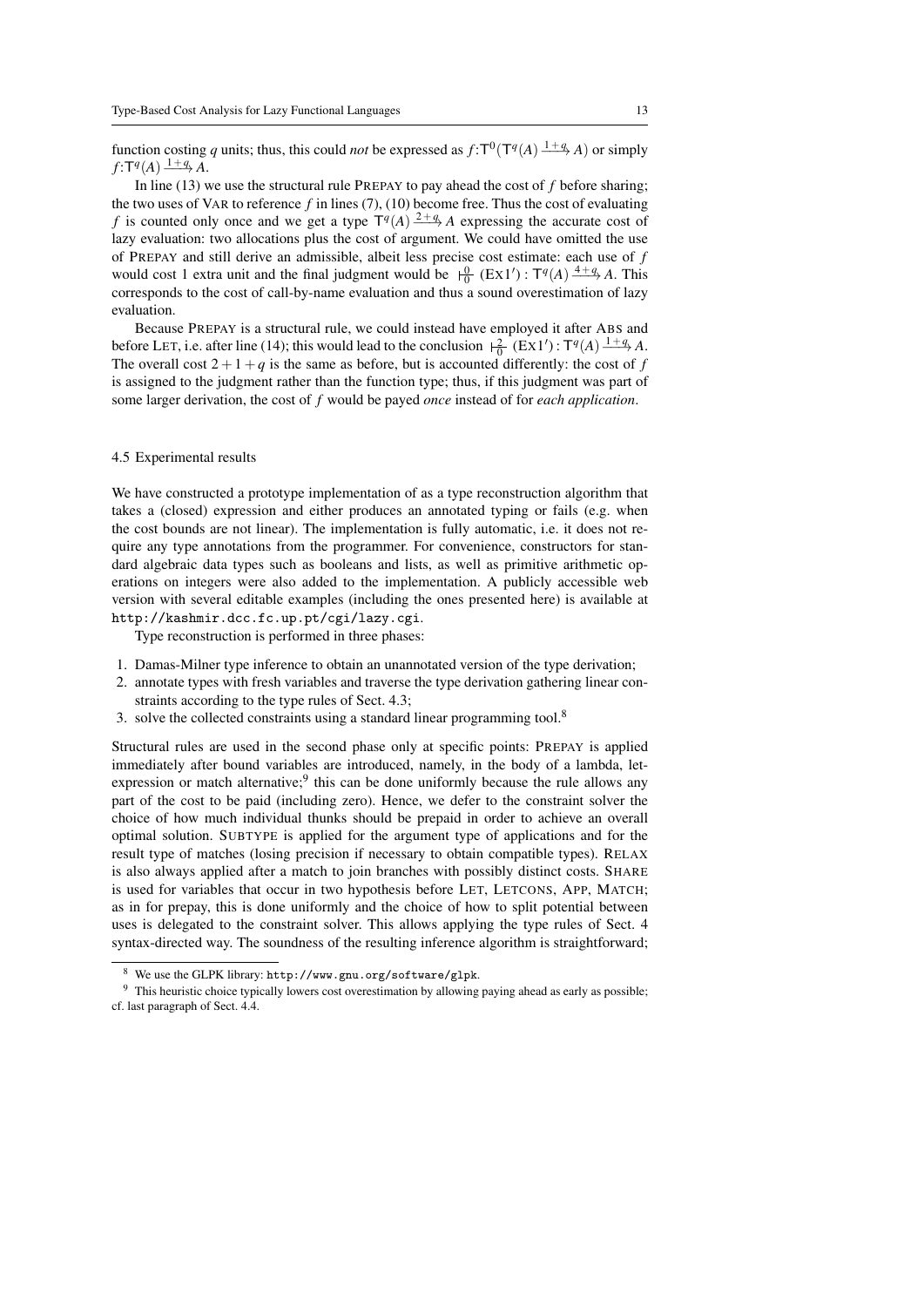we conjecture that completeness should also hold. However, we have not formally stated and proved this.

Lastly, constraint solving using a linear programming tool requires an objective function; here we employ a simple heuristic: minimize the *sum of cost annotations* in the result type and the judgement. This means we do not report all solutions (i.e. an annotated typing plus the set of collected constraints) but only an admissible one, hence the implementation is a whole-program analysis. In practice, we found this heuristic gives good cost bounds for a number of small by representative examples.

The following presents some cost bounds inferred for recursive and co-recursive definitions. Instead of Haskell, we now use the concrete syntax of the term language of Sect. 3 (which is the actual input to our implementation). The final example of Fibonacci numbers serves as motivation for a refinement that will be presented in Sect. 6.

*Example 1 (Zipping finite and infinite lists)* Consider the standard zipWith function that combines two lists using an argument function:

```
zipWith = \f{x} xs ys ->
  match xs with
    Nil () \rightarrow letcons r = Nil() in r
  | Cons (x, xs') \rightarrow match ys withNil() \rightarrow letcons r = Nil() in r| Cons(y,ys') \rightarrow let t = f x yin let r = zipWith f xs' ys'in letcons s = Const(r, r) in s
```
Analysing zipWith for counting *applications* we obtain the following annotated type:

```
zipWith : T(T(a) \rightarrow T(b) \rightarrow c) \rightarrowT(Rec{Cons: (T(a), T(f)) | Nil: ()}) \rightarrowT(Rec{Cons@5:(T(b),T(\#)) | Nil:()} ->
           Rec{Cons:(T(c),T(\#)) | Nil:()}
```
This type expresses costs in terms of the length *n* of the second argument to zipWith: for a list of *n* Cons the cost is bounded by  $5 \cdot n$ . This corresponds to 2 applications for f and 3 applications for the recursive call to zipWith. This bound is tight if the second list is shorter than the first one, but in either case it is a sound upper bound.<sup>10</sup>

The type rules LET/LETCONS constrain the potential of self-referencing values to be zero (it would be unsound to allow otherwise). Thus, if the second argument of zipWith is an infinite list the above type would not be admissible and the linear solver would choose an alternative type, where costs are expressed in terms of the output type:

```
zipWith : T(T(a) \rightarrow T(b) \rightarrow c) ->
        T(Rec{Cons:(T(a),T(\#)) | Nil:()} ->
        T(Rec{Cons: (T(b), T(f)) | Nil: ()}) \rightarrowRec{Cons:(T@2(c),T@3(#)) | Nil:()}
```
The bound for fully evaluating *n* elements of the result is  $2 \cdot n + 3 \cdot n$ : evaluating each head cost 2 (for the curried applications to  $f$ ) and each tail costs 3 (for the applications to zipWith). We also obtain bounds for partial evaluations; for example, evaluating just the *n*-th element requires traversing *n* tail thunks plus a single head, and hence costs  $2+3 \cdot n$ .

<sup>10</sup> Note that expressing the bound using the length of the first argument of a curried function is *not* allowed because of the ABS rule (cf. Sect. 4.3). This could be overcome simply by un-curring the definition [11].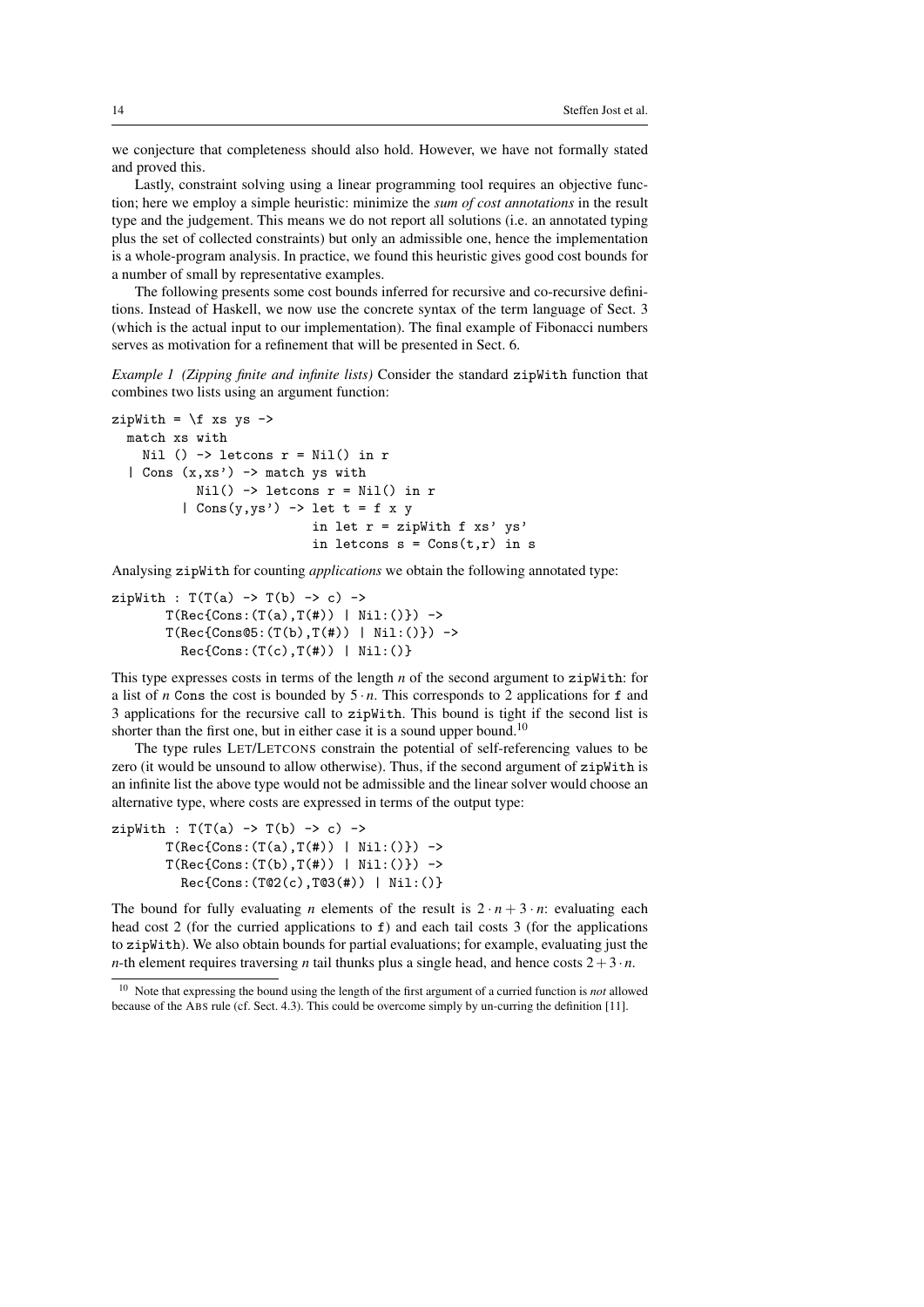*Example 2 (Fibonacci numbers)* One well-known example of lazy evaluation in Haskell is the definition of the infinite sequence of Fibonacci numbers as a co-recursive definition.

fibs =  $0 : 1 : zipWith (+)$  fibs (tail fibs)

By inlining the definition of tail and using zipWith as before, this translates as:

```
fibs = (let xs = match fibs with
                   Cons(x, fibs') \rightarrow zipWith plus fibs fibs'in letcons xs1 = Cons(1, xs)in letcons xs0 = Cons(0, xs1)in xs0)
```
For simplicity, consider again the metric counting applications (arithmetic operations are cost-free). Because of lazy evaluation, each successive Fibonacci number can then be obtained in bounded cost. However, a proof of this cannot be derived using the rules of Sect. 4 alone because this co-recursive use of zipWith does *not* admit a type. To understand why, let us reason about how the type rules constrain the thunks costs for fibs.

Assume the inputs of zipWith are lists with costs  $p, q$  for the tail thunks. Examining the definition of fibs, we see using rule APP for zipWith plus fibs fibs' requires the result tail to cost *at least p*+ $q$ +3: *p* for evaluating fibs, *q* for evaluating fibs' plus 3 for the curried applications. Combining these requirements generates unsatisfiable constraints  $(p = q \text{ and } p = 3 + p + q)$  and hence there is no admissible type. Note that this limitation is inherent in the type system rather than in the implementation.

In Section 6 we will see how to improve the analysis for such co-recursive definitions by *allowing recursive accesses to thunks to pay zero cost*. Informally, this is sound because such accesses must already be in normal form (or else they correspond to unproductive programs, e.g. let  $x = x$  in ...). This improvement requires only a revision of the type rules LET and LETCONS. However, the formulation and proof of soundness becomes more complex, and so we chose to present the simpler system first.

Using the revised type rules, the implementation infers types<sup>11</sup> for zipWith and fibs, proving a cost bound for successive Fibonacci numbers:

fibs : Rec{Cons:(T(Int),T@5(#)) | Nil:()}

In our previous work [29] we show that this technique infers accurate bounds for other non-trivial co-recursive definitions e.g. the textbook solution to the *Hamming problem* [2].

*Example 3 (Combining recursion and co-recursion)* A common pattern in lazy functional programming is to express computations as composition of higher-order functions combining finite and infinite structures [9]. The next example shows the use zipWith to sum Fibonacci numbers with values from some other list:

```
zivWith' =sumWithFibs xs = let f = \x y \rightarrow x+y in zipWith' f fibs xs
```
Here zipWith' is an identical definition to zipWith that we duplicate simply to allow it to be assigned a distinct annotated type. In particular, it can be assigned a type with potential in the second argument:

<sup>&</sup>lt;sup>11</sup> The reconstruction algorithm may always use the revised rules, since they subsume the previous ones.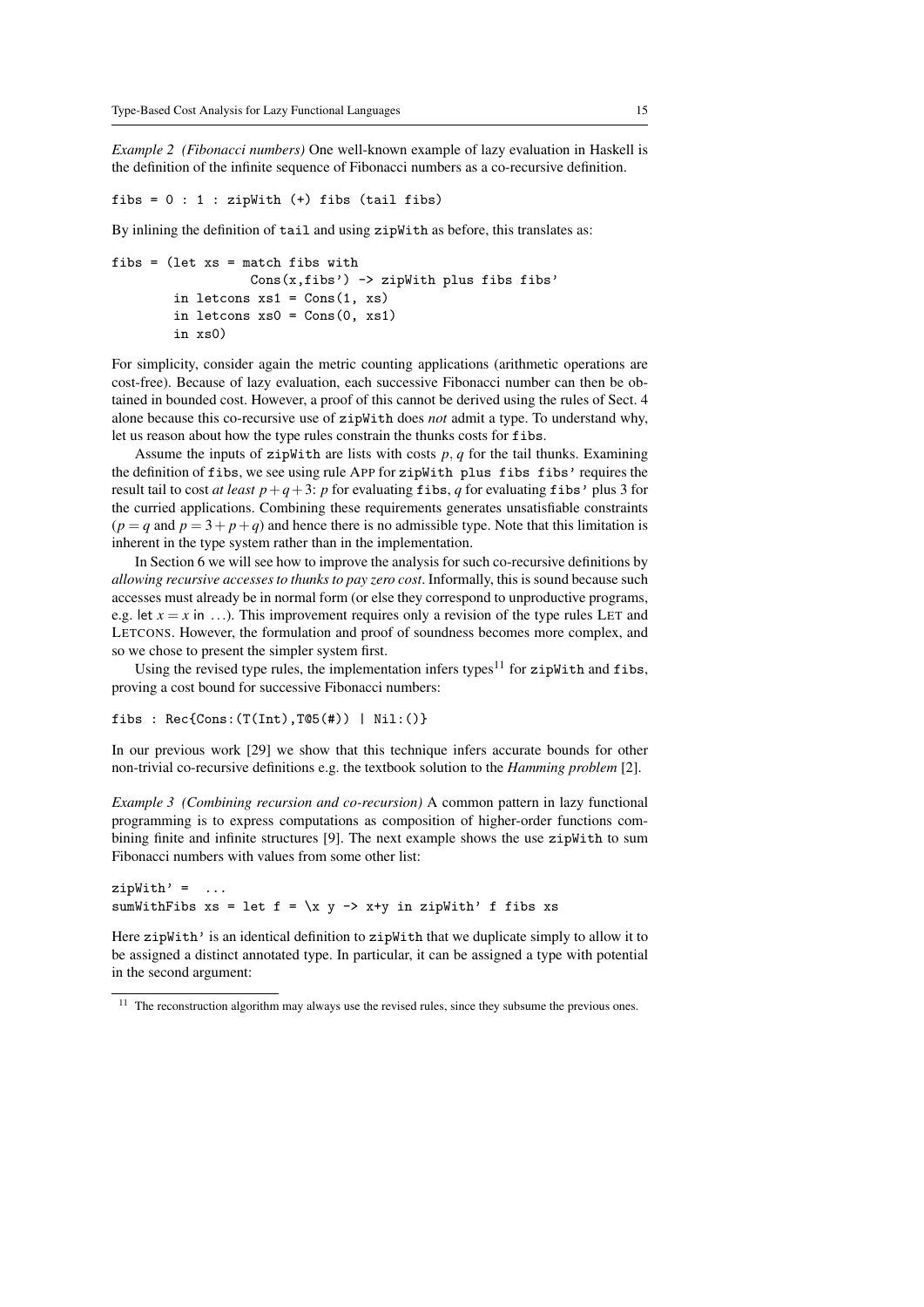```
zipWith' : T(T(Int) \rightarrow T(a) \rightarrow Int) \rightarrowT(Rec{Cons: (T(Int),T@5(*)) | Nil:()) \rightarrowT(Rec{Cons@10:(T(a),T(f)) | Nil:()} ->@5
               Rec{Cons:(T(Int),T(\#)) | Nil:()}sumWithFibs : T(Rec{Cons@10:(T(a),T(#)) | Nil:()}) ->@5
                  Rec{Cons:(T(Int),T(\#)) | Nil:()}
```
The cost bound for sumWithFibs is given in terms of potential assigned to the input list xs. Hence, if the input list has length *k*, the cost is  $5+10 \cdot k$  applications. Note that the choice of transferring potential of the recursive input data to pay the thunk costs of co-recursive results is performed automatically by the linear solver.

Finally, we remark that such an example could *not* be analysed by either systems presented in [24] and [29] alone: it requires the combination of potential and the improved rule for co-recursion.

#### 5 Soundness

This section establishes the soundness of our analysis with respect to the operational semantics of Section 3. We begin by stating some auxiliary lemmas and preliminary definitions, notably formalizing the notion of *potential* from Section 4. We conclude with the soundness result proper (Theorem 1) and its much simpler conclusion (Corollary 2).

## 5.1 Auxiliary lemmas

The first lemma allows us to replace variables in type derivations. Note that because of the lazy evaluation semantics (and unlike the usual substitution lemma for the  $\lambda$ -calculus), we substitute only variables but not arbitrary expressions.

**Lemma 2** (Substitution) *If*  $\Gamma$ , *x*:*A*  $\vdash^p$  $\frac{p}{p'}\hat{e}$ : *C* and  $y \notin \Gamma \cup FV(\hat{e})$  then  $\Gamma$ , *y*:*A*  $\vdash_p^p$  $\frac{p}{p'}\hat{e}[y/x]:C.$ 

*Proof* By induction on the height of derivation of  $\Gamma$ , *x*:*A*  $\varphi$  $\frac{p}{p'}\hat{e}$ : *C*, simply replacing any occurrences of *x* for *y*.

The following two lemmas establish inversion properties for type derivation of constructors and λ-abstractions.

**Lemma 3** (CONS inversion) *If*  $\Gamma \vdash c(y)$ : *B* then also  $B = \mu X$ .{...} $c : (q, A)$ } ...} and  $\Gamma \vee \{y:A[B/X]\}.$ 

**Lemma 4** (ABS **inversion**) *If*  $\Gamma \vdash \lambda x.e : A \xrightarrow{q} C$  *then there exists*  $\Gamma'$  *such that*  $\Gamma \nmid \Gamma'$ ,  $\Gamma' \nmid \Gamma' \rmid \Gamma'$ ,  $\Gamma' \nmid \Gamma' \rmid \Gamma' \rmid \Gamma' \rmid \Gamma' \rmid \Gamma' \rmid \Gamma' \rmid \Gamma' \rmid \Gamma' \rmid \Gamma' \rmid \Gamma' \rmid \Gamma' \rmid \Gamma' \rmid \Gamma' \rmid \Gamma' \rmid \Gamma' \rmid \$  $\Gamma' \gamma \{ \Gamma', \Gamma' \}, x \notin \text{dom}(\Gamma') \text{ and } \Gamma', x : A \mid_0^q e : C.$ 

*Proof (Sketch for both lemmas)* A typing with conclusion  $\Gamma \vdash c(y)$ : *B* must result from axiom CONS followed by (possibly zero) uses of structural rules. Similarly, a typing  $\Gamma \vdash \lambda x.e$ : *A*  $\frac{q}{q}$  *C* must result from an application of the rule ABS followed by uses of structural rules. The proof follows by induction on the structural rules, considering each rule separately.

The next auxiliary lemma allows splitting contexts used for typing expressions in *whnf* according to a split of the result type.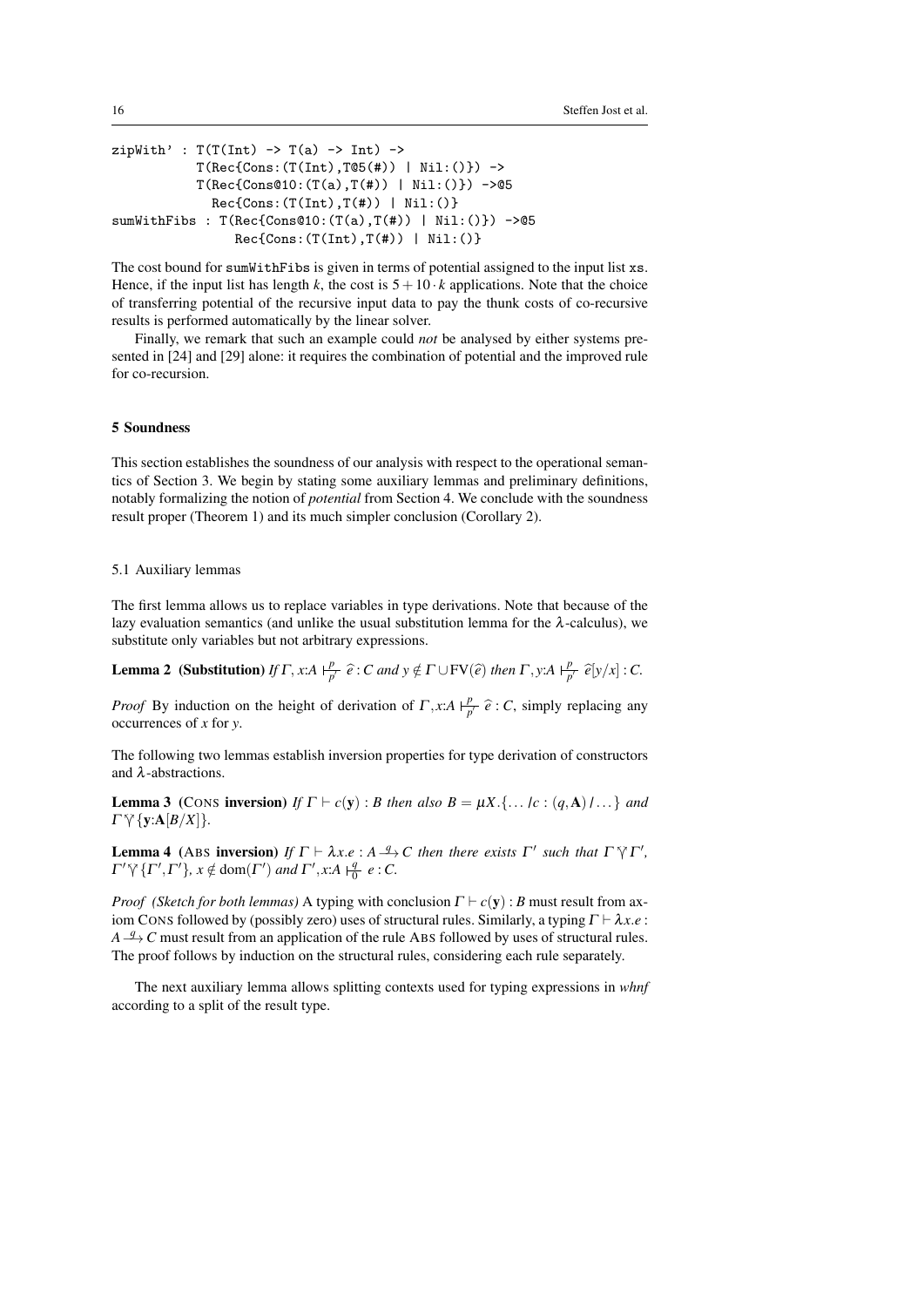**Lemma 5** (Context Splitting) *If A*<sup> $\gamma$ </sup>{ $A_1$ ,  $A_2$ } *and*  $\Gamma$   $\frac{0}{0}$  *w* : *A, where w is an expression in*<br>what then there wists  $\Gamma$ ,  $\Gamma$  such that  $\Gamma^{52}$  ( $\Gamma$ ,  $\Gamma$ ),  $\Gamma$  10, w i.4, and  $\Gamma$  10, w i.4. *whnf; then there exists*  $\Gamma_1, \Gamma_2$  *such that*  $\Gamma \searrow \{ \Gamma_1, \Gamma_2 \}$ ,  $\Gamma_1 \stackrel{\cdot 0}{\mid} \frac{0}{0}$  *w* : *A*<sub>1</sub> *and*  $\Gamma_2 \stackrel{\cdot 0}{\mid}$  *w* : *A*<sub>2</sub>.

*Proof (Sketch)* The proof follows from an application of Lemma 3 (if *w* is a constructor) or Lemma 4 (if *w* is an abstraction) together with the definition of sharing. Note that in the latter case, the side condition  $\Gamma \gamma \{ \Gamma, \Gamma \}$  to the ABS type rule ensures that  $\Gamma$  is has no potential (for otherwise it would be unsound to duplicate it).

**Lemma 6** (Transitivity of sharing) *If A* $\forall$  (*B* $\cup$ S) *and B* $\forall$  **R** *holds for types A, B and multisets of types*  $S$ ,  $R$ *, then*  $A \tilde{\gamma}$  ( $R \cup S$ ) *holds as well.* 

*Proof (Sketch)* The proof is by induction on the derivations of the two sharing relations; in the non-trivial cases SHAREDAT, SHAREFUN and SHARETHUNK the conclusion follows directly from the transitivity of  $\geq$ .

## 5.2 Potential

**Definition 2** (Potential) The (shallow) potential of an expression  $\hat{e}$  of type *A*, written  $\phi(\hat{e}: A)$ , is defined as follows:

$$
\phi(\widehat{e}:A) \stackrel{\text{def}}{=} \begin{cases} p, & \text{if } A = \mu X. \{ \cdots \mid c: (p, \mathbf{B}) \mid \cdots \} \text{ and } \widehat{e} = c(\boldsymbol{\ell}) \\ 0, & \text{otherwise.} \end{cases}
$$

For data constructors potential is given by the corresponding annotation in the type. For unevaluated expressions (i.e. thunks) and  $\lambda$ -abstractions, the potential is always zero.

Note that  $\phi$  accounts only for the contribution of a single constructor rather than the accumulated potential that is accessible through the data structure. This is a notable difference compared to our earlier work on amortised analysis [24, 12, 13, 8], where (accumulated) potential was defined recursively. We recover the accumulated potential for a complete data structure by collecting all contributions (through all references to its locations) using the notion of *global types* (cf. Sect. 5.3). This change allows a significant simplification of the soundness proof in the lazy setting compared to our earlier work [24].

The next lemma formalizes the intuition that sharing distributes the potential associated with a type.

**Lemma 7** (Potential splitting) *If*  $A \vee \{A_1, \ldots, A_n\}$  *then*  $\phi(\hat{e}: A) > \sum_i \phi(\hat{e}: A_i)$ *.* 

*Proof* The result follows immediately from the definitions of sharing (Fig. 2) and potential (Def. 2).

This lemma has two important special cases that justify the previously-stated intuition that a type that shares with itself has no potential.

**Corollary 1** *For types A,A' and all*  $\hat{e}$ *, we have:* 

*1. If*  $A \forall \{A, A\}$  *then*  $\phi(\hat{e}: A) = 0$ *;* 2. If  $A \vee \{A, A'\}$  then  $\phi(\hat{e}: A') = 0$ .

*Proof* Both equalities follow immediately from Lem. 7.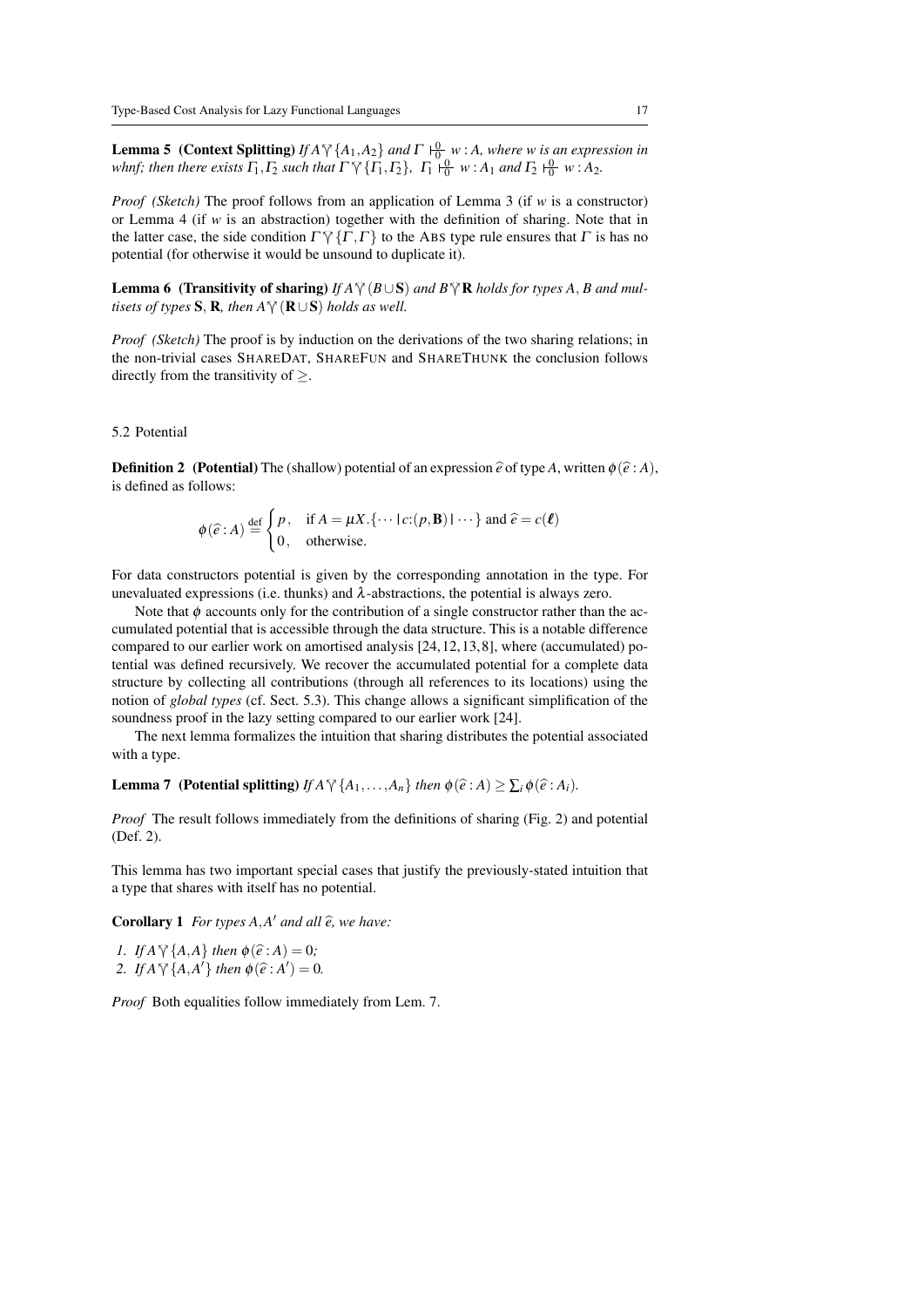5.3 Global types, contexts and balance

In order to formulate the soundness invariants of our type system, we introduce three auxiliary mappings. Let *Type* and *Ctx* be the set of annotated types and contexts, respectively, and *Loc* be the set of locations. We consider the partial functions

$$
\mathcal{M}: Loc \longrightarrow Type
$$
  

$$
\mathcal{C}: Loc \longrightarrow Ctx
$$
  

$$
\mathcal{B}: Loc \longrightarrow \mathbb{Q}^+
$$

which associate locations  $\ell$  with:

- 1. the *global type*  $\mathcal{M}(\ell)$  that accounts for the thunk cost and all potential associated with that location; note that  $\mathcal{M}(\ell)$  is always of the form  $\mathsf{T}^q(A)$  for some cost *q* and type *A*;
- 2. the *global context*  $C(\ell)$  that is used for typing the expression  $H(\ell)$  with the global type;
- 3. a non-negative rational number *balance*  $B(\ell)$  that keeps track of the thunk cost of  $\ell$  that has been paid in advance by applications of the PREPAY rule.

These auxiliary mappings are needed only in the soundness proof of the analysis for bookkeeping purposes, but are *not* part of either the type system nor the operational semantics in particular, they are not used for performing the analysis nor do they incur runtime costs.

The *projection* operation  $\int_x$  for a context  $\Gamma$  is the multiset of types associated with *x* in Γ, i.e.  $\Gamma\upharpoonright_{x} = \{A \mid x:A \in \Gamma\}$ . Projections extend to global contexts C in the natural way:

$$
\mathcal{C}|_{x} = \{ \ell_1 \mapsto \Gamma_1, \dots, \ell_n \mapsto \Gamma_n \} \upharpoonright_{x} \stackrel{\text{def}}{=} \Gamma_1 \upharpoonright_{x}, \dots, \Gamma_n \upharpoonright_{x}
$$

**Definition 3** (Global subtyping) We extend subtyping to global types and write  $M \leq M'$ if and only if dom( $\mathcal{M}$ )  $\subseteq$  dom( $\mathcal{M}'$ ) and for all  $\ell \in$  dom( $\mathcal{M}$ ) we have  $\mathcal{M}(\ell) = T^q(A)$ ,  $\mathcal{M}'(\ell) =$  $T^{q'}(A')$  and  $A \leq A'.$ 

This relation will be used to assert a soundness invariant, namely that potential assigned to global types is preserved by evaluation. However, because of the PREPAY rule, thunk costs may decrease; thus the definition above ignores such thunk annotations  $q, q'$ . Global subtyping inherits transitivity from Lem. 6 and our definition of subtyping on types.

We can now formulate the principal soundness invariants of our analysis, namely, *consistency* and *compatibility* relations between a heap configuration and the global types, contexts, and balance.

**Definition 4** (Type consistency) A heap state  $(\mathcal{H}, \mathcal{L})$  is said to be consistent with global contexts C, global types M and balance B, written  $C, B \vdash (\mathcal{H}, \mathcal{L}) : \mathcal{M}$ , if and only if for all  $\ell \in \text{dom}(\mathcal{H}) \setminus \mathcal{L}$  we have  $\mathcal{M}(\ell) = \mathsf{T}^q(A)$  and  $\mathcal{C}(\ell) \neq \frac{q + \mathcal{B}(\ell)}{0}$   $\mathcal{H}(\ell)$ : *A*. Furthermore if  $\mathcal{H}(\ell)$ is in whnf, then  $q = 0$  and  $\mathcal{B}(\ell) = 0$ .

Informally, the above definition requires that, for every location  $\ell$  that is *not* under evaluation, the global type  $\mathcal{M}(\ell)$  is justified by a typing of the expression  $\mathcal{H}(\ell)$  using the global context  $C(\ell)$  and the prepaid balance  $\mathcal{B}(\ell)$ . Note that locations under evaluation are trivially considered consistent.

Definition 5 (Compatibility) A global type M is *compatible* with context Γ and global contexts C, written  $\mathcal{M}\gamma(T;\mathcal{C})$ , if and only if  $\mathcal{M}(\ell)\gamma(\Gamma|_{\ell},\mathcal{C}|_{\ell})$  for all  $\ell \in \text{dom}(\mathcal{M})$ .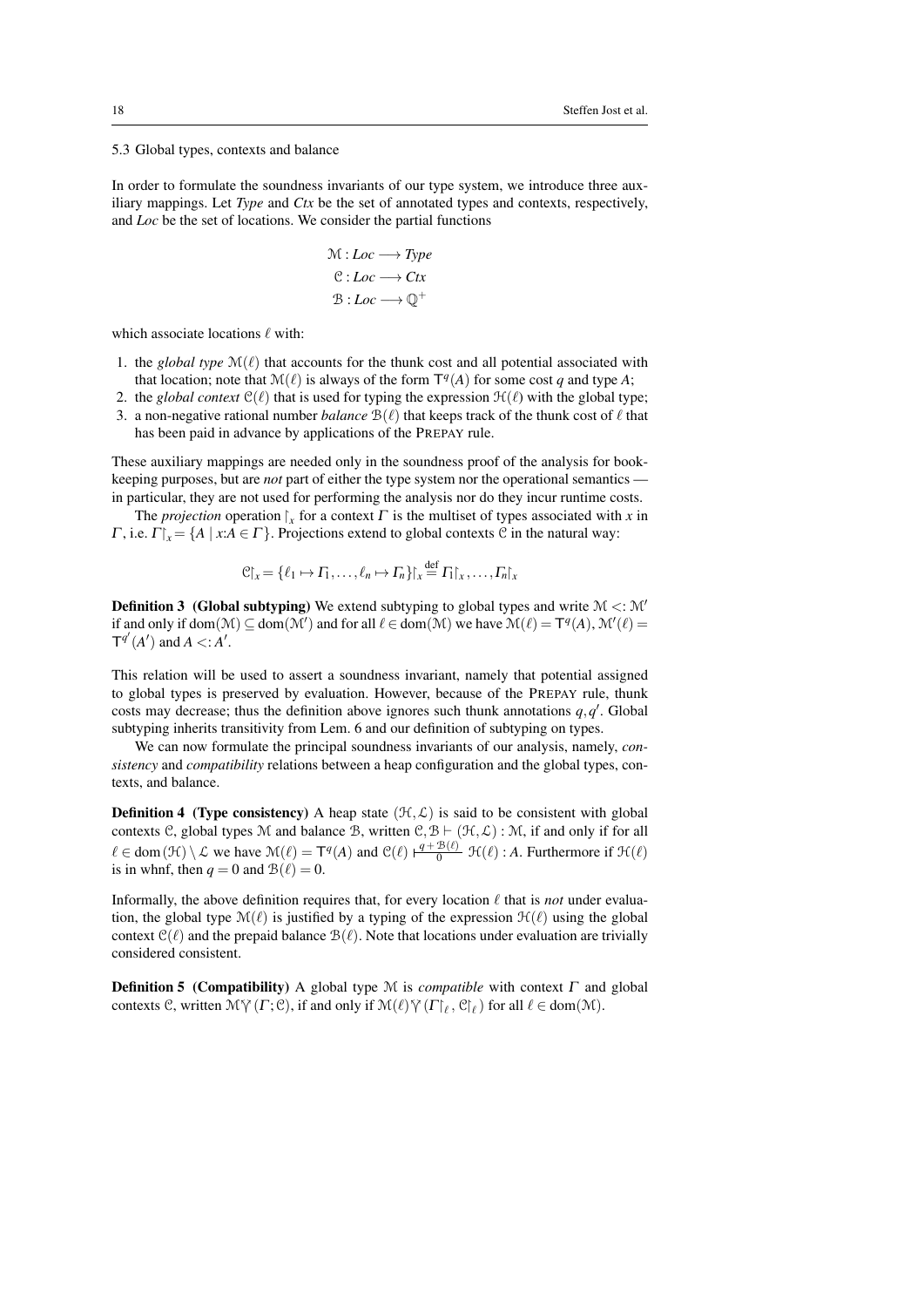Informally, this definition ensures that the global type  $\mathcal{M}(\ell)$  of each location  $\ell$  accounts for the joint potential of all references to it in either the local or global contexts.

Note that, although rules LET and LETCONS require assigning types with zero potential to recursive references, the type consistency and compatibility invariants0 do not prevent initial configurations containing cyclic heap structures with non-zero potential. However, the invariants do prevent any external references to such cyclic data from accessing this potential, as the following example illustrates.<sup>12</sup>

*Example 4* Consider a heap  $\mathcal{H} \stackrel{\text{def}}{=} \{\ell_1 \mapsto \textsf{succ}(\ell_1)\}$  with a single location  $\ell_1$  inicialized with a self-referencing constructor. Let  $N(q) \stackrel{\text{def}}{=} \mu X.$  {zero :  $(0, ()$  | succ :  $(q, \mathsf{T}^0(X))$  be the type of Peano naturals where the parameter *q* is the potential assigned to the successor.

We show that type consistency and compatibility hold for the following configuration which assigns arbitrary potential  $q_1 > 0$  to the cyclic reference:

$$
\mathcal{M}(\ell_1) \stackrel{\text{def}}{=} \mathsf{T}^0(N(q_1))
$$
  
\n
$$
\mathcal{C}(\ell_1) \stackrel{\text{def}}{=} \{ \ell_1 : \mathsf{T}^0(N(q_1)) \}
$$
  
\n
$$
\mathcal{B}(\ell_1) \stackrel{\text{def}}{=} 0
$$

For type consistency, it is enough to show that

$$
\mathcal{C}(\ell_1) \vdash_0^0 \mathsf{succ}(\ell_1) : N(q_1)
$$

which follows directly by rule CONS.

Let  $\Gamma$  be a typing context for some expression that references location  $\ell_1$ , i.e.  $\Gamma$  =  $\{\ell_1:\mathsf{T}^0(N(q_2))\}$  where the potential  $q_2$  is to be determined. For compatibility to hold, we require that

$$
\mathcal{M}(\ell_1)\,\tilde{\lor}\,\{\Gamma\!\!\upharpoonright_{\ell_1},\mathcal{C}\!\!\upharpoonright_{\ell_1}\}
$$

Substituting the types defined above gives

$$
T^0(N(q_1))\,\tilde{\gamma}\,\{T^0(N(q_2)),\,T^0(N(q_1))\}
$$

By rule SHARETHUNK followed by SHAREDAT (Fig. 2), we get

$$
q_1 \geq q_2 + q_1
$$

which together with non-negativity of annotations implies  $q_2 = 0$ . Thus, the potential  $q_1$ inside the cycle is unconstrained, but any external reference that can be used by the program must have zero potential.

Finally, we define two shorthand aggregation notations; first, for summing the total potential of a heap with respect to the global types and second, for summing the balance of all locations:

$$
\Phi_{\mathcal{H}} \mathcal{M} \stackrel{\text{def}}{=} \sum \{ \phi(\mathcal{H}(\ell): A) \mid \ell \in \text{dom}(\mathcal{H}) \text{ and } \mathcal{M}(\ell) = \mathsf{T}^q(A) \}
$$
  

$$
\sum \mathcal{B} \stackrel{\text{def}}{=} \sum \{ \mathcal{B}(\ell) \mid \ell \in \text{dom}(\mathcal{B}) \}
$$

<sup>&</sup>lt;sup>12</sup> Unlike our earlier work [24], we no longer require a technical lemma for replacing such pathological configurations. This is because the revised definition of potential is no longer recursive.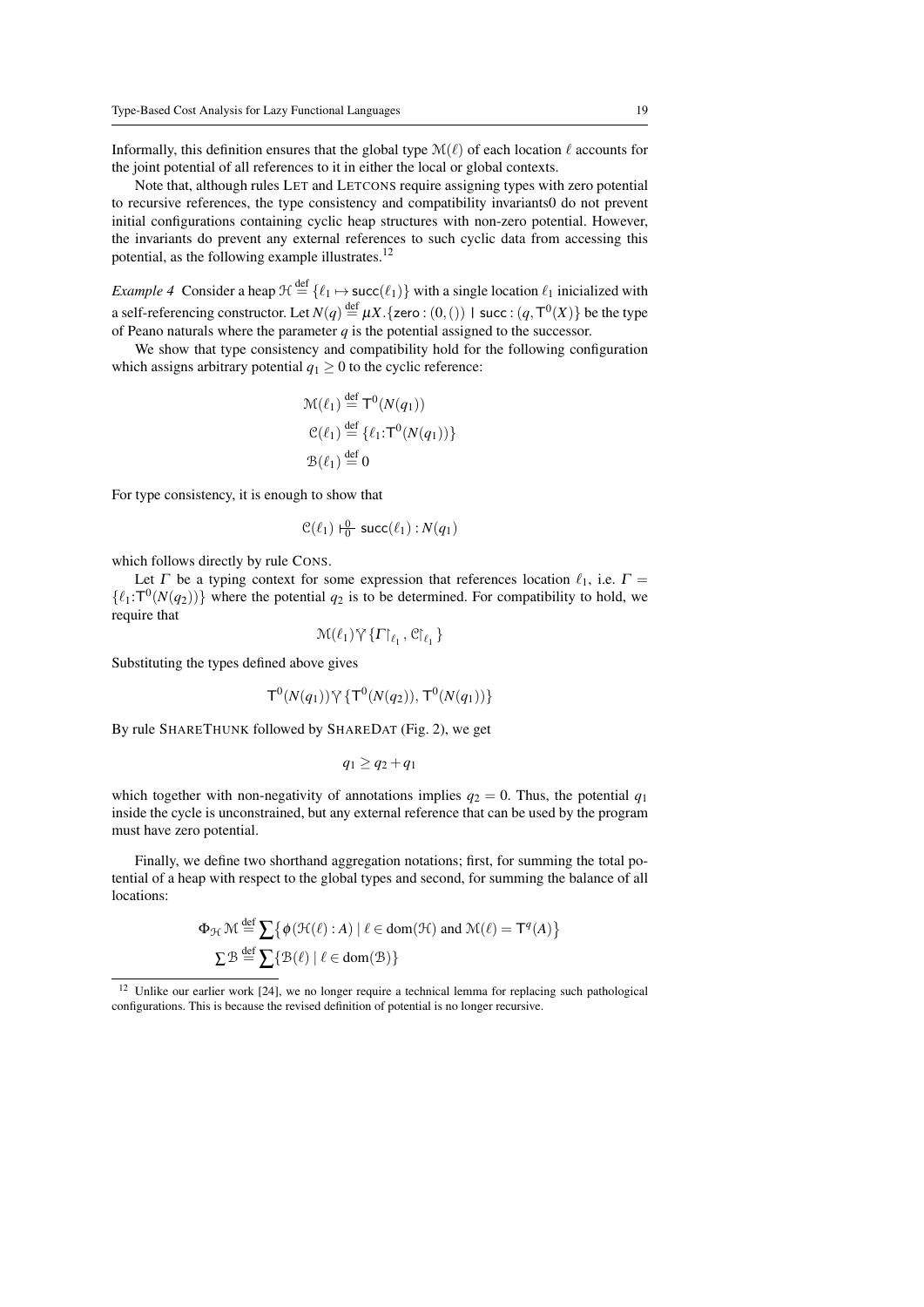## 5.4 Soundness of the proof system

We can now state the soundness of our analysis as an augmented type preservation result.

**Theorem 1** (Soundness) *Let*  $t \in \mathbb{Q}$  *with*  $t \ge 0$  *be fixed, but arbitrary; similarly, let* ∆ *be an arbitrary context. If the following statements hold*

$$
\Gamma \vdash^p_{p'} e : A \tag{H1}
$$

$$
C, B \vdash (\mathcal{H}, \mathcal{L}): \mathcal{M} \tag{H2}
$$

$$
\mathcal{M}\,\tilde{\gamma}\,(T,\Delta;\mathcal{C})\tag{H3}
$$

$$
\mathcal{H}, \mathcal{S}, \mathcal{L} \vdash e \Downarrow w, \mathcal{H}' \tag{H4}
$$

*then for all*  $m \in \mathbb{N}$  *such that* 

$$
m \ge t + p + \Phi_{\mathcal{H}} \mathcal{M} + \sum \mathcal{B}
$$
 (H5)

*there exist*  $m'$ ,  $\Gamma'$ ,  $\mathcal{C}'$ ,  $\mathcal{B}'$  *and*  $\mathcal{M}'$  *such that* 

$$
\mathcal{M} < : \mathcal{M}' \tag{C1}
$$

$$
\Gamma' \vdash_0^0 w : A \tag{C2}
$$

$$
\mathcal{C}', \mathcal{B}' \vdash (\mathcal{H}', \mathcal{L}): \mathcal{M}' \tag{C3}
$$

$$
\mathcal{M}' \tilde{\gamma}(\Gamma', \Delta; \mathcal{C}') \tag{C4}
$$

$$
\mathcal{H}, \mathcal{S}, \mathcal{L} \models^m_{m'} e \Downarrow w, \mathcal{H}' \tag{C5}
$$

$$
m' \ge t + p' + \phi(w : A) + \Phi_{\mathcal{H}'} \mathcal{M}' + \Sigma \mathcal{B}' \tag{C6}
$$

Starting from an empty configuration, the theorem simplifies as follows.

**Corollary 2** *If*  $\frac{p}{p'} e$  : *A* and  $\emptyset, \emptyset \vdash e \Downarrow w$ ,  $\mathcal{H}'$  hold, then for all  $m \in \mathbb{N}$  with  $m \geq p$  there  $e$ *xists*  $m' \in \mathbb{N}$  *with*  $m - m' \leq p - p'$  and the resource-bounded evaluation  $\emptyset, \emptyset, \emptyset \models_{m'}^m e \Downarrow w$ ,  $\mathcal{H}'$ *succeeds as well.*

*Proof (Corollary 2)* We invoke Theorem 1 with  $t = m - p$  and receive *m'* such that the resource-bounded evaluation succeeds (C5) and by (C6) also  $m' \ge t + p' = (m - p) + p'$ ; rearranging the terms gives  $m - m' \le p' - p$  as required.

Informally, the soundness theorem reads as follows: if an expression *e* admits a type *A* (H1), the heap can be typed (H2) (H3) and the evaluation is successful (H4), then the result *whnf* also admits type  $A$  (C2). Furthermore, potential in global types is preserved (C1), the final heap can also be typed  $(C3)$   $(C4)$  and the static bounds that are obtained from the typing of *e* give safe resource estimates for evaluation (H5) (C5) (C6). The arbitrary value *t* is used in the APP and RELAX cases to carry over excess potential which is not used immediately but will be needed for subsequent evaluations. Similarly, the context  $\Delta$  is used in the LET, LETCONS, APP and MATCH cases to preserve types for variables that are not in the current scope but are necessary for subsequent evaluations. Conclusion (C1) is crucial for the VAR case; while the contribution of  $\phi(w : A)$  within (C6) is used in the MATCH case.

Note that our analysis infers a safety guarantee rather than a liveness one: as in the underlying type system for the  $\lambda$ -calculus with general recursion, a type derivation in our system is a proof of partial correctness and does not imply termination/productivity. Hence, the premise (H4) requires a terminating evaluation (but ignores the resource bounds).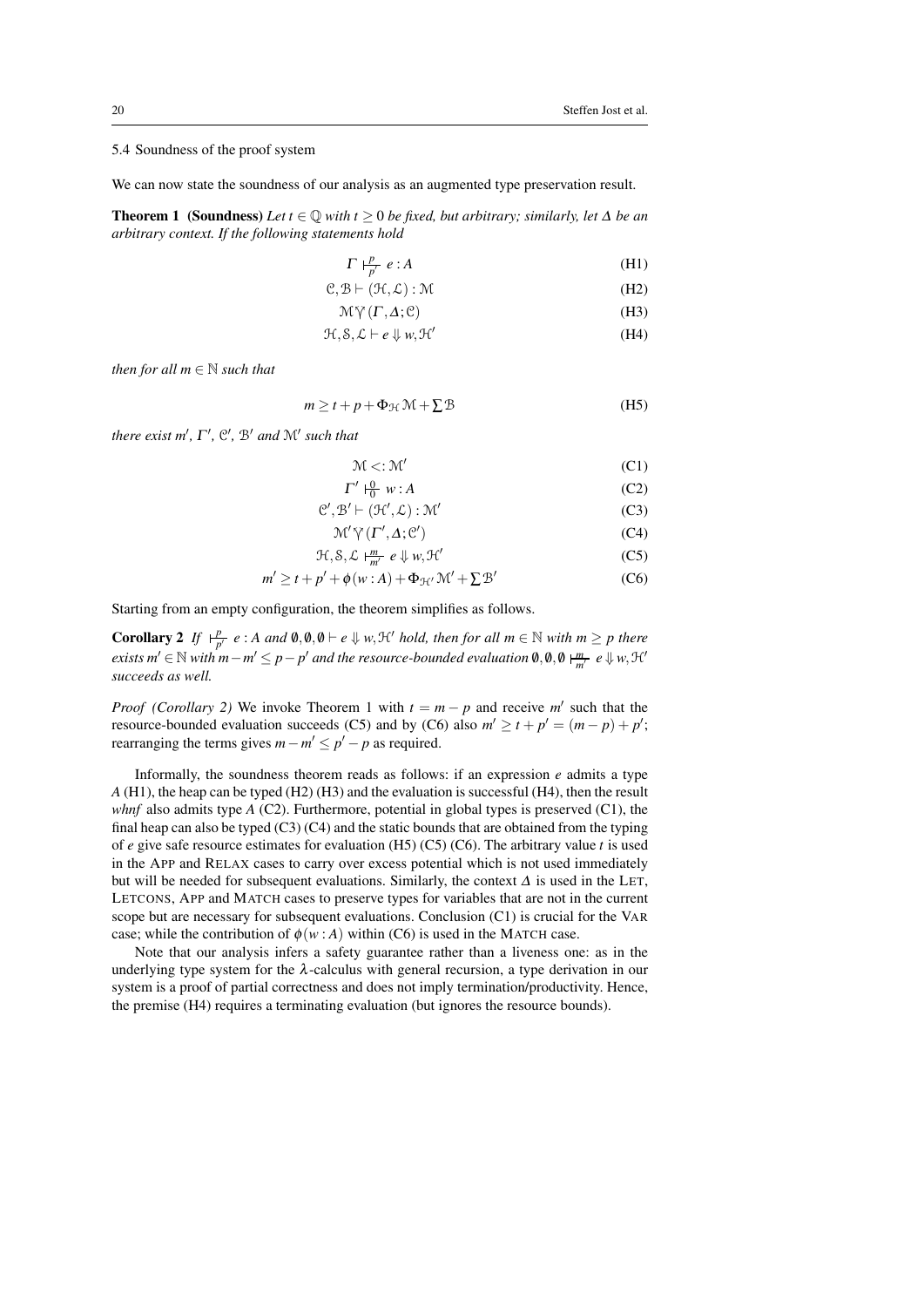*Proof (Theorem 1)* The proof is by induction on the lengths of the derivations of (H4) and (H1) ordered lexicographically, with the derivation of the evaluation taking priority over the typing derivation. This is required since an induction on the length of the typing derivation alone would fail for the case of unevaluated thunks, which prolongs the length of the typing derivation by a typing judgment for the thunk, granted through the type consistency hypothesis. On the other hand, the length of the derivation for the term evaluation never increases, but may remain unchanged where the last step of the typing derivation was obtained by a structural rule. In these cases, the length of the typing derivation does decrease, allowing an induction over lexicographically ordered lengths of both derivations. We proceed by case analysis of the typing rule used in premise (H1).

*Case* VAR: We have  $\ell: T^q(A) \xrightarrow{q + Kvar} \ell : A$  from the typing hypothesis (H1). From the compatibility hypothesis (H3) we get  $\mathcal{M}(\ell)$   $\mathcal{V}(\mathsf{T}^q(A), \Delta|_{\ell}, \mathcal{C}|_{\ell})$  which implies  $\mathcal{M}(\ell) = \mathsf{T}^r(A_0)$ and  $A_0 \nabla \{A, A'\}$  for some types  $A_0, A'$  and annotation *r* with  $q \ge r$ .<br>The synthetics **requires** (HA) reads as  $2 \mathcal{L} S$ ,  $C = \ell + 1$ , we  $2 \mathcal{L}^{\ell}(\ell)$ .

The evaluation premise (H4) reads as  $\mathcal{H}, \mathcal{S}, \mathcal{L} \vdash \ell \downarrow w, \mathcal{H}'[\ell \mapsto w]$  for some intermediate heap  $\mathcal{H}'$ ; by inversion of the only applicable evaluation rule  $\text{Var}_{\mathcal{V}}$ , we obtain  $\ell \notin \mathcal{L}$  and

$$
\mathcal{H}, \mathcal{S}, \mathcal{L} \cup \{\ell\} \vdash \mathcal{H}(\ell) \Downarrow w, \mathcal{H}' \tag{16}
$$

From  $\ell \notin \mathcal{L}$  together with type consistency for  $\ell$  (H2) we get  $\mathcal{C}(\ell) \mid \frac{r + \mathcal{B}(\ell)}{0} \mathcal{H}(\ell) : A_0$ . We proceed by case analysis on whether  $\mathcal{H}(\ell)$  is in whnf or not.

*If*  $H(f(\ell))$  *is in whnf:* The evaluation (16) reduces immediately by WHNF $_{\parallel}$  and we have  $w = \mathcal{H}(\ell)$  and  $\mathcal{H} = \mathcal{H}' = \mathcal{H}'[\ell \mapsto w]$ , i.e. the update is without effect. By the type consistency hypothesis for  $\ell$  we get  $r = 0$ ,  $\mathcal{B}(\ell) = 0$  and  $\mathcal{C}(\ell) \vdash_0^0 w : A_0$ . Let  $\mathcal{M}' = \mathcal{M}[\ell \mapsto \mathsf{T}^0(A')]$ ; conclusion (C1) follows directly from  $\mathcal{M}(\ell) = \mathcal{T}'(A_0)$  and  $A_0 \gamma \{A, A'\}$  established earlier. Again by  $A_0 \sqrt[n]{\{A, A'\}}$  and Lem. 5 we get  $\mathcal{C}(\ell) \sqrt[n]{\{T'_1, T'_2\}}$  and  $\Gamma'_1 \xrightarrow{0} w:A$  as required for (C2), as well as  $\Gamma_2' \frac{0}{10} w$ : *A'*. By the premise (H2) together with C( $\ell$ )  $\gamma^2 \{ \Gamma_1', \Gamma_2' \}$  and Lem. 6 we get  $\mathcal{O}'$   $\mathcal{P} \vdash (\mathcal{H} \cap \mathcal{L})$ .  $\mathcal{M}'$  as required for conclusion (G3). From the compatibility prom  $\mathcal{C}', \mathcal{B} \vdash (\mathcal{H}, \mathcal{L}) : \mathcal{M}'$  as required for conclusion (C3). From the compatibility premise (H3) together with  $\mathcal{C}(\ell) \vee \{ \Gamma'_1, \Gamma'_2 \}$  established earlier we can conclude  $\mathcal{M}' \vee \{ \Gamma'_1, \Delta; \mathcal{C}' \}$  as required for (C4). Conclusion (C5) with  $m' = m -$  Kvar follows directly from an application of rule WHNF<sub> $\Downarrow$ </sub> and VAR<sub> $\Downarrow$ </sub>. It remains to show that (C6) is satisfied for m' as mandated by the operational semantics here.

$$
m - \text{Kvar} \ge (t + (q + \text{Kvar}) + \Phi_{\mathcal{H}} \mathcal{M} + \Sigma \mathcal{B}) - \text{Kvar}
$$
  
=  $t + q + (\Phi_{\mathcal{H} \setminus \ell} \mathcal{M} + \phi(w : A_0)) + \Sigma \mathcal{B}$   

$$
\ge t + q + \Phi_{\mathcal{H} \setminus \ell} \mathcal{M} + (\phi(w : A) + \phi(w : A')) + \Sigma \mathcal{B}
$$
  

$$
\ge t + \phi(w : A) + \Phi_{\mathcal{H}} \mathcal{M}' + \Sigma \mathcal{B}
$$

The first inequality holds by Lem. 7; while the second inequality holds by dropping *q*, as the evaluation of *w* has already been paid for.

*If*  $\mathcal{H}(\ell)$  *is not in whnf*: By type consistency for  $\ell$  we get  $\mathcal{C}(\ell)$   $\frac{r + B(\ell)}{0}$   $\mathcal{H}(\ell)$  : *A*<sub>0</sub>. Let  $\mathcal{M}_0 = \mathcal{M}[\ell \mapsto T^r(A')]$ ,  $\mathcal{B}_0 = \mathcal{B}[\ell \mapsto 0]$  and  $\mathcal{C}_0 = \mathcal{C}[\ell \mapsto \emptyset]$ . By definition of  $\mathcal{M}_0$  and subtyping, it is immediate that  $M <: M_0$ . We observe also that  $\mathcal{C}_0, \mathcal{B}_0 \vdash (\mathcal{H}, \mathcal{L} \cup \{\ell\}) : M_0$  follows from the premise (H2) and because type consistency holds trivially for locations under evaluation. Furthermore  $\mathcal{M}_0 \mathcal{V}(\mathcal{C}(\ell); \Delta, \mathcal{C}_0)$  holds, since for all *x* we have  $\mathcal{C}\mathcal{V}_x = \mathcal{C}(\ell)\mathcal{V}_x \cup \mathcal{C}_0\mathcal{V}_x$  by definition.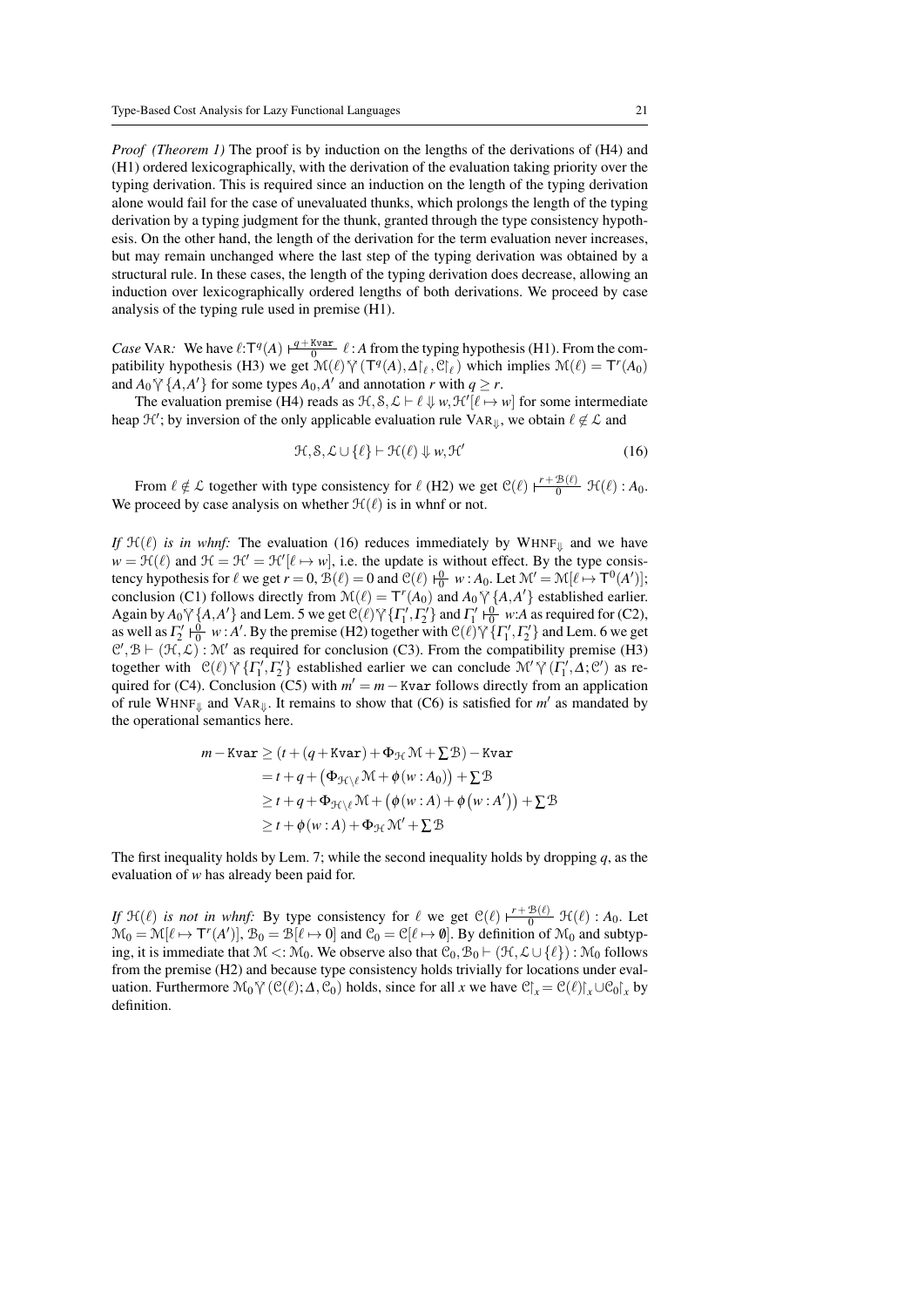Hypothesis (H5) instantiates as follows:

$$
m - \text{Kvar} \ge \left( t + (q + \text{Kvar}) + \Phi_{\mathcal{H}} \mathcal{M} + \Sigma \mathcal{B} \right) - \text{Kvar}
$$

$$
= t + q + \Phi_{\mathcal{H}} \mathcal{M} + \Sigma \mathcal{B}
$$

$$
\ge t + (r + \mathcal{B}(\ell)) + \Phi_{\mathcal{H}} \mathcal{M}_0 + \Sigma \mathcal{B}_0
$$

which follows by  $q > r$  and re-arranging the parcels.

We can now apply the induction to the evaluation of  $\mathcal{H}(\ell)$  with type  $A_0$  and obtain:

$$
\mathcal{M}_0 < : \mathcal{M}' \tag{17}
$$

$$
\Gamma' \vdash_0^0 w : A_0 \tag{18}
$$

$$
\mathcal{C}', \mathcal{B}' \vdash (\mathcal{H}', \mathcal{L} \cup \{\ell\}) : \mathcal{M}' \tag{19}
$$

$$
\mathcal{M}' \tilde{\gamma}(\Gamma', \Delta; \mathcal{C}') \tag{20}
$$

$$
\mathcal{H}, \mathcal{S}, \mathcal{L} \cup \{\ell\} \models^{\underline{m} - \underline{Kvar}}_{\underline{m'}} \mathcal{H}(\ell) \Downarrow w, \mathcal{H}'
$$
 (21)

$$
m' \ge t + 0 + \phi(w : A_0) + \Phi_{\mathcal{H}'} \mathcal{M}' + \Sigma \mathcal{B}' \tag{22}
$$

Note that applying induction to the global type gave a stronger typing than required for the result (18). We will now recover the required typing using Lem. 7 for splitting contexts; the remaining potential associated through A' allows us to establish memory consistency for the remaining aliases. So by  $A_0 \gamma \{A, A'\}$  from above, (18) and Lem. 5 we get  $\Gamma' \gamma \{T'_1, T'_2\}$  and  $\Gamma' \cup \{0, \ldots, A\}$  are required for  $(G_1)$ , as well as  $\Gamma' \cup \{0, \ldots, A'\}$ . From the later together with (10) was  $\Gamma_1' \vdash_0^0$  *w*:*A* as required for (C2), as well as  $\Gamma_2' \vdash_0^0 w:A'$ . From the later together with (19) we get the required for (C3):

$$
\mathcal{C}'[\ell \mapsto \Gamma_2'], \mathcal{B}'[\ell \mapsto 0] \vdash (\mathcal{H}'[\ell \mapsto w], \mathcal{L}): \mathcal{M}'
$$

Conclusion (C1) follows by transitivity of subtyping from  $M \lt: M_0$  established earlier and  $\mathcal{M}_0 <: \mathcal{M}'$  given by (17). From (20) we have  $\mathcal{M}' \gamma' (\Gamma'_1, \Gamma'_2, \Delta; \mathcal{C}')$  which by definition is equivalent to  $\mathcal{M}'\gamma(\Gamma'_1,\Delta;\mathcal{C}'[\ell \to \Gamma'_2]),$  as required for (C4). Conclusion (C5) follows directly from (21) by embiorized of  $V(\Delta)$ . from (21) by application of  $VAR_{\parallel}$ .

It remains to show that the bound for  $m'$  obtained from (22) satisfies the requirements of conclusion (C6); our proof obligation is:

$$
t + 0 + \phi(w : A_0) + \Phi_{\mathcal{H}'} \mathcal{M}' + \Sigma \mathcal{B}' \ge t + 0 + \phi(w : A) + \Phi_{\mathcal{H}'[\ell \mapsto w]} \mathcal{M}' + \Sigma \mathcal{B}'[\ell \mapsto 0]
$$

which follows in two parts: First, we have  $\sum \mathcal{B}' = \sum \mathcal{B}'[\ell \mapsto 0] + \mathcal{B}'(\ell) \geq \sum \mathcal{B}'[\ell \mapsto 0]$  because the balance is non-negative. Second, let  $\mathcal{M}'(\ell) = \mathsf{T}(A'')$  for some type  $A''$  and some unimportant thunk cost annotation, then we observe

$$
\phi(w:A_0) + \Phi_{\mathcal{H}'} \mathcal{M}' \ge \phi(w:A) + \phi(w:A') + \Phi_{\mathcal{H}'} \mathcal{M}'
$$
  
\n
$$
\ge \phi(w:A) + \phi(w:A'') + \Phi_{\mathcal{H}'} \mathcal{M}' = \phi(w:A) + \Phi_{\mathcal{H}'[\ell \mapsto w]} \mathcal{M}'
$$

where the first inequality follows from  $A_0 \gamma \{A, A'\}$  and Lem. 7. The second inequality fol-<br>lows ginea by (17), we have  $A' \leq A''$ , thus weing the definition of subtring and Lem. 7 we lows, since by (17) we have  $A' \le A''$ ; thus using the definition of subtying and Lem. 7 we therefore gain  $\phi(w : A') \ge \phi(w : A'')$ . The final equality then follows because  $\mathcal{H}'(\ell)$  is not a whnf, hence does not contribute to the sum of potential.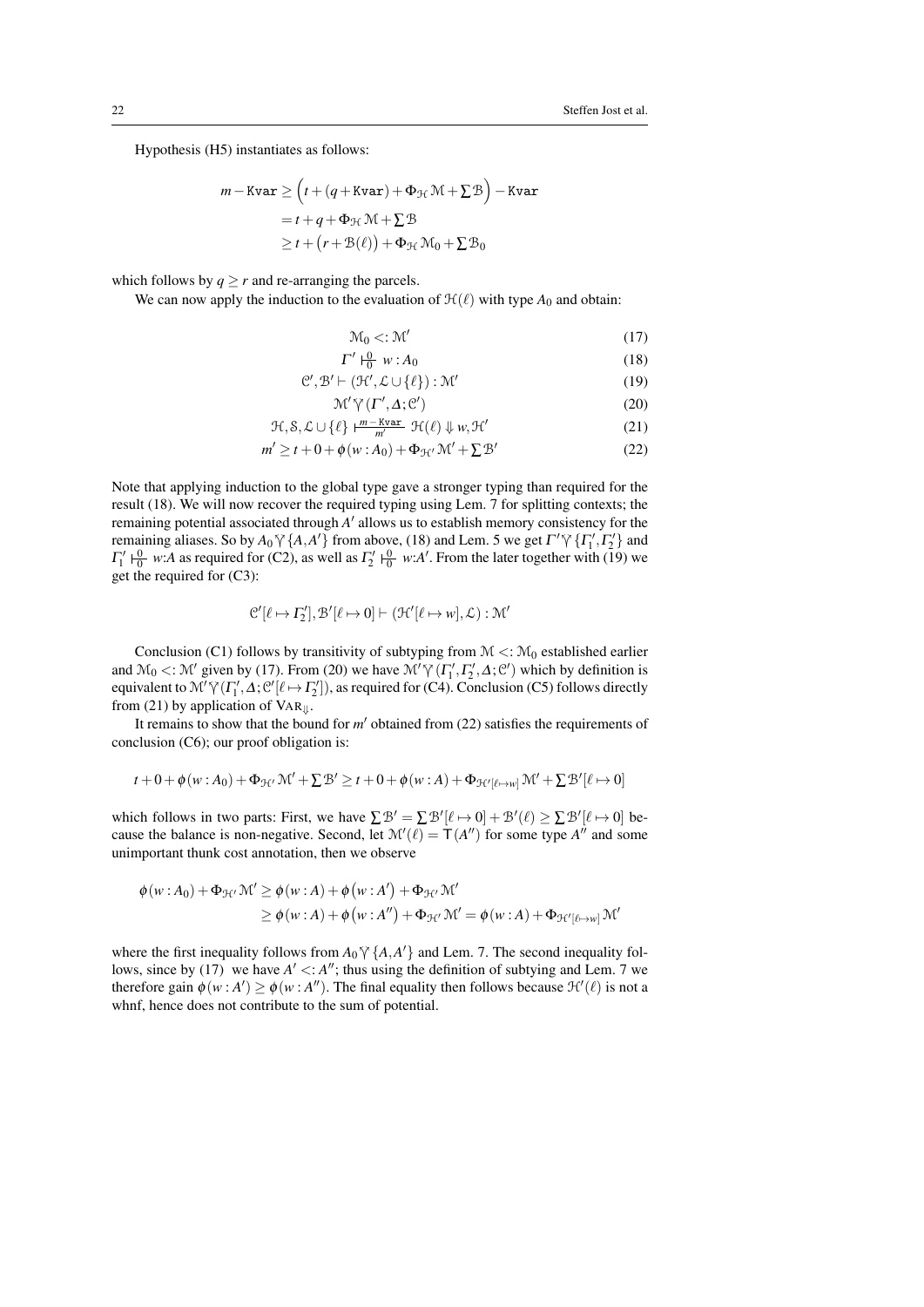*Case* LET*:* The typing and evaluation premises (H1) and (H4) instantiate as

$$
\Gamma, \Delta' \vdash^{\underline{p + \text{K1et}}}_{\underline{p'}} \text{let } x = e_1 \text{ in } e_2 : C
$$
 (23)

$$
\mathcal{H}, \mathcal{S}, \mathcal{L} \models^{\underline{m} + \underline{\text{Klet}}}_{\underline{m'}} \text{let } x = e_1 \text{ in } e_2 \Downarrow w, \mathcal{H}' \tag{24}
$$

From (23) and Substitution we get  $\Delta'$ ,  $\ell$ :T<sup>q</sup>(A)  $\vdash^p$  $\frac{p}{p'}$   $e_2[\ell/x]$  : *C*. By (24) and inversion of rule LET<sub> $\Downarrow$ </sub> we get  $\mathcal{H}_0$ ,  $\mathcal{S}, \mathcal{L}$   $\vdash^m_{m'} e_2[\ell/x] \Downarrow w$ ,  $\mathcal{H}'$  where  $\ell$  is a fresh location and for  $\mathcal{H}_0$  =  $\mathcal{H}[\ell \mapsto e_1[\ell/x],]$ . We intend to apply the induction hypothesis for the evaluation of  $e_2[\ell/x]$ , so we must establish the required premises first. Note that we do not invoke the induction hypothesis for the subterm  $e_1$ , since it is not evaluated at this point, but just stored within the heap.

Let  $\mathcal{B}_0 = \mathcal{B}[\ell \mapsto 0], \mathcal{M}_0 = \mathcal{M}[\ell \mapsto \mathsf{T}^q(A)]$  and  $\mathcal{C}_0 = \mathcal{C}[\ell \mapsto (\Gamma, \ell : \mathsf{T}^q(A'))]$  for some type A' such that provided by the premises of (H1), effectively having all potential removed. In order to establish type consistency  $C_0$ ,  $B_0 \vdash (\mathcal{H}_0, \mathcal{L}) : \mathcal{M}_0$  for the extended heap, note that existing locations are unaffected, since  $\ell$  is fresh. For the new location  $\ell$ , it is enough to show that  $\Gamma, \ell : T^q(A') \xrightarrow{\rho + B_0(\ell)} e_1[\ell/x] : A$ . This follows directly from (H1) by the Substitution Lemma 2, replacing x with the fresh name  $\ell$  throughout.

The required compatibility  $\mathcal{M}_0 \gamma(\Delta', \ell; \mathbf{T}^q(A), \Delta; \mathcal{C}_0)$  follows from premise (H3) and  $\Delta \Sigma^q(\mathbf{T}^q(A), \mathbf{T}^q(A'))$ , where the latter follows  $\Delta \Sigma^q(A, \Delta')$  from the premises of (H1)  $T^q(A) \gamma \{T^q(A), T^q(A')\}$ , where the latter follows  $A \gamma \{A, A'\}$  from the premises of (H1) again. Premise (H5) reads as

$$
m + \mathtt{Klet} \geq t + (p + \mathtt{Klet}) + \Phi_{\mathcal{H}} \mathcal{M} + \Sigma \mathcal{B}
$$

whereas for applying the induction hypothesis we need

$$
m \geq t + p + \Phi_{\mathcal{H}_0} \mathcal{M}_0 + \Sigma \mathcal{B}_0
$$

This follows in three steps: First, subtract Klet from both sides. Second, we have  $\Phi_{\mathcal{H}_0} \mathcal{M}_0 =$  $\phi(e_1[\ell/x] : A) + \Phi_{\mathcal{H}} \mathcal{M}$ , but note that  $\phi(e_1[\ell/x] : A) = 0$ , since  $e_1$  cannot be a constructor. and the potential is zero in all other cases by Def. 2; hence  $\Phi_{\mathcal{H}_0} \mathcal{M}_0 = \Phi_{\mathcal{H}} \mathcal{M}$ . Third, we have  $\Sigma \mathcal{B} = \Sigma \mathcal{B}_0$  by definition.

Applying the induction hypothesis then yields all required conclusions directly without any alterations, except for (C1); the latter follows by transitivity of subtyping from  $\mathcal{M} \leq \mathcal{M}_0$ (by definition of  $\mathcal{M}_0$ ) and  $\mathcal{M}_0 < \mathcal{M}'$  (by the induction result).

*Case* LETCONS*:* This case shares many similarities with the previous case; the crucial difference lies in establishing (H5) for the application of the induction hypothesis, which requires dealing with CONS directly.

Premise (H1) now instantiates as  $\Gamma$ ,  $\Delta'$   $\vdash^{\text{p+q+Kletcons}}_{p'}$  letcons  $x = c(y)$  in *e* : *C* which implies  $\Delta', \ell : T^0(A) \vdash^p_n$  $\frac{p}{p'}$  *e*[ $\ell/x$ ] : *C* by the Substitution Lemma 2; and premise (H4) instantiates as  $H, S, L$   $\mapsto \frac{m + \text{Kletcons}}{m'}$  letcons  $x = c(y)$  in  $e \Downarrow w$ ,  $H'$  (H4), with rule LETCONS<sub> $\Downarrow$ </sub> requiring  $\mathcal{H}_0, \mathcal{S}, \mathcal{L} \models_{m'}^m e[\ell/x] \Downarrow w, \mathcal{H}'$  to hold, where  $\ell$  is a fresh location and  $\mathcal{H}_0 = \mathcal{H}[\ell \mapsto \ell]$  $c(y[\ell/x])$ . We intend to apply the induction hypothesis for these statements, so we must establish the required premises first. Note that we cannot invoke the induction hypothesis for the constructor, since the theorem only applies to initial expressions, but not augmented expressions.

To establish type consistency for the extended heap  $\mathcal{H}_0$ , we set  $\mathcal{B}_0 = \mathcal{B}[\ell \mapsto 0]$ ,  $\mathcal{M}_0 =$  $\mathcal{M}[\ell \mapsto T^0(A)]$  and  $\mathcal{C}_0 = \mathcal{C}[\ell \mapsto (\Gamma, \ell: T^0(A'))]$  for some type *A'* with  $A \gamma \{A, A'\}$  provided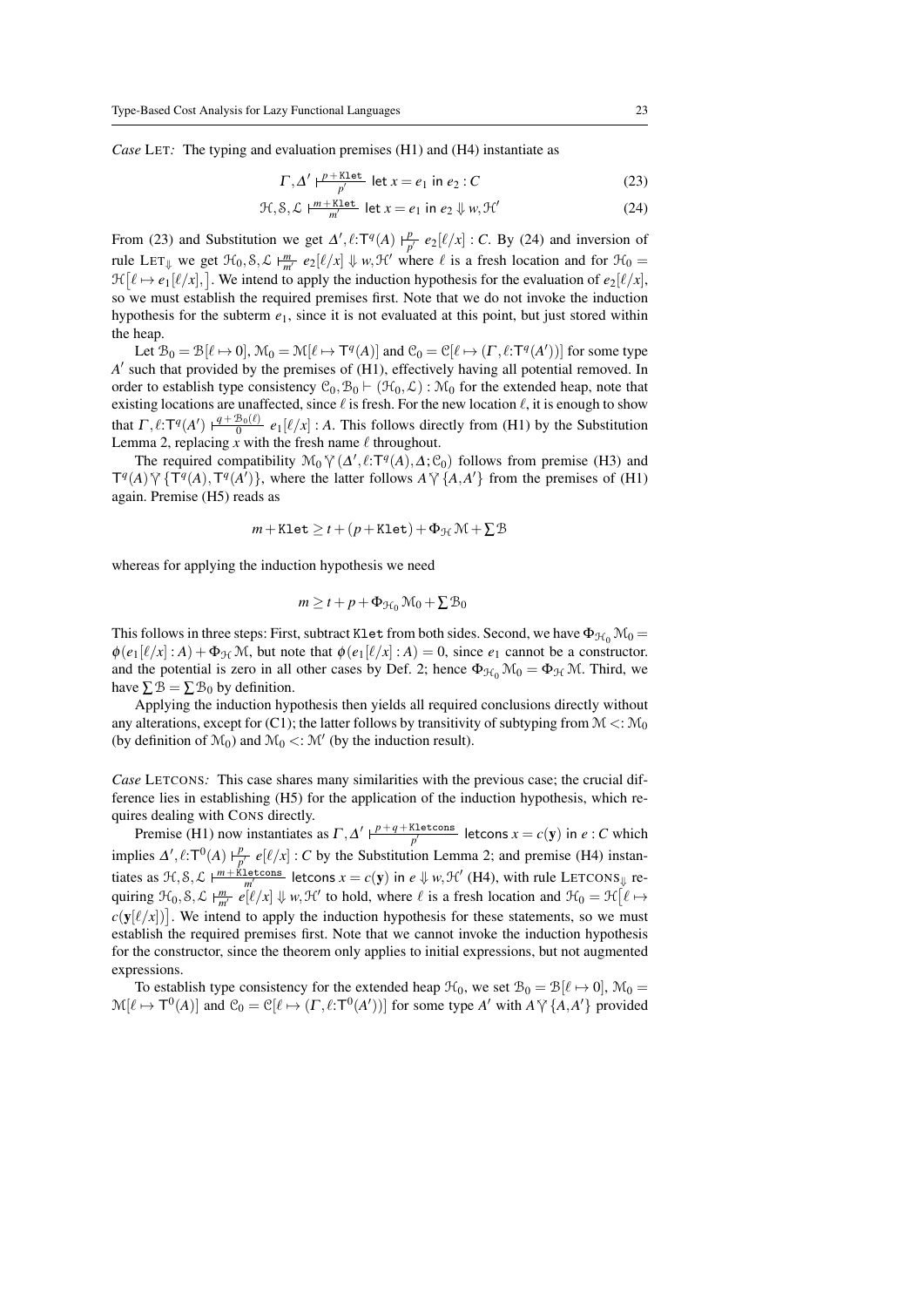by the premises of (H1). Type consistency for existing locations is unaffected by these extensions, since  $\ell$  is fresh. For the new location  $\ell$  we require that  $\Gamma$ ,  $\ell$ :  $T^0(A')$   $\frac{0}{0}$   $c(y[\ell/x])$ : *A* holds, which we have from premise (H1) by the application of Substitution (Lem. 2), replacing x with  $\ell$  throughout.

The required compatibility  $\mathcal{M}_0 \mathcal{V}(\Delta', \ell; \mathbf{T}^0(\mathbf{A}), \Delta; \mathcal{C}_0)$  follows from the premise (H3) and  $\Delta \mathcal{M}(\mathbf{T}^0(\mathbf{A}), \mathbf{T}^0(\mathbf{A}'))$ , where the latter follows gooin by  $\Delta \mathcal{M}(\mathbf{A}, \mathbf{A}')$  from (H1).  $T^{0}(A) \gamma \{T^{0}(A), T^{0}(A')\}$ , where the latter follows again by  $A \gamma \{A, A'\}$  from (H1).

Premise (H5) reads as

 $m +$ Kletcons  $\geq t + (p+q+$ Kletcons $) + \Phi_{\mathcal{H}} \mathcal{M} + \sum \mathcal{B}$ 

By definition  $\Phi_{\mathcal{H}_0} \mathcal{M}_0 = \phi(c(\mathbf{y}[\ell/x]) : A) + \Phi_{\mathcal{H}} \mathcal{M} = q + \Phi_{\mathcal{H}} \mathcal{M}$ ; furthermore,  $\sum \mathcal{B}_0 = \sum \mathcal{B}$ by definition. Combining these three with the inequality before yields as required

$$
m \geq t + p + \Phi_{\mathcal{H}_0} \mathcal{M}_0 + \Sigma \mathcal{B}_0
$$

Applying the induction hypothesis then yields all required conclusions directly without any alterations, except for (C1); the latter follows by transitivity of subtyping from  $\mathcal{M} < \mathcal{M}_0$ (by definition of  $\mathcal{M}_0$ ) and  $\mathcal{M}_0 < \mathcal{M}'$  (by the induction result).

*Case* ABS: The typing premise (H1) is  $\Gamma \downarrow_0^0 \lambda x$ . *e* :  $A \rightarrow Q$ . The evaluation premise (H4) is  $H, S, L \vdash \lambda x. e \Downarrow \lambda x. e, H$ . Assume *m* satisfying (H5); let  $\Gamma' = \Gamma$ ,  $C' = C$ ,  $\mathcal{M}' = \mathcal{M}, B' = B$ and  $m' = m$  we trivially obtain (C1), (C2), (C3), (C4), (C5). It remains to show that the bound (C6) is satisfied when  $m' = m$ . From the premise (H5) we know

$$
m \geq t + 0 + \Phi_{\mathcal{H}} \mathcal{M} + \Sigma \mathcal{B} = t + 0 + \phi(\lambda x. e : A \xrightarrow{q} C) + \Phi_{\mathcal{H}} \mathcal{M}' + \Sigma \mathcal{B}'
$$

which follows by the Def. 2, which assigns zero potential for lambda expressions; and the above noted equalities. This already concludes the proof of the ABS case.

*Case* APP: The typing premise (H1) instantiates as  $\Gamma$ ,  $\ell: A \frac{p+q+Kapp}{p'}$  $\frac{1}{p'}$  *e*  $\ell$  : *C* and the evaluation premise (H4) as  $\mathcal{H}, \mathcal{S}, \mathcal{L} \vdash e \ell \Downarrow w, \mathcal{H}''$ . By inversion of rules APP and APP<sub>II</sub> we obtain

$$
\Gamma \vdash_{p'}^P e : A \xrightarrow{q} C \tag{25}
$$

$$
\mathcal{H}, \mathcal{S}, \mathcal{L} \vdash e \Downarrow \lambda x. e', \mathcal{H}' \tag{26}
$$

$$
\mathcal{H}', \mathcal{S}, \mathcal{L} \vdash e'[\ell/x] \Downarrow w, \mathcal{H}''
$$
\n
$$
(27)
$$

By premise (H5) we assume

$$
m + \text{Kapp} \ge t + (p + q + \text{Kapp}) + \Phi_{\mathcal{H}} \mathcal{M} + \sum \mathcal{B}
$$

which we can rearrange to  $m \ge (t+q) + p + \Phi_H \mathcal{M} + \Sigma \mathcal{B}$  in order to apply the induction hypothesis for expression  $e$ , also using judgments (25) and (26). We thereby obtain  $\Gamma', \mathcal{M}', \mathcal{C}', \mathcal{B}'$  and  $m'$  such that:

$$
\mathcal{M} < : \mathcal{M}' \tag{28}
$$

$$
\Gamma' \vdash_{0}^{0} \lambda x. e' : A \xrightarrow{q} C \tag{29}
$$

$$
\mathcal{C}', \mathcal{B}' \vdash (\mathcal{H}', \mathcal{L}) : \mathcal{M}' \tag{30}
$$

$$
\mathcal{M}' \tilde{\gamma} (\Gamma', \ell : A, \Delta; \mathcal{C}')
$$
 (31)

$$
\mathcal{H}, \mathcal{S}, \mathcal{L} \models^{\underline{m}}_{m'} e \Downarrow \lambda x. e', \mathcal{H}' \tag{32}
$$

$$
m' \ge (t+q) + p' + \Phi_{\mathcal{H}'} \mathcal{M}' + \Sigma \mathcal{B}' \tag{33}
$$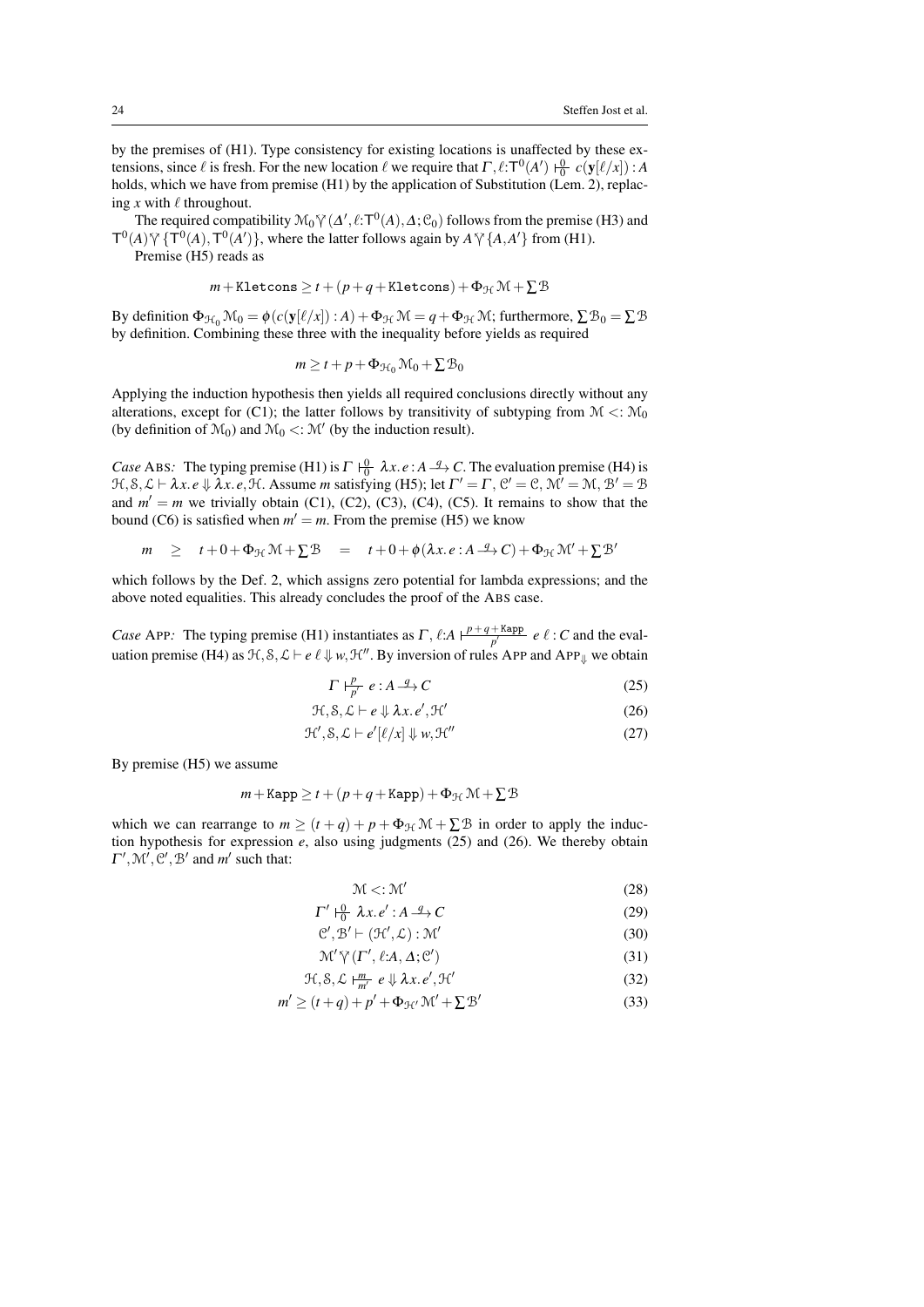Applying Lem. 4 (ABS inversion) to judgement (29), we get  $\Gamma_0'$  such that  $\Gamma_0', x:A \nvert \frac{q}{0} e' : C$ and  $\Gamma' \tilde{\gamma} \Gamma_0'$ . By substitution (Lem. 2) we get  $\Gamma_0'$ ,  $\ell:$ *A*  $\vdash q$   $e'[\ell/x]$ :*C*. Compatibility for  $\Gamma_0'$  still holds from (3.1) together with the side condition  $\Gamma' \tilde{\gamma} \Gamma'$  and transitivity of chering (I holds from (31) together with the side condition  $\Gamma' \gamma \tilde{I}_0'$  and transitivity of sharing (Lem. 6).<br>Because since (33) we have  $m' > (t + n') + \epsilon + \Phi = M' + \Sigma \mathcal{R}'$  and therefore we can apply the Rearranging (33) we have  $m' \ge (t + p') + q + \Phi_{\mathcal{H}} M' + \Sigma \mathcal{B}'$  and therefore we can apply the induction hypothesis to the evaluation of  $e'[\ell/x]$  and obtain:

$$
\mathcal{M}' < : \mathcal{M}'' \tag{34}
$$

$$
\Gamma'' \vdash_0^0 w : C \tag{35}
$$

$$
\mathcal{C}'' , \mathcal{B}'' \vdash (\mathcal{H}'' , \mathcal{L}) : \mathcal{M}'' \tag{36}
$$

$$
\mathcal{M}'' \,\tilde{\vee}\, (\Gamma'', \Delta; \mathcal{C}'')
$$
\n(37)

$$
\mathcal{H}', \mathcal{S}, \mathcal{L} \vdash_{m''}^{m'} e'[\ell/x] \Downarrow w, \mathcal{H}''
$$
\n(38)

$$
m'' \ge (t + p') + 0 + \phi(w : C) + \Phi_{\mathcal{H}''} \mathcal{M}'' + \Sigma \mathcal{B}''
$$
 (39)

From (28) and (34) and the transitivity of subtyping we conclude  $M \lt: M''$ . From (32) and (38) and rule APP<sub> $\Downarrow$ </sub> we obtain  $\mathcal{H}, \mathcal{S}, \mathcal{L} \models^{\text{m+Kapp}}_{\text{m}''}$  $\frac{\text{Kapp}}{m''}$  *e*  $\ell \downarrow w$ ,  $\mathcal{H}''$ . Statements (35), (36), (37) and (39) establish the remaining proof obligations. This concludes the proof of the APP case.

*Case* CONS: This case does not apply because the theorem applies to initial expressions only (not full expressions).

*Case* MATCH*:* The typing and evaluation premises are

$$
\Gamma, \Delta' \vdash^{\underline{p} + \underline{\text{Kmatch}}}_{\underline{p''}} \text{ match } e_0 \text{ with } \{c_i(\mathbf{x}_i) \negthinspace > \negthinspace e_i\}_{i=1}^n : C
$$
\n
$$
\tag{40}
$$

$$
\mathcal{H}, \mathcal{S}, \mathcal{L} \vdash \mathsf{match}\ e_0 \ \text{with}\ \{c_i(\mathbf{x}_i) \rightarrow e_i\}_{i=1}^n \ \Downarrow w, \mathcal{H}'' \tag{41}
$$

From (40) by inversion of the rule MATCH we get:

$$
B = \mu X. \{ c_i : (q_i, \mathbf{A}_i) \}_{i=1}^n \tag{42}
$$

$$
\Gamma \vdash^p_{p'} e_0 : B \tag{43}
$$

$$
\Delta', \mathbf{x}_i: \mathbf{A}_i[B/X] \vdash_{p''}^{\underline{p'+q_i}} e_i : C
$$
\n
$$
\tag{44}
$$

By inversion of rule MATCH $\psi$  we get  $1 \leq k \leq n$  such that:

$$
\mathcal{H}, \mathcal{S} \cup \bigcup_{i} \{ \mathbf{x}_{i} \} \cup \mathbf{BV}(e_{i}), \mathcal{L} \vdash e_{0} \Downarrow c_{k}(\ell), \mathcal{H}' \tag{45}
$$

$$
\mathcal{H}', \mathcal{S}, \mathcal{L} \vdash e_k[\ell/\mathbf{x}_k] \Downarrow w, \mathcal{H}''
$$
\n(46)

We apply induction for expression  $e_0$  using (43) and (45) for  $m \ge t + p + \Phi_{H} \mathcal{M} + \Sigma \mathcal{B}$ as given by the premise to the MATCH case and subtracting Kmatch on both sides. Type consistency remains unaltered and compatibility follows immediately by associativity<sup>13</sup> of multiset union for contexts. We obtain:

$$
\mathcal{M} < : \mathcal{M}' \tag{47}
$$

 $\Gamma' \vdash_{0}^{0} c_{k}(\ell) : B$  (48)

$$
\mathcal{C}', \mathcal{B}' \vdash (\mathcal{H}', \mathcal{L}) : \mathcal{M}' \tag{49}
$$

$$
\mathcal{M}' \gamma \left( \Gamma', \Delta', \Delta; \mathcal{C}' \right) \tag{50}
$$

$$
\mathcal{H}, \mathcal{S}, \mathcal{L} \vdash_{m'}^{m} e_0 \Downarrow c_k(\ell), \mathcal{H}' \tag{51}
$$

$$
m' \ge t + p' + \phi(c_k(\ell) : B) + \Phi_{\mathcal{H}'} \mathcal{M}' + \Sigma \mathcal{B}' \tag{52}
$$

<sup>13</sup> Treating  $\Delta'$  as a part of  $\Delta$  instead of  $\Gamma$ , in order to preserve  $\Delta'$  for the second induction.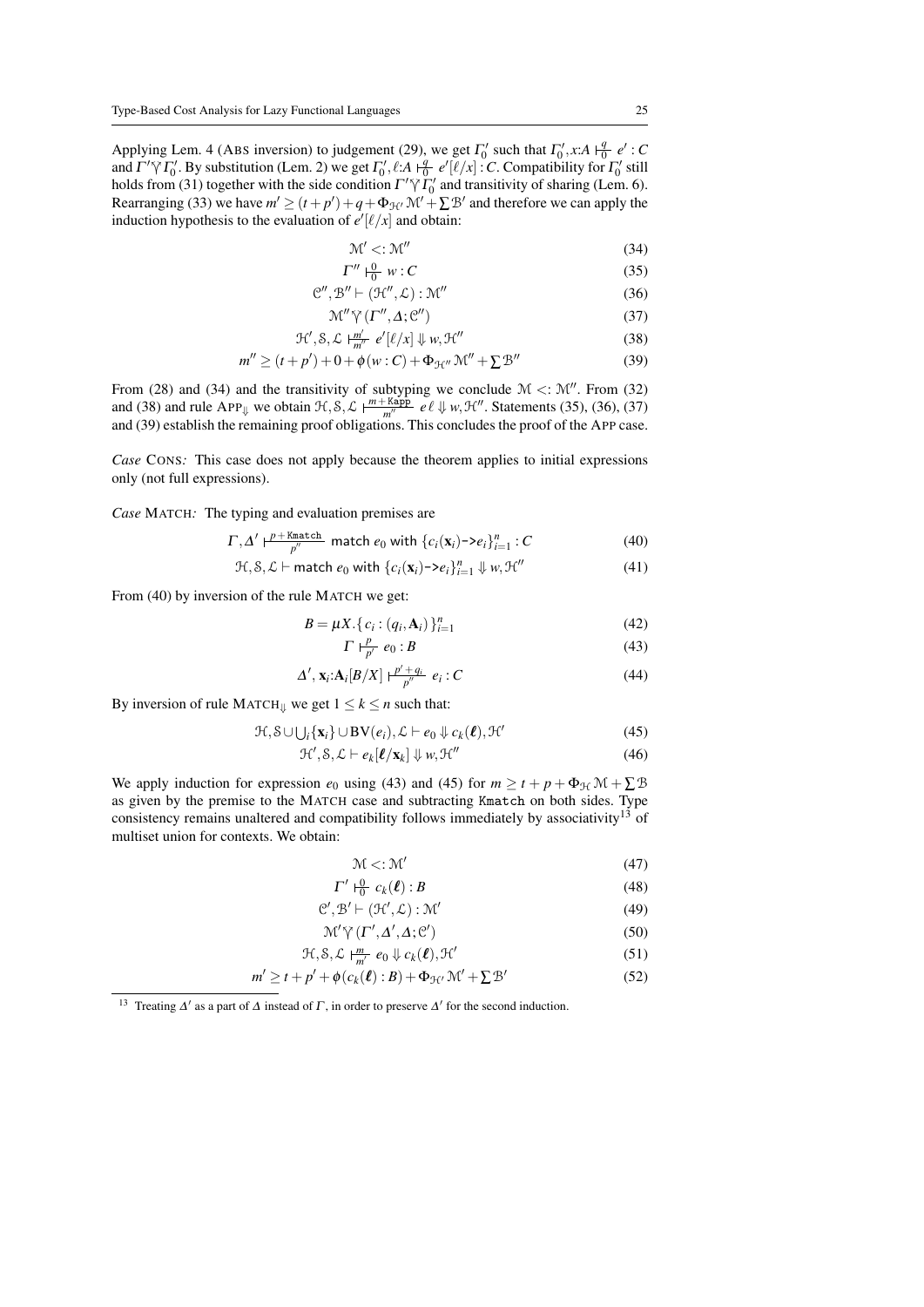From (44) for  $i = k$  together with Lemma 2 (substitution) we obtain

$$
\Delta', \ell: \mathbf{A}_k[B/X] \xrightarrow[p'']{P' \cdot q_k} e_k[\ell/x_k] : C
$$
\n(53)

In order to apply induction for expression  $e_k[\ell/\mathbf{x}_k]$  using typing (53) and evaluation (46) we need to show that the bound (52) satisfies the subsequent premise (H5). By (42) and the definition of potential we get  $\phi(c_k(\ell): B) = q_k$ ; substituting in (52) yields  $m' \ge (t +$  $p'$ ) +  $q_k$  +  $\Phi_{\mathcal{H}}$   $\mathcal{M}'$  +  $\sum \mathcal{B}'$  as required. Type consistency follows directly from the results of the previous induction. From (48) and Lem. 3 (CONS inversion) we get  $\Gamma' \gamma$  { $\ell: A_k[B/X]$ };<br>together with (50) ostablishes compatibility. The second induction stap viable. together with (50) establishes compatibility. The second induction step yields:

$$
\mathcal{M}' < : \mathcal{M}'' \tag{54}
$$

$$
\Gamma'' \vdash_0^0 w : C \tag{55}
$$

$$
\mathcal{C}^{\prime\prime},\mathcal{B}^{\prime\prime}\vdash(\mathcal{H}^{\prime\prime},\mathcal{L}):\mathcal{M}^{\prime\prime}\tag{56}
$$

$$
\mathcal{M}'' \gamma^{\prime}(\Gamma'', \Delta'; \mathcal{C}'') \tag{57}
$$

$$
\mathcal{H}', \mathcal{S}, \mathcal{L} \models_{m''}^{\underline{m}'} e_k[\ell/\mathbf{x}] \Downarrow w, \mathcal{H}''
$$
\n(58)

$$
m'' \ge t + p'' + \phi(w : C) + \Phi_{\mathcal{H}''} \mathcal{M}'' + \Sigma \mathcal{B}''
$$
\n
$$
(59)
$$

The required results follow by transitivity of subtyping and application of the  $MATCH_{\parallel}$  rule. This concludes the subcase MATCH.

*Case* PREPAY: The typing premise instantiates as  $\Gamma$ ,  $\ell$ :  $\Gamma^{q_0+q_1}(A)$   $\vdash_{p'}^{p+q_1} e$  : *C*. By inversion of the rule PREPAY we get:

 $\Gamma$ 

$$
\langle \ell : \mathsf{T}^{q_0}(A) \vdash_{p'}^P e : C \tag{60}
$$

Let  $T'(A') = \mathcal{N}(\ell)$ . By the definition of sharing and compatibility (H3) we have  $T'(A')'$   $\mathcal{N}(\mathcal{F}^{a_0+a_1}(A))$  and have  $\mathcal{F}_{\ell} = \mathcal{N}(\ell)$  and  $\mathcal{N} = \mathcal{N}(\ell)$ .  $\mathcal{N}(\ell)$  and  $\mathcal{N} = \mathcal{N}(\ell)$ { $\mathsf{T}^{q_0+q_1}(A)$ } and hence  $q_0 + q_1 \ge r$ . Define  $k = \max(r - q_1, 0)$ , and  $\mathcal{M}_0 = \mathcal{M}[\ell \mapsto \mathsf{T}^k(A')]$ .<sup>14</sup> We have  $\Phi_{\mathcal{H}}\mathcal{M} = \Phi_{\mathcal{H}}\mathcal{M}_0$  because potential ignores thunk annotations. Furthermore, let  $B_0 = B[\ell \mapsto q_1 + B(\ell)]$ , i.e.  $B_0$  is equal to B except for location  $\ell$  where it increases by *q*1. Assuming *m* as in premise (H5), it still satisfies the requirements for applying induction to (60) with the modified  $\mathcal{M}_0$  and  $\mathcal{B}_0$ :

$$
m \geq t + (p+q_1) + \Phi_{\mathcal{H}} \mathcal{M} + \Sigma \mathcal{B} = t + p + \Phi_{\mathcal{H}} \mathcal{M}_0 + \Sigma \mathcal{B}_0
$$

In order to reestablish both global compatibility and type consistency for  $\mathcal{M}_0$  and  $\mathcal{B}_0$ , note that only the global type of location  $\ell$  changes. Assume that  $\ell \notin \mathcal{L}$ , since otherwise the claim is satisfied trivially. From the consistency premise (H2) we have

$$
\mathcal{C}(\ell) \xrightarrow{r + \mathcal{B}(\ell)} \mathcal{H}(\ell) : A' \tag{61}
$$

By the definition of *k* and  $\mathcal{B}_0$ , we get  $k + \mathcal{B}_0(\ell) = \max(r - q_1, 0) + (\mathcal{B}(\ell) + q_1) \ge r + \mathcal{B}(\ell);$ hence by RELAX we get the required consistency for  $\ell$ .

Compatibility remains unchanged for all locations besides  $\ell$ ; for  $\ell$  we only need to show that the reference  $\ell: T^{q_0}(A)$  satisfies the invariant. From  $q_0 + q_1 \ge r$ , as noted earlier, we get  $q_0 \ge r - q_1$  which, together with non-negativity of annotations, implies  $q_0 \ge$  $max(r - q_1, 0) = k$ . From this we recover compatibility for the context  $\Gamma$ ,  $\ell : A$ . Since the other premises remain unchanged, we can therefore apply induction and obtain precisely the results required for the conclusion of this case.

<sup>&</sup>lt;sup>14</sup> Note that it is possible to prepay a location more than once or more than necessary; hence we use truncated subtraction to ensure that the thunk annotation remains non-negative.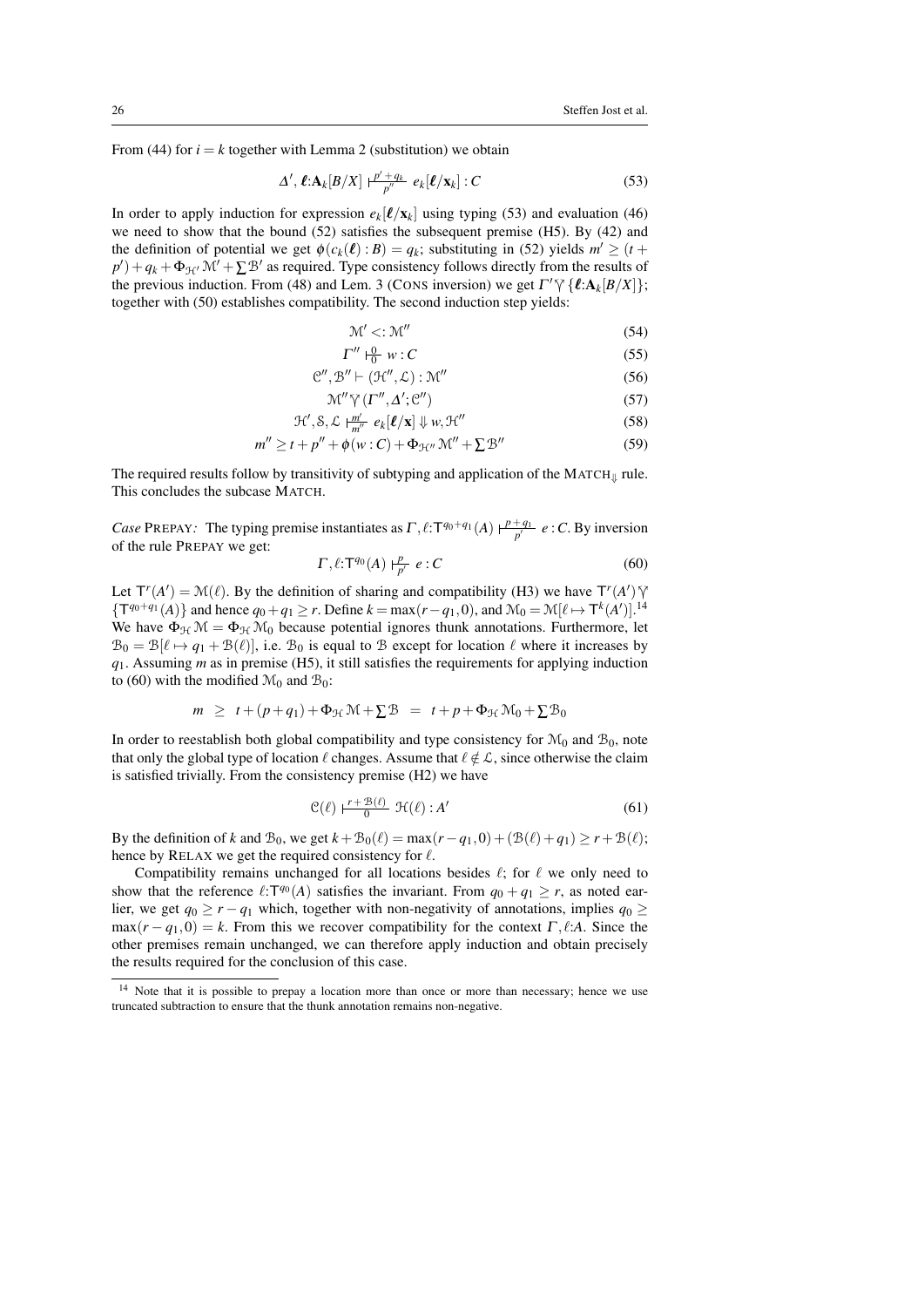$$
\frac{\Gamma, x: T^0(A'') \mid_{0}^q e_1: A \qquad \Delta, x: T^q(A) \mid_{p'}^p e_2: C \qquad x \notin \Gamma, \Delta \qquad A^{\gamma} \{A, A'\} \qquad A'' \lhd A'}{\Gamma, \Delta \mid_{p'}^p K \text{let}} \text{ let } x = e_1 \text{ in } e_2: C
$$
\n
$$
A = \mu X. \{\dots | c: (q, \mathbf{B}) \mid \dots \} \qquad A^{\gamma} \{A, A'\} \qquad x \notin \Gamma, \Delta \qquad A'' \lhd A'
$$
\n
$$
\frac{\Gamma, x: T^0(A'') \mid_{0}^0 c(\mathbf{y}): A \qquad \Delta, x: T^0(A) \mid_{p'}^p e: C}{\Gamma, \Delta \mid_{p'}^p K \text{letcons}} \text{letcons } x = c(\mathbf{y}) \text{ in } e: C
$$
\n(LETCONS<sup>†</sup>)

Fig. 5 Revised let and letcons type rules

*Case* RELAX: By the second premise of RELAX follows *q* − *p* ≥ 0 and thus we can choose  $t' = t + q - p$ . We apply the induction hypothesis to  $\Gamma + \frac{p}{q}$  $\frac{p}{p'}$  *e* : *A* for this *t'*. Since RELAX is a structural rule, all statements apart from (H1) and (H5) remain unchanged. The induction thus yields all required conclusions verbatim, except for (C6). Instead, the induction yields

$$
m' \ge t' + p'
$$
  
=  $(t+q-p)+p' + \phi(w:A) + \Phi_{\mathcal{H}'} \mathcal{M}' + \Sigma \mathcal{B}'$   
 $\ge t + q'$   
+  $\phi(w:A) + \Phi_{\mathcal{H}'} \mathcal{M}' + \Sigma \mathcal{B}'$   
+  $\phi(w:A) + \Phi_{\mathcal{H}'} \mathcal{M}' + \Sigma \mathcal{B}'$ 

with the last inequality following from the last premise of the RELAX rule:  $q - p \ge q' - p'$ .

The few remaining cases are straightforward. We thus conclude the proof of Theorem 1.

## 6 Improving precision for co-recursion

To improve the precision of the analysis for co-recursive programs we can employ the technique of our previous work [29]. We now present a combined system which merges both our analysis techniques for recursion (Section 4) and co-recursion in one unified system.

#### 6.1 Revised type rules

The combination modifies only the type rules for let- and letcons-expressions allowing lower thunk costs for self-references (Fig. 5). The intuition is that self-references in recursive definitions should already be evaluated (otherwise it would correspond to a non-productive computation), and are never assigned potential (since they are always a part of a cyclic structure). Hence, the self-reference  $x: T^q(A')$  in the context for the newly bound expression  $e_1$  is replaced in the revised type rules by  $x:T^0(A'')$ , where  $A''$  allows lowering the thunk cost for the recursive type; this is expressed by a separate type relation  $\triangleleft$ , defined as follows.

**Definition 6**  $A \triangleleft B$  iff  $A = B$  or there exists a recursive type C with free variable Y such that  $A = \mu X . C[\mathsf{T}^q(X)/Y], B = \mu X . C[\mathsf{T}^{q'}(X)/Y]$  and  $q \le q'.$ 

For example, given a suitable type *N* for naturals, consider the types of infinite streams *A* =  $\mu X$ .{cons :  $(q, (N, T^0(X)))$ } and *B* =  $\mu X$ .{cons :  $(q, (N, T^1(X)))$ }, i.e. the two types are identical except that *A* has lower thunk cost annotation for the recursive reference *X*; we then have  $A \triangleleft B$ .

Note that the revised rules apply both to infinite structures (co-data) and recursive definitions (functions). For function types,  $\triangleleft$  is simply the identity and then the LET  $\dagger$  rule behaves as the previous LET. Thus the revised rules strictly subsume the previous ones.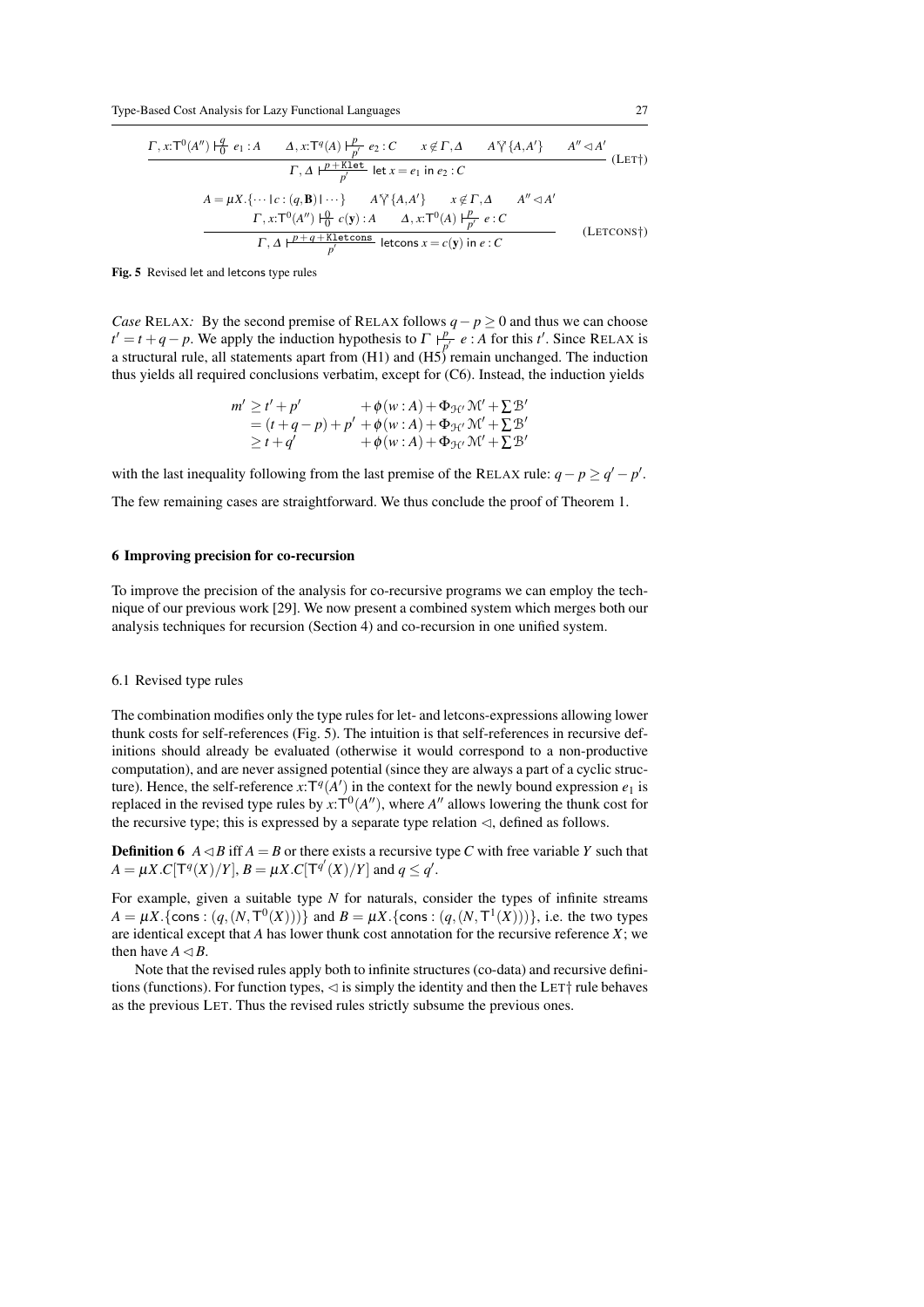$$
\frac{\mathcal{H}\text{@}w \text{ is defined}}{\mathcal{H}, \mathcal{S}, \mathcal{L} \mid \frac{m}{m} w \Downarrow^{\text{I}} w, \mathcal{H}}
$$
 (WHNF<sub>ij1</sub>)

$$
\frac{\ell \notin \mathcal{L}}{\mathcal{H}[\ell \mapsto \hat{e}], \mathcal{S}, \mathcal{L} \cup \{\ell\} \frac{\mu}{m'} \hat{e} \downarrow^{\text{I}} w, \mathcal{H}'[\ell \mapsto \hat{e}]}{\mathcal{H}[\ell \mapsto \hat{e}], \mathcal{S}, \mathcal{L} \frac{\mu + \text{Kvar}}{m'} \hat{e} \downarrow^{\text{I}} w, \mathcal{H}'[\ell \mapsto w]}
$$
(VaR<sub>µ1</sub>)

$$
\frac{\ell, \ell' \text{ are fresh } \mathcal{H}[\ell \mapsto e_1[\ell'/x], \ell' \mapsto \text{ind}(\ell)], \mathcal{S}, \mathcal{L} \vdash^{\text{m}}_{m'} e_2[\ell/x] \Downarrow^{\text{I}} w, \mathcal{H}'}{\mathcal{H}, \mathcal{S}, \mathcal{L} \vdash^{\text{m}+\text{Klet}}_{m'} \text{let } x = e_1 \text{ in } e_2 \Downarrow^{\text{I}} w, \mathcal{H}'}
$$
\n(LET<sub>ij1</sub>)

$$
\frac{\ell, \ell' \text{ are fresh } \mathcal{H}[\ell \mapsto c(\mathbf{y}[\ell'/x]), \ell' \mapsto \text{ind}(\ell)], \mathcal{S}, \mathcal{L} \models^m_{m'} e[\ell/x] \Downarrow^{\text{I}} w, \mathcal{H}'}{\mathcal{H}, \mathcal{S}, \mathcal{L} \models^m \vdash^{\text{K}} \text{letcons} \text{ letcons } x = c(\mathbf{y}) \text{ in } e \Downarrow^{\text{I}} w, \mathcal{H}'} \quad (\text{LETCONS}_{\Downarrow \text{I}})
$$

$$
\frac{\mathcal{H}, \mathcal{S}, \mathcal{L} \mid \frac{m}{m'} \ e \Downarrow^{\mathrm{I}} u, \mathcal{H}'}{\mathcal{H}, \mathcal{S}, \mathcal{L} \mid \frac{m + \mathrm{Kapp}}{m''} \ e \ell \Downarrow^{\mathrm{I}} w, \mathcal{H}''} \frac{\mathcal{H}'}{w} \cdot \mathcal{S}, \mathcal{L} \mid \frac{m'}{m''} \ e' [\ell/x] \Downarrow^{\mathrm{I}} w, \mathcal{H}''} \tag{APPU1}
$$

$$
\mathcal{H}, \mathcal{S} \cup (\bigcup_{i=1}^{n} \{\mathbf{x}_{i}\} \cup \text{BV}(e_{i})), \mathcal{L} \mid \frac{m}{m'} e_{0} \downarrow^{I} u, \mathcal{H}'
$$
\n
$$
\mathcal{H}' \otimes u = c_{k}(\ell) \qquad \mathcal{H}', \mathcal{S}, \mathcal{L} \mid \frac{m'}{m''} e_{k}[\ell/\mathbf{x}_{k}] \downarrow^{I} w, \mathcal{H}''
$$
\n
$$
\mathcal{H}, \mathcal{S}, \mathcal{L} \mid \frac{m + \text{Kmatch}}{m''} \text{ match } e_{0} \text{ with } \{c_{i}(\mathbf{x}_{i}) - \lambda e_{i}\}_{i=1}^{n} \downarrow^{I} w, \mathcal{H}''
$$
\n(MATCH<sub>\\downarrow</sub>I)

Fig. 6 Indirection semantics

## 6.2 Soundness

Proving the soundness of the revised type rules requires distinguishing self-references from ordinary ones, in particular, justifying lower costs for the former. However, the compatibility invariant of the proof of Sect. 5 requires that every use of a variable pays the cost specified in its global type. To reconcile these requirements, we can apply the approach of our previous work [29]: use an intermediate operational semantics to establish soundness of the type system; and show a cost correspondence between the intermediate and original semantics. For brevity, we do not repeat the proof of correspondence between the two operational semantics here.

The intermediate operational semantics uses *indirections* for self-references. An indirection behaves similarly to a variable (i.e. it refers a heap expression). However, evaluation of an indirection will *not* trigger the evaluation of a thunk: instead, it succeeds immediately if and only if the referred expression is already in whnf; thus indirections are always cost-free.

We augment the syntax of initial expressions and results of evaluations with an extra form for indirections:

$$
\widehat{e} ::= \cdots \mid ind(x)
$$
  

$$
w ::= \lambda x.e \mid c(\mathbf{x}) \mid ind(x)
$$

Figure 6 presents the intermediate operational semantics as a relation  $H, S, L \downarrow^m_{m'} e \Downarrow^{\text{I}} w, \mathcal{H}'$ where the components play identical roles as the semantics of Section 3. Note that indirections are allowed both as full expressions  $\hat{e}$  or results *w*; they may also occur in heaps  $H$  or  $\mathcal{H}'$ .

The WHNF $_{\parallel\text{I}}$  rule is revised to allow indirections as results. Indirections are used to mark recursive self-references, and thus this revised rule allows justifying lower costs for such cases in the soundness proof. The  $VAR_{||}$  rule is identical to the previous one. The revised rule for let-expressions  $LET_{\parallel I}$  substitutes the bound variable in  $e_1$  by an indirection instead of a self-reference; this will allow the costs of (co-)recursive uses to be distinguished in the soundness proof.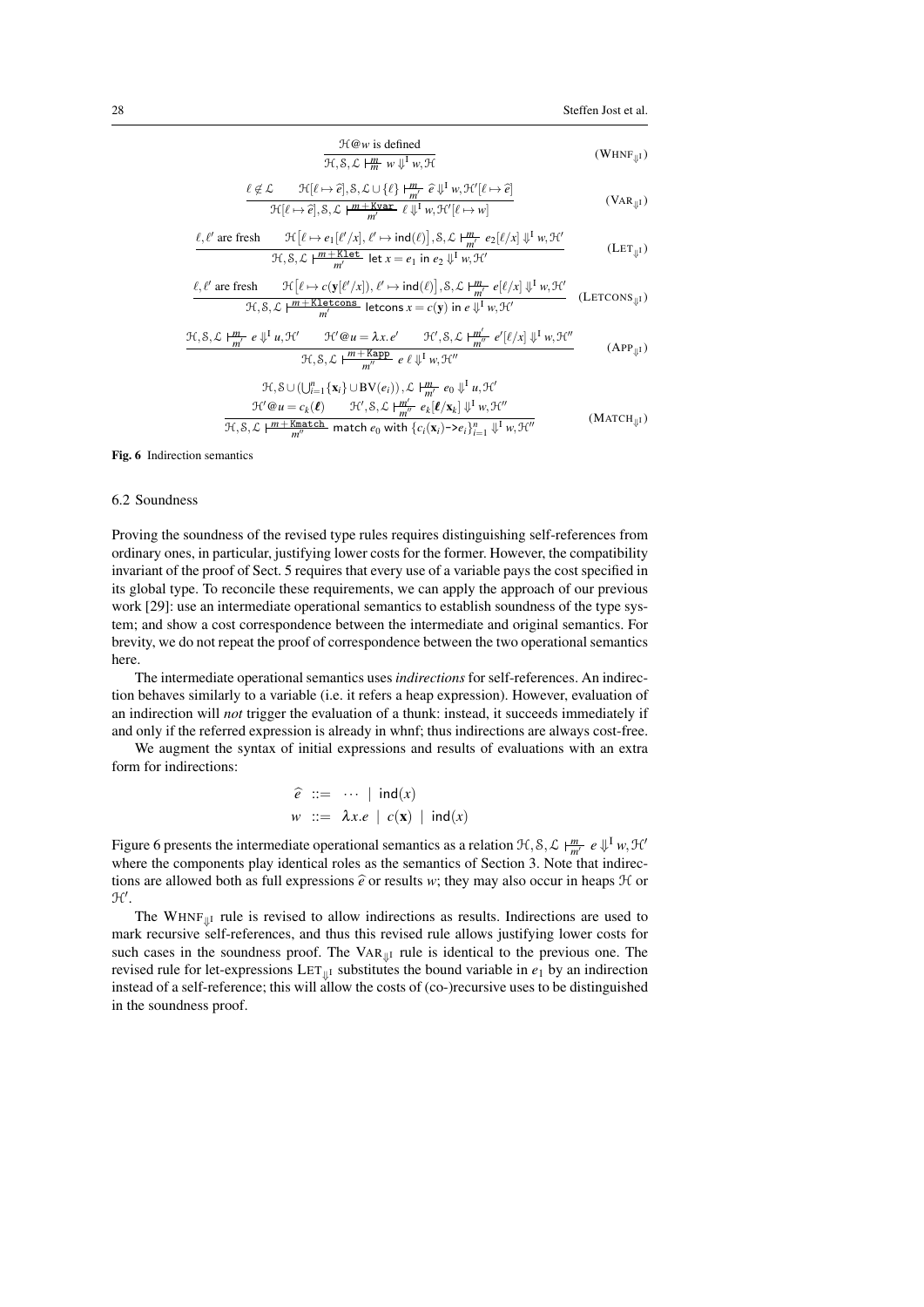The revised rules  $WHNF_{||1}$ , APP<sub>||I</sub> and MATCH<sub>||I</sub> make use of a auxiliary partial function H@*w* for de-referencing a result *w* with respect to a heap H. For constructors and abstractions this function is the identity; and in the case of indirections it dereferences a heap location. It is undefined for other expressions.

 $\mathcal{H} \omega \lambda x.e \stackrel{\text{def}}{=} \lambda x.e \qquad \mathcal{H} \omega c(\mathbf{x})$  $\det^{\text{def}} c(\mathbf{x})$  H@ind $(\ell) \stackrel{\text{def}}{=} \mathcal{H}(\ell)$  if  $\ell \in \text{dom}(\mathcal{H})$ 

We also introduce a typing rule IND for indirections:

$$
\frac{A\,\forall\,\{A,A'\}\qquad A'' \lhd A'}{x:\Gamma^q(A)\,\biguplus_0^0 \text{ ind}(x):A''}
$$
 (IND)

The following lemma establishes a useful property of indirection typing, namely, that the result type shares to itself and hence has zero potential.

**Lemma 8** *If*  $\Gamma \vdash \text{ind}(x) : B$  *then*  $\phi(\hat{e}: B) = 0$ *.* 

*Proof* The typing derivation of  $\Gamma \vdash \text{ind}(x)$ : *B*. must result from an application of rule IND followed by zero or more structural rules. From rule IND we get  $\phi(\hat{e}: A'') = 0$  from the side-<br>conditions  $A^{57}$  ( $A \ A'$ ) and  $A'' \subset A'$  together with Corollery 1. For the structural rule SUPTYPE conditions  $A \vee \{A, A'\}$  and  $A'' \triangleleft A'$  together with Corollary 1. For the structural rule SUBTYPE the conclusion type *B* must be a subtype of the hypothesis *A*, hence by Lem. 7 if  $\phi(\hat{e}: A) = 0$ then  $\phi(\hat{e}: B) = 0$ . All the remaining structural rules do not modify the conclusion type, thus the result follows by induction.

This will be needed in the soundness proof solely for establishing well-typing of intermediate heap configurations (since indirections do not occur in the initial expression). The type rule is similar to VAR except for allow lower costs both on the judgment and in selfreferences to a recursive type; and requires zero potential<sup>15</sup>. Consequently, we extend Def. 2 (potential) for indirections by  $\phi$ (ind(x) : *B*) = 0, since indirections are never assigned any potential.

The soundness statement for the revised system remains exactly the same as Theorem 1, except for replacing the evaluation relation  $\Downarrow$  by  $\Downarrow^{I}$ ; still assuming a terminating evaluation as before. We therefore just refer to the original statements, if these remain unchanged.

**Theorem 2** (Revised soundness) *Let*  $t \in \mathbb{Q}$  *with*  $t \geq 0$  *be fixed, but arbitrary; similarly, let* ∆ *be an arbitrary context. If statements* (H1) (H2) (H3) *and the revised hypothesis*

$$
\mathcal{H}, \mathcal{S}, \mathcal{L} \vdash e \Downarrow^{\mathrm{I}} w, \mathcal{H}' \tag{H4'}
$$

*hold, then for all*  $m \in \mathbb{N}$  *such that* (H5) *holds, there exists*  $m'$ ,  $\Gamma'$ ,  $\mathcal{C}'$ ,  $\mathcal{B}'$  *and*  $\mathcal{M}'$  *such that follows* (C1) (C2) (C3) (C4) (C6) *and the revised conclusion*

$$
\mathcal{H}, \mathcal{S}, \mathcal{L} \vdash_{m'}^{m} e \Downarrow^{I} w, \mathcal{H}'
$$
 (C5')

*Proof (Sketch)* The proof is largely similar to the previous one so we present a sketch that highlights the differences in crucial cases.

<sup>&</sup>lt;sup>15</sup> This requirement is new, since [29] did not consider potential.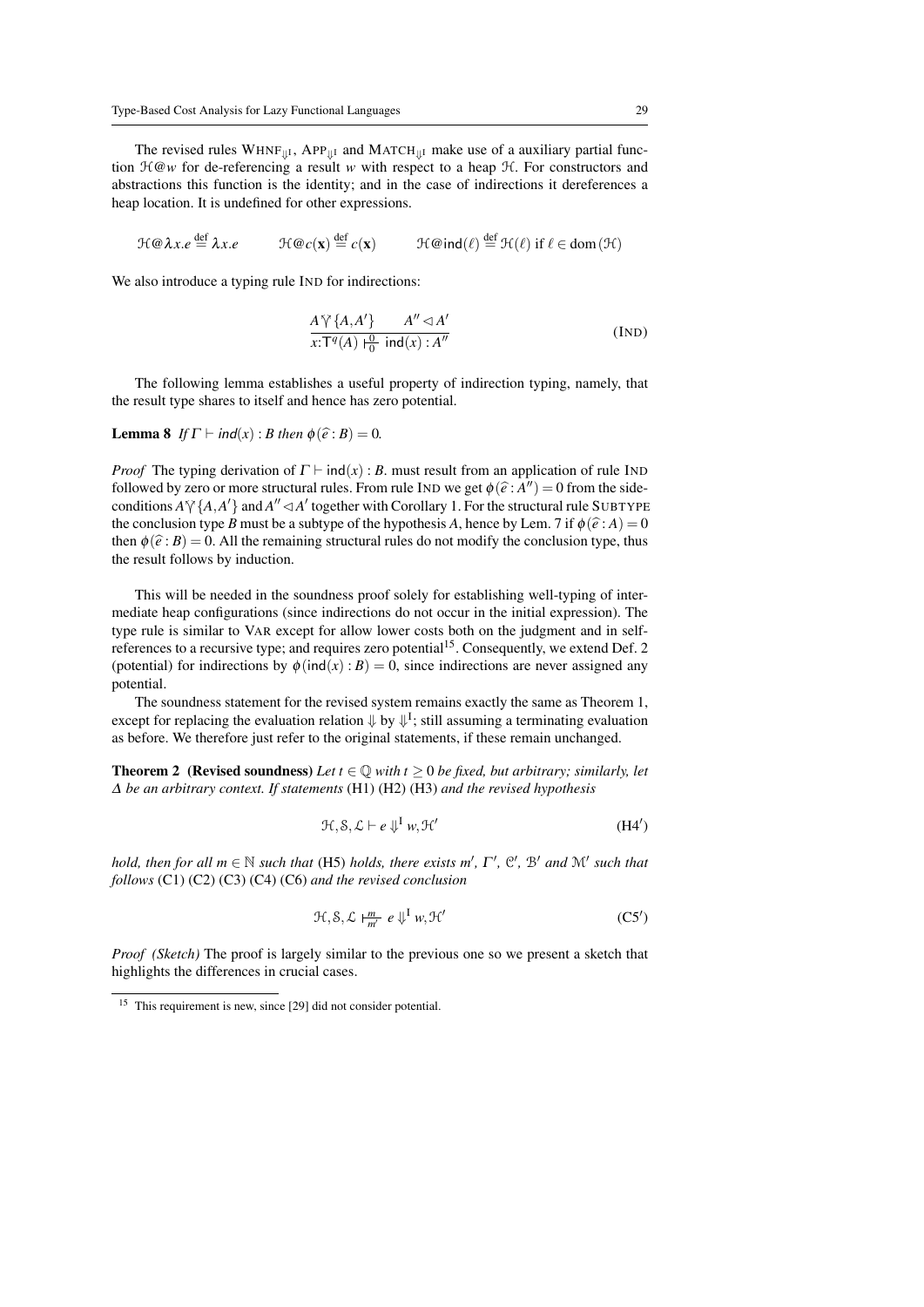Case LET: The typing and evaluation premises (H1) and (H4') instantiate as

$$
\Gamma, \Delta' \Vdash^{\underline{p+\text{Klet}}}_{\underline{p'}} \text{let } x = e_1 \text{ in } e_2 : C
$$
 (62)

$$
\mathcal{H}, \mathcal{S}, \mathcal{L} \models^{\underline{m} + \underline{\text{Klet}}}_{\underline{m'}} \text{let } x = e_1 \text{ in } e_2 \Downarrow^{\underline{I}} w, \mathcal{H}' \tag{63}
$$

From (62) and Substitution we get  $\Delta'$ ,  $\ell$ :T<sup>q</sup>(A)  $\vdash^p$  $\frac{p}{p'}$   $e_2[\ell/x]$  : *C*. By (63) and inversion of rule LET<sub> $\psi$ I</sub> we get  $\mathcal{H}_0, \mathcal{S}, \mathcal{L} \models_{m'}^m e_2[\ell/x] \Downarrow w, \mathcal{H}'$  where  $\ell, \ell'$  are fresh locations and for  $\mathcal{H}_0 =$  $\mathcal{H}[\ell \mapsto e_1[\ell'/x], \ell' \mapsto \text{ind}(\ell)]$ . We intend to apply the induction hypothesis for the evaluation of  $e_2[\ell/x]$ , so we must establish the required premises first. We define:

$$
\mathcal{B}_0 = \mathcal{B}[\ell \mapsto 0, \ell' \mapsto 0]
$$
  

$$
\mathcal{M}_0 = \mathcal{M}[\ell \mapsto \mathsf{T}^q(A), \ell' \mapsto \mathsf{T}^0(A'')]
$$
  

$$
\mathcal{C}_0 = \mathcal{C}[\ell \mapsto (\Gamma, \ell'; \mathsf{T}^0(A'')), \ell' \mapsto \ell; \mathsf{T}^q(A')]
$$

where the types *A'*, *A''* are provided by the premises of (H1) with  $A \gamma \{A, A'\}$  and  $A'' \lhd A'$ .<br>Note that  $A'' \succeq A''$ ,  $A'' \rhd A''$  is then a trivial consequence In order to actablish time consistency. Note that  $A'' \gamma \{A'', A''\}$  is then a trivial consequence. In order to establish type consistency for the extended heap, note that existing locations are unaffected, since  $\ell$  and  $\ell'$  are fresh. For the new location  $\ell$ , it is enough to show that  $\Gamma, \ell': \Gamma^0(A'') \xrightarrow{q + B_0(\ell)} e_1[\ell'/x] : A$ . This follows by inversion of (H1) and by substitution of x with fresh names  $\ell, \ell'$ . To establish consistency for  $\ell'$  it suffices to show  $\ell: T^q(A') \rightharpoonup^{\mathcal{B}_0(\ell')}$  $\frac{\partial h^{(\ell)}}{\partial}$  ind( $\ell$ ) : *A*<sup>*''*</sup> which follows from the IND type rule and  $A'' \triangleleft A'$  and  $A'' \triangleleft A''$ ,  $A''$  as already noted above.<br>The compatibility for  $\ell$  requires that  $\mathbf{T}(\ell_1) \triangleleft A'$   $\mathbf{T}(\ell_2) \triangleleft A$ 

The compatibility for  $\ell$  requires that  $T^q(A) \gamma \{T^q(A), T^q(A')\}$  which trivially follows from  $A \gamma \{A, A'\}$ . For  $\ell'$  compatibility requires just  $T^0(A'') \gamma \{T^0(A'')\}$  which is immediate.

Note  $\Phi_{\mathcal{H}_0} \mathcal{M}_0 = \phi(e_1[\ell/x] : A) + \phi(\text{ind}(\ell) : A'') + \Phi_{\mathcal{H}} \mathcal{M}$ ; by definition,  $\phi(e_1[\ell/x] : A) =$  $\phi(\text{ind}(\ell) : A'') = 0$  (since neither of these expressions are constructors). Hence  $\Phi_{\mathcal{H}_0} \mathcal{M}_0 =$  $\Phi_{\mathcal{H}}\mathcal{M}$ . Similarly, we have  $\sum \mathcal{B} = \sum \mathcal{B}_0$  (because the new locations have zero balance). The remaining steps for this case are then identical to the previous proof of Theorem 1.

Case MATCH: The typing and evaluation premises (H1) and (H4') instantiate as

$$
\Gamma, \Delta' \vdash^{\underline{p} + \underline{\text{Kmatch}}}_{\underline{p''}} \text{ match } e_0 \text{ with } \{c_i(\mathbf{x}_i) \negthinspace > \negthinspace e_i\}_{i=1}^n : C
$$
\n
$$
\exists \ell, \mathcal{S}, \mathcal{L} \vdash \text{match } e_0 \text{ with } \{c_i(\mathbf{x}_i) \negthinspace > \negthinspace e_i\}_{i=1}^n \Downarrow^{\mathrm{I}} w, \mathcal{H}''
$$
\n
$$
(64)
$$

From (64) by inversion of the rule MATCH we get:

$$
B = \mu X. \{c_i : (q_i, \mathbf{A}_i)\}_{i=1}^n
$$
 (65)

$$
\Gamma \vdash^p_{p'} e_0 : B \tag{66}
$$

$$
\Delta', \mathbf{x}_i: \mathbf{A}_i[B/X] \vdash_{p''}^{\frac{p'+q_i}{p''}} e_i : C
$$
\n
$$
(67)
$$

By inversion of rule MATCH<sup> $||$ I</sup> we get  $1 \leq k \leq n$  such that:

$$
\mathcal{H}, \mathcal{S} \cup (\bigcup_{i} \{ \mathbf{x}_{i} \} \cup BV(e_{i})), \mathcal{L} \vdash e_{0} \Downarrow^{I} u, \mathcal{H}'
$$
\n
$$
(68)
$$

$$
\mathcal{H}'\mathcal{Q}u = c_k(\boldsymbol{\ell})\tag{69}
$$

$$
\mathcal{H}', \mathcal{S}, \mathcal{L} \vdash e_k[\ell/\mathbf{x}_k] \Downarrow^{\mathrm{I}} w, \mathcal{H}'' \tag{70}
$$

We apply induction for expression  $e_0$  using (66) and (68) for  $m \ge t + p + \Phi_{\mathcal{H}} \mathcal{M} + \sum \mathcal{B}$  as given by (H5) and subtracting Kmatch on both sides. Type consistency remains unaltered and compatibility follows immediately by associativity of multiset union for contexts. We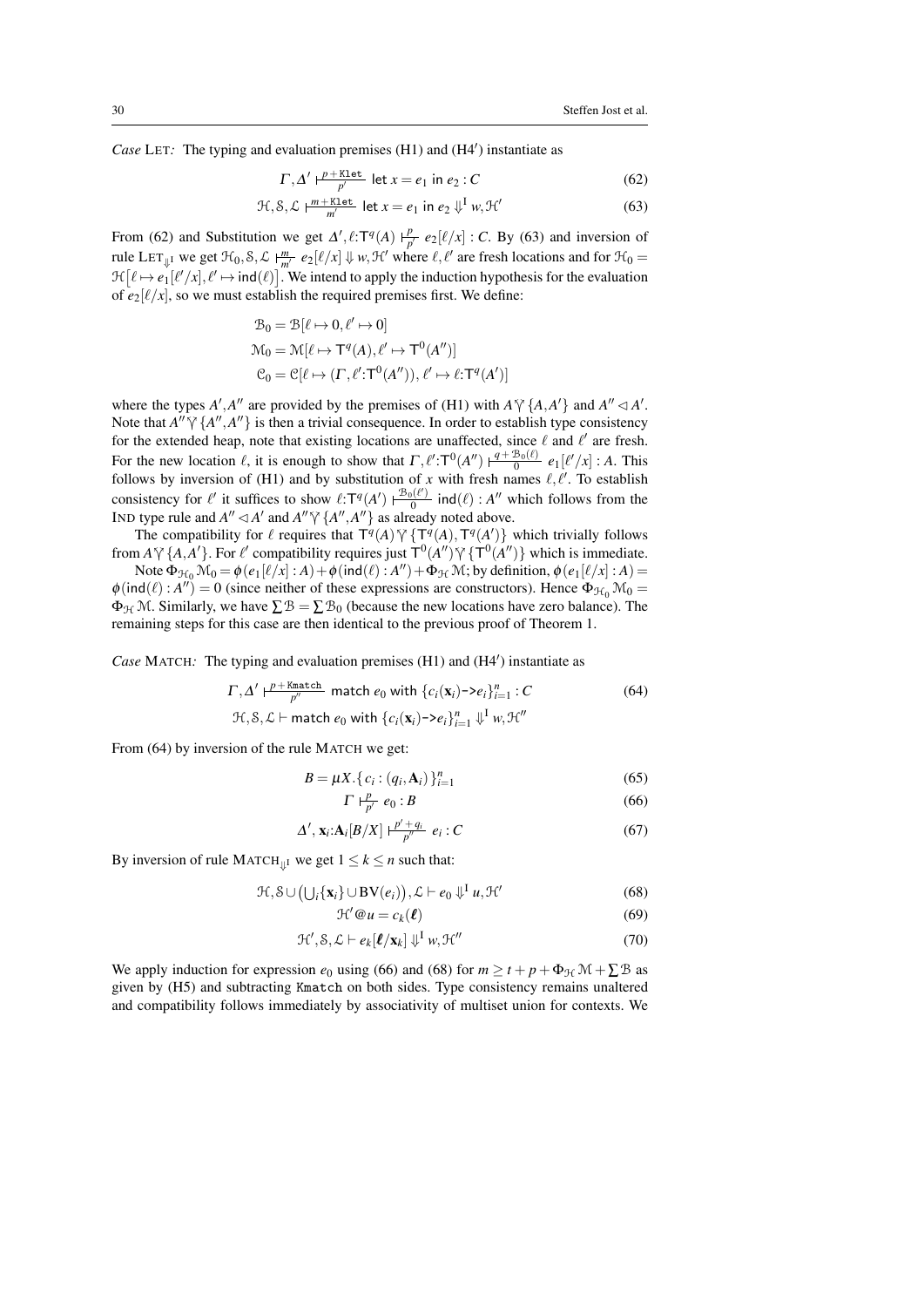obtain several important statments, of which the following differ as compared to the previous proof:

$$
\Gamma' \vdash_0^0 u : B \tag{71}
$$

$$
\mathcal{H}, \mathcal{S}, \mathcal{L} \vdash_{m'}^{\underline{m}} e_0 \Downarrow^{\underline{I}} u, \mathcal{H}' \tag{72}
$$

$$
m' \ge t + p' + \phi(u:B) + \Phi_{\mathcal{H}'} \mathcal{M}' + \Sigma \mathcal{B}' \tag{73}
$$

From (67) for  $i = k$  together with Lemma 2 (substitution) we obtain

$$
\Delta', \ell: \mathbf{A}_k[B/X] \xrightarrow[p''']{} q_k[\ell/x_k] : C \tag{74}
$$

In order to apply induction for expression  $e_k[\ell/x_k]$  using typing (74) and evaluation (70) we need to show that the bound (73) satisfies the subsequent premise (H5). By (69), *u* is either a constructor or an indirection referencing a constructor. In the first case, the proof proceeds exactly as in the proof of Theorem 1. Otherwise, assume that *u* is an indirection; applying Lem. 8 to the typing (71) yields  $\phi(c_k(\ell) : B) = 0$ . Therefore by (65) and the definition of sharing (Fig. 2), we get that  $q_k = 0$ . Also, by definition of potential for indirections,  $\phi(u:B) = 0$ ; hence:

$$
m' \ge t + p' + \phi(u : B) + \Phi_{\mathcal{H}'} \mathcal{M}' + \Sigma \mathcal{B}'
$$
  
=  $t + p' + 0 + \Phi_{\mathcal{H}'} \mathcal{M}' + \Sigma \mathcal{B}'$  =  $t + p' + q_k + \Phi_{\mathcal{H}'} \mathcal{M}' + \Sigma \mathcal{B}'$ 

This allows us to apply the induction hypothesis to (67) once more, just as in the previous proof of the MATCH case, then proceeding exactly as before.

The remaining cases are similar to the corresponding ones in the proof of Theorem 1; this concludes the proof sketch for Theorem 2.

#### 7 Related work

Pioneering work on cost analysis for higher-order functional programs with lazy evaluation was done by Sands [21, 22]. This approach used *evaluation contexts* [30] and *projections* [32] to capture the degree of evaluation of data structures; it can be used to aid manual reasoning about program costs but is not directly automatable for use in a compiler or static analysis tool.

The use of amortisation for complexity analysis of imperative data structures goes back to Tarjan [26]. Okasaki [16] extended this technique to functional data structures, in particular, showing how lazy evaluation can be used to combine amortised bounds with persistence. The prepay rule in our system plays an analogous role to Okasaki's notion of "discharging debits". The main difference is that our analysis is automatic and applies to complete programs rather than data structures in isolation; this is achieved by assigning potential in a type-directed way and by a sub-structural type system (e.g. an affine system with the explicit sharing rule) to ensure that potential is used at most once.

Benzinger [1] developed an automated complexity analysis for functional programs synthesized using the Nuprl proof system. However, this system deals only with call-by-name rather than lazy evaluation/call-by-need. The system uses type-based decomposition and polynomialization to express the costs of higher-order arguments and generates recurrence equations; these are solved using the *Mathematica* computer algebra system (CAS). Using a general-purpose CAS allows deriving non-linear (and even non-polynomial) bounds, but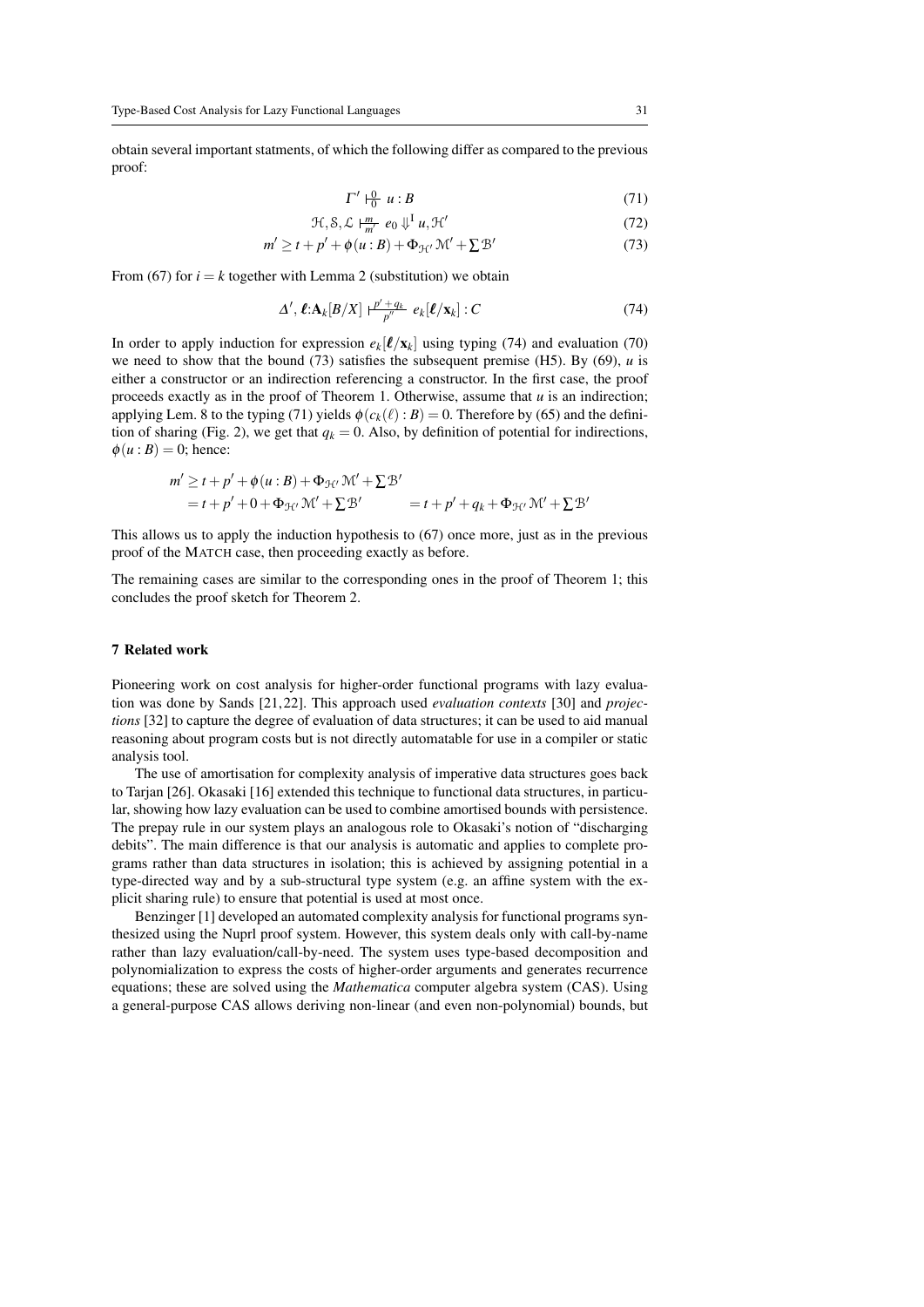obtaining simplified results may require interaction with an expert user (unlike the linear programming techniques we employ). Thus, the approach is not as automatable as the one presented here.

Several authors have proposed *symbolic profiling* approaches, where programs are annotated with additional cost parameters. For example, Wadler [31] has used a state monad to count reduction costs through a tick-counting operation. Building on this work, Danielsson [4] developed a library for expressing complexity costs using dependent types in Agda. Our use of thunk cost annotations to express the cost of lazy data structures is inspired by this work; the idea of pre-paying costs also appears here (although in Danielsson's system it is a manually-introduced term rather than a structural type rule whose effect is automatically decided later by the linear solver). Unlike our system, no potential is associated to data structures (ensuring its safe use would require a linear or affine type system); instead the costs of recursive functions must be expressed in terms of explicit size annotations rather than changes in potential. Finally, unlike the work presented here, this system allows checking complexity but not automatic inference.

Hughes and Pareto [10] have combined a *sized type system* with *cost effects* to statically check space bounds for a small functional language. The system allows checking (but not inferring) stack and heap resource bounds of an abstract machine using dynamicallyallocated *regions*. Vasconcelos [28] developed a size and cost analysis for *Core Hume*, a minimal functionally-inspired language, using abstract interpretation techniques to compute a safe approximation to size and cost bounds automatically. Both these approaches considered only strict and first-order languages.

Hofmann and Jost [8] proposed a type system for static prediction of heap resources for a strict first-order functional language; this was only later recognized as an *automatic* amortised analysis. The key contribution that enabled automation was the assignment of potential in a type-directed way, using weights for constructors. Potential functions are thus expressed as linear combinations of the number of uses of each constructor and allows finding suitable coefficients using a standard linear programming solver. The approach was extended to higher-order functions and limited polymorphism in later work [12]. Our earlier work [24] builds on this line of research extending it to a lazily-evaluated language rather than a strict one; a subsequent development [29] focused on improving the precision of analysis for the co-recursive fragment of the language.

An important extension of the technique to infer multivariate polynomial bounds was achieved by Hoffmann et al. in [5]. It is crucial to note that a standard linear programming solver is still sufficient to infer asymptotically tight polynomial bounds for a large number of programs; a realistic case study examining OCaml standard libraries can be found in a preprint available from Hoffmann's homepage. Furthermore, Hoffmann and Shao [6] showed how to apply the technique to parallel first-order programs.

#### 8 Conclusions and further work

This paper has described a type-based automatic analysis that is capable of inferring upper bounds on the costs for lazily evaluated programs. This allows us to understand and reason about resource usage of non-strict functional languages, which has historically been a key obstacle to their wider use. The main contributions of this paper are:

1. the combination of two previous type-based analyses [24, 29] that increases the range of programs that can be effectively analysed;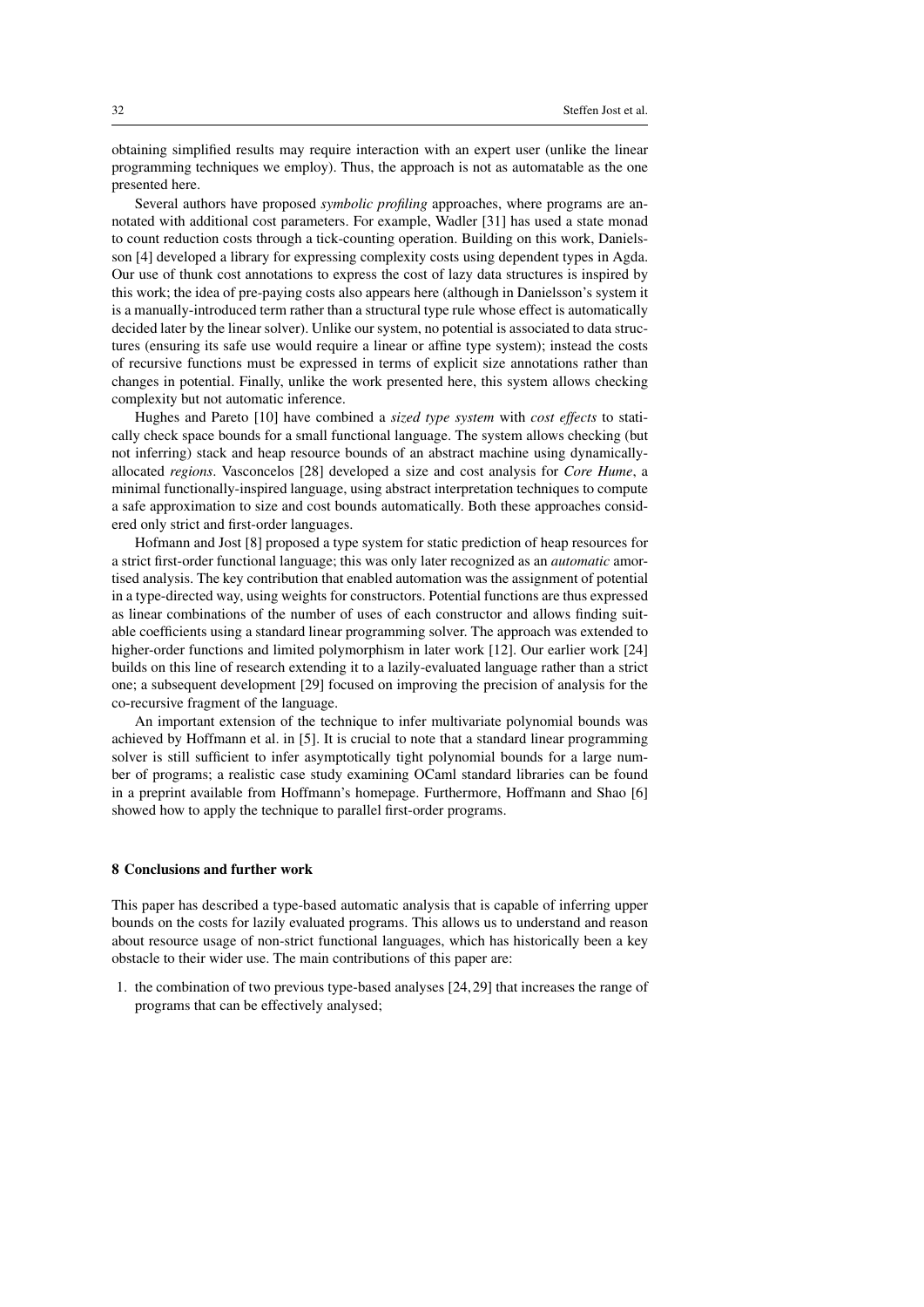- 2. the generalization to a parametric cost model;
- 3. a detailed soundness proof based on a novel approach for accounting potential of heaps per location rather than recursively.

The key aspects of our approach are amortisation (especially its application to avoid duplication of thunk evaluation costs) and the tracking of self-references. This is essential to model the *graph reduction* techniques that are used in typical lazy functional language implementations. Our experimental results show accurate and effective bounds on the resource usage for a number of non-trivial examples, including higher-order recursive and co-recursive programs on finite and infinite lists.

Directions for further work: first, we have not considered any issues of resource deallocation. Previous work in the strict setting [8, 12] indicate that this should be possible. A key issue is how to expose deallocation in a syntax-directed way, e.g. using regions [27].

Second, we have only considered a simply-typed system here. This means that our analysis is *monovariant*, i.e. distinct uses are aliased by a single (simple) annotated type. This suffices for analysing whole-programs, provided we re-run the analysis for different uses for best precision (e.g. duplicating definitions as in the sumWithFibs example of Sect. 4.5). This could easily be avoided by explicitly capturing and copying constraints for each use as was done in [11]. Extending our system with *type and effect polymorphism* would make the analysis fully modular. While technically more difficult, we believe that the standard approaches of type and effect systems [25] should be applicable to our setting. A modular analysis would also pave the way for dealing with a larger programs in a real programming language such as Haskell.

Third, only linear cost functions were considered here. Work by Hoffmann et al. for strict languages [5] shows that it is possible to extend amortised analysis approaches to cover multivariate polynomial cost bounds, extending the utility of the work. Adopting these techniques to lazy evaluation ought to be relatively straightforward, albeit technically complex.

Lazy evaluation can be seen as allowing a controlled form of mutation in a functional setting; it would therefore be interesting to explore whether the approach taken here for assigning potential to heaps would also apply to amortised cost analyses for mutation in the strict setting, e.g. ML-like references or mutable arrays [7]. Finally, work shows that the used techniques extend to parallel programs [6] as well, so it would be exciting to combine this with the lazy setting as well.

#### References

- 1. Benzinger, R.: Automated higher-order complexity analysis. Theor. Comput. Sci. 318(1-2), 79–103 (2004). DOI 10.1016/j.tcs.2003.10.022. URL http://dx.doi.org/10.1016/j.tcs.2003.10.022
- 2. Bird, R., Wadler, P.: Introduction to Functional Programming. Prentice Hall, New York (1988)
- 3. Coutts, D.: Stream fusion: Practical shortcut fusion for coinductive sequence types. Ph.D. thesis, Worcester College, University of Oxford (2010)
- 4. Danielsson, N.A.: Lightweight Semiformal Time Complexity Analysis for Purely Functional Data Structures. In: Proc. POPL 2008: 35th ACM SIGPLAN-SIGACT Symposium on Principles of Programming Languages, San Francisco, California, pp. 133–144. ACM, San Francisco, USA (2008)
- 5. Hoffmann, J., Aehlig, K., Hofmann, M.: Multivariate Amortized Resource Analysis. In: 38th Symp. on Principles of Prog. Langs. (POPL'11), pp. 357–370 (2011)
- 6. Hoffmann, J., Shao, Z.: Automatic static cost analysis for parallel programs. In: Proc. of the 24th European Symposium on Programming (ESOP'15), pp. 132–157. Springer (2015)
- 7. Hoffmann, J., Shao, Z.: Type-based amortized resource analysis with integers and arrays. Journal of Functional Programming 25, e17 (2015)